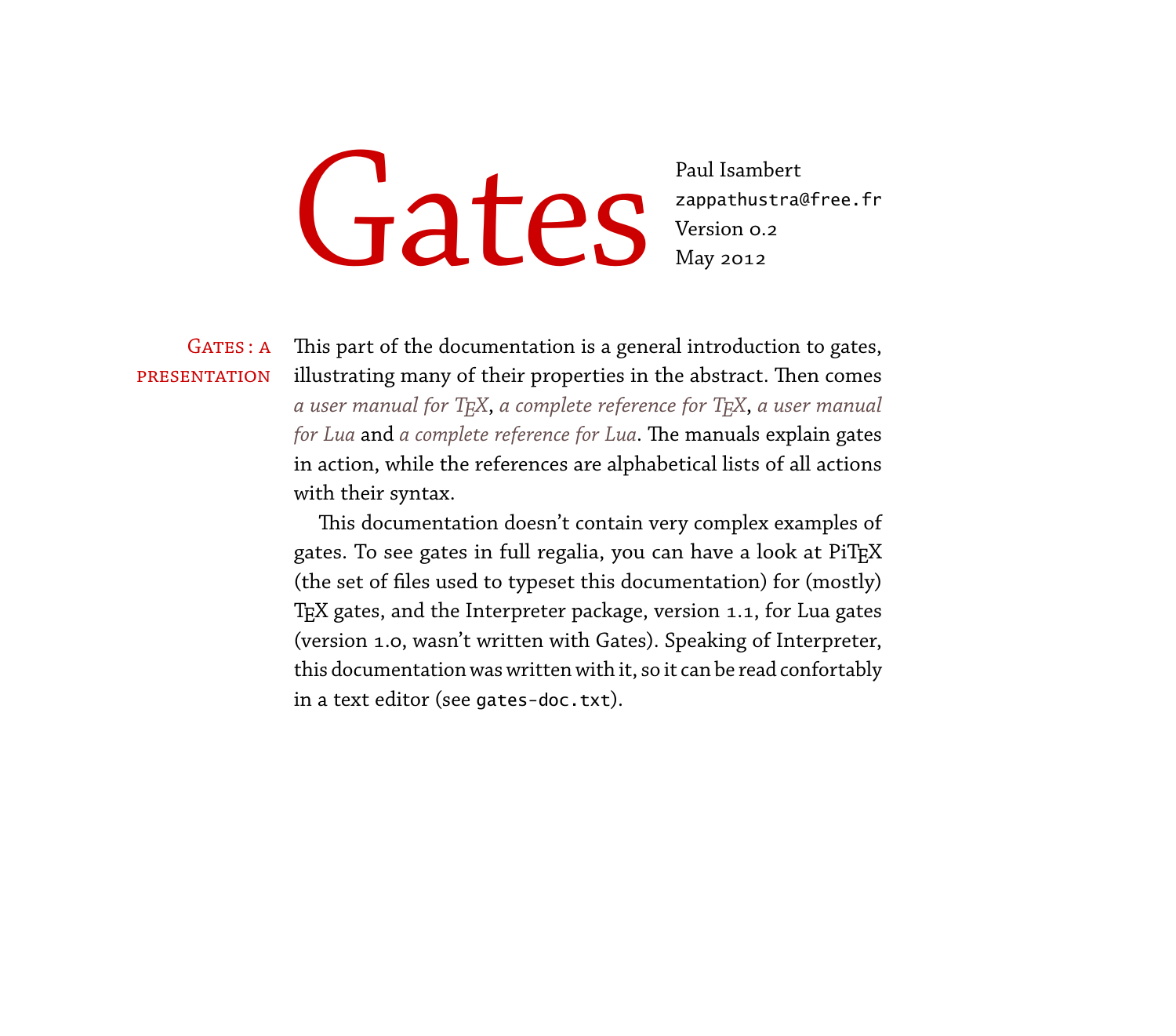At first sight, gates are just a convoluted way to define and execute *1.1 What are* macros. But they're better thought of as bricks to *construct* macros in such a way that each brick can be independantly controlled, and new bricks can be added to a wall already built. For each logical step in a big macro, the user can decide whether to execute that step, bypass it, add a new step before or after, etc. This way, you give the user the ability to tweak your macro as s/he wishes.

Suppose for instance you write \BigMacro. \BigMacro does a lot of interesting things: first it does A, then B, then - last but not least - C. The problem with \BigMacro is that it's very good; so good that everybody uses it and wants to add his or her little twist to it, because \BigMacro really entices creativity. You have no time to add those twists yourself, nor do you think they'll interest anybody but their authors. Yet you keep receiving emails asking you to modify \BigMacro. Yes, \BigMacro is big, so most users don't care to try and understand it ; even if they do, they're not so sure how it works : in A, there seems to happen something, and X becomes Y, and then in B, Y is passed to... or was it  $X$ ? Plus those same people really don't want to copy one hundred lines of code just to add their touch to it. \BigMacro is like a plate of spaghetti : good, but spaghetti nonetheless, hard to decipher and rearrange. A few people will be able to hack it, but it is lost on users bold but lacking experience.

Gates are made to avoid that situation. \BigMacro will now be

*gates, and what are they good for ?*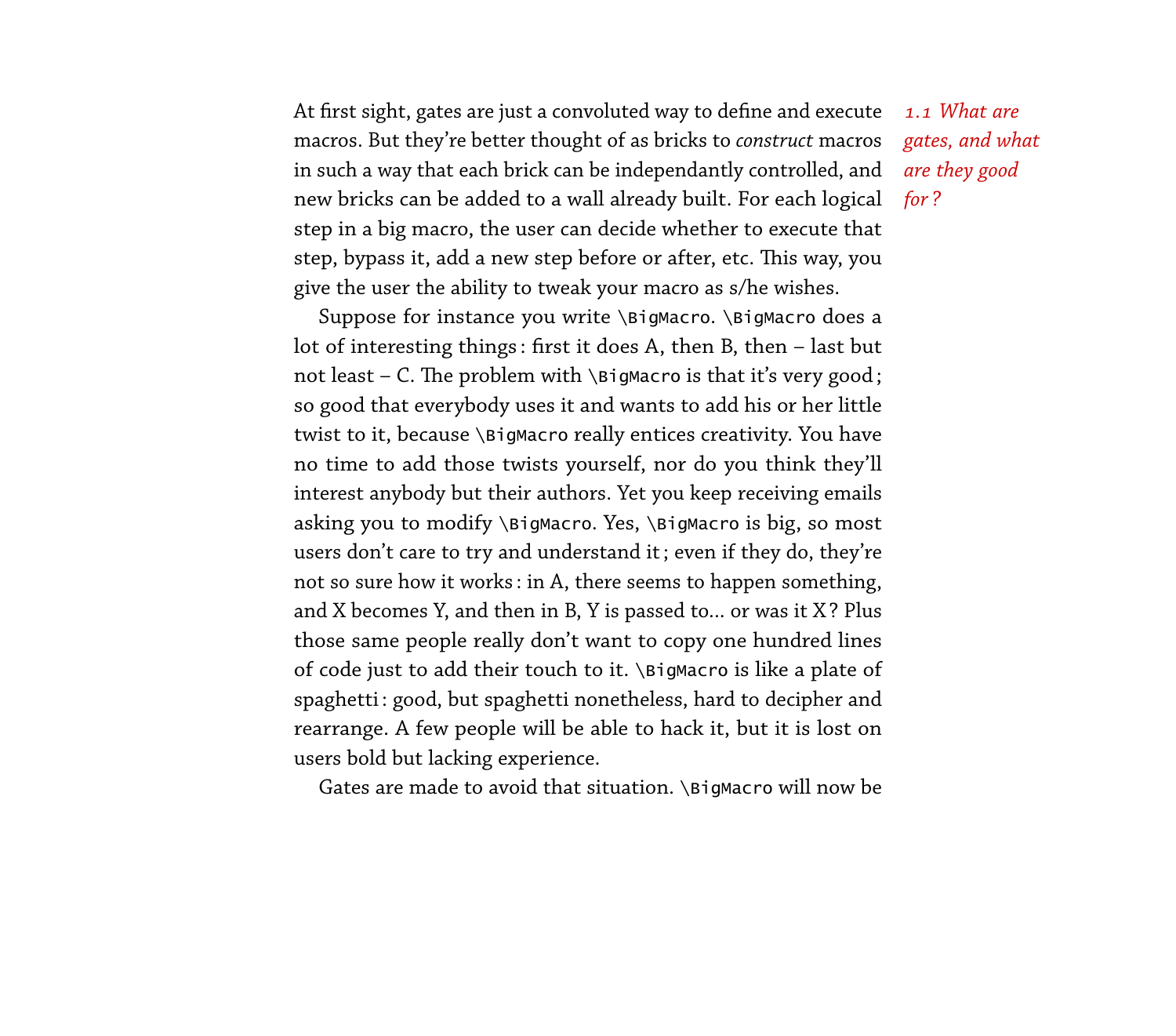made of the same logical steps, but they will be gates, which means users will be able to control their behavior without ever looking at how they're implemented. For instance, one person would prefer to avoid step B in some cases ; if B is a gate, that can be done easily. Another don't like B at all and wants to remove it altogether : nothing simpler. A third person would like to get the output of B and modify it a bit before C kicks in ; s/he just has to write a new gate (which is like writing a macro) and add it after B ; whatever B returns will be passed to that new gate instead of C, and whatever the new gate returns will be passed to C. That's another thing with gates : they pass arguments between them when one follows the other; they can even return arguments. That's nothing new in Lua; but in TEX, arguments handling is generally not so simple. In most, if not all, programming languages, the following :

```
dosomething(makesomething(<argument>))
```
is evaluated as follows: <argument> is passed to makesomething, whose return value is passed to dosomething. The equivalent in TEX doesn't do that, however:

```
\dosomething{\makesomething{<argument>}}
```
Here \makesomething{<argument} is passed to \dosomething and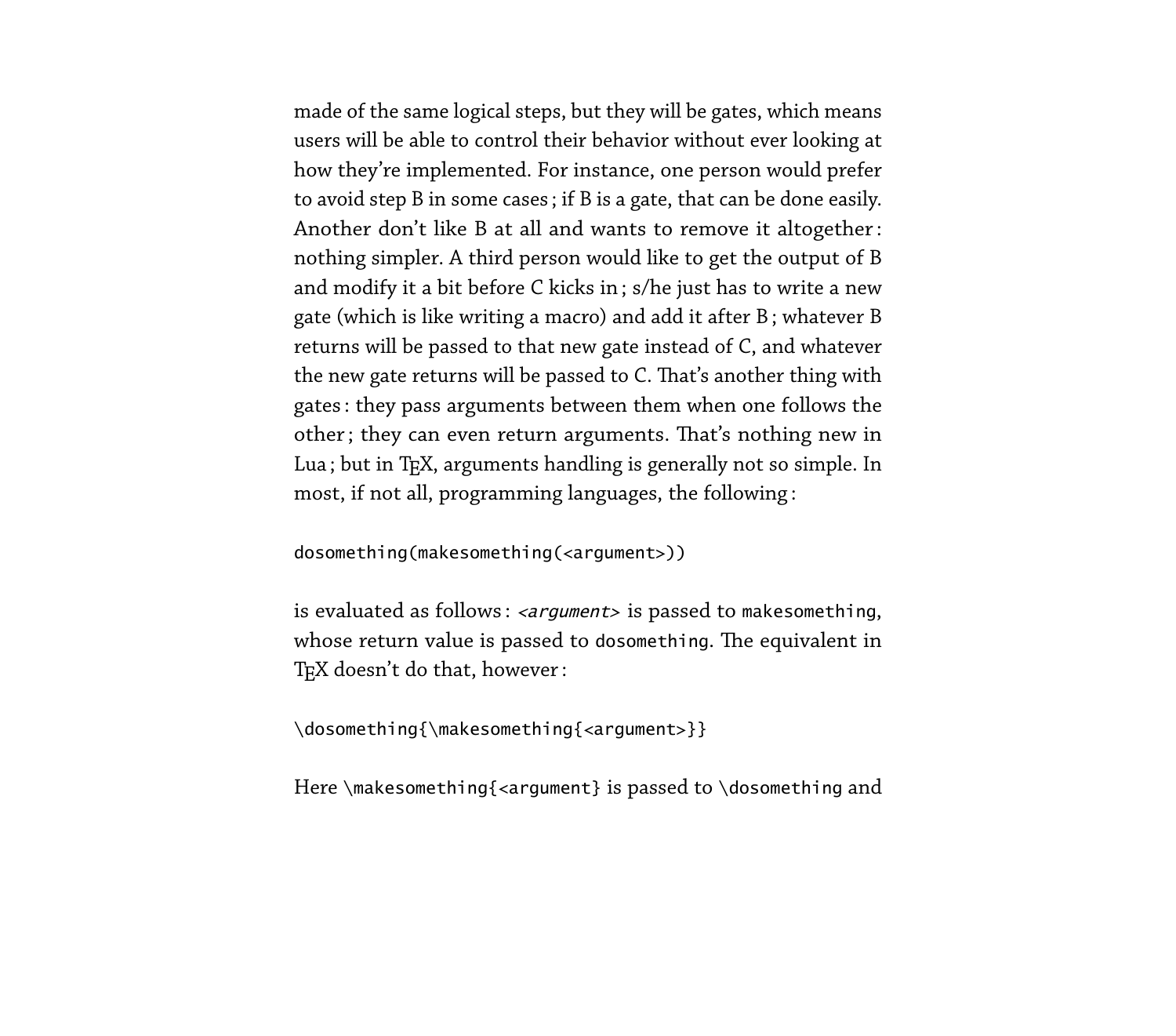chaos is sure to ensue if the previous behavior is expected. Instead, one must generally store whatever \makesomething 'returns' in a macro and pass that macro to \dosomething. With gates, however, the passing of arguments can be mimicked : if two gates follow each other in a list, whatever the first returns (no quotes here) is passed to the second. In our case, if \makesomething is called before \dosomething, the former will process its argument and pass its return value (if any) to the latter. No special care is needed to do so.

Another property of gates, obviously, is that they are reusable. In the TEX world, however, it is customary to distinguish between public macros, to be manipulated by users, and private ones, traditionally marked by an @ in their names, and that lay users should absolutely ignore. With gates, everything seems public. That's indeed the very reason why gates exist: so that macros are as hackable as possible, and users can do what they like with them. If you're afraid that chaos might ensue (because users are notoriously dangerous), don't worry too much : it is a little bit harder to grasp how gates work than to turn @ into a letter so it can be used in private macros ; a user who would manipulate gates thus probably knows what s/he's doing, or at least that what s/he's doing might break. (By the way, gates are very likely to contain @-marked private macros anyway, if only because they don't make sense outside the context of their use.)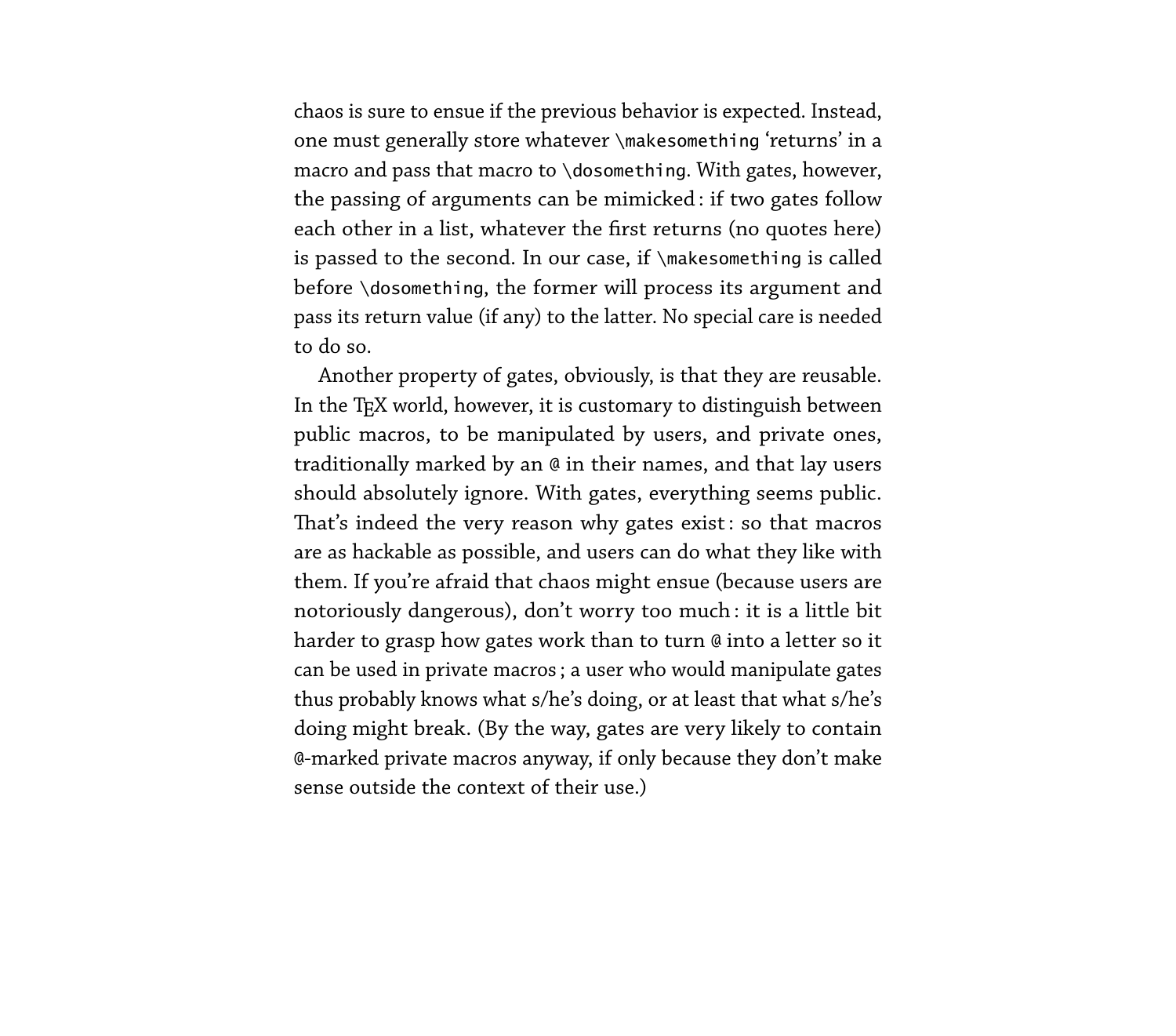If you want to use gates but still insist that users shouldn't mess with them, there is another solution : don't document them. Indeed, gates are useful only to the extent that other people know where they occur and what they do. So documenting gates is an essential step in exploiting them fully ; as will be said again below, though, there is no need to explain what a gate does internally : simply saying what arguments it takes, what it does with them (conceptually), and what it returns, is enough. In other words, you don't explain the code that makes up the gate, you explain its function in the larger picture.

One last remark about gates, not expanded in this document : they can be useful to create libraries, i.e. snippets of code to be used in various places. Instead of writing macros to perform such and such operation, you can write gates ; the difference is that they can be easily added to existing code, and externally controlled.

There are two types of gates: macro gates (or 'm-gates' for short) *1.2 An overview* and list gates (`l-gates'). M-gates execute some code, like macros in T<sub>E</sub>X or functions in Lua; l-gates contain other gates (of either type) and call them in turn, passing arguments between them ; from now on, `gate' means a gate of either type. Typically, a big macro is an l-gate with many subgates, themselves possibly l-gates containing gates of a lower level still, and so on and so forth. Then one can say, `In that l-gate, I want this gate to be ignored' ; or `I want to add my own gate to this l-gate, in such position', etc.

*of (almost) all actions*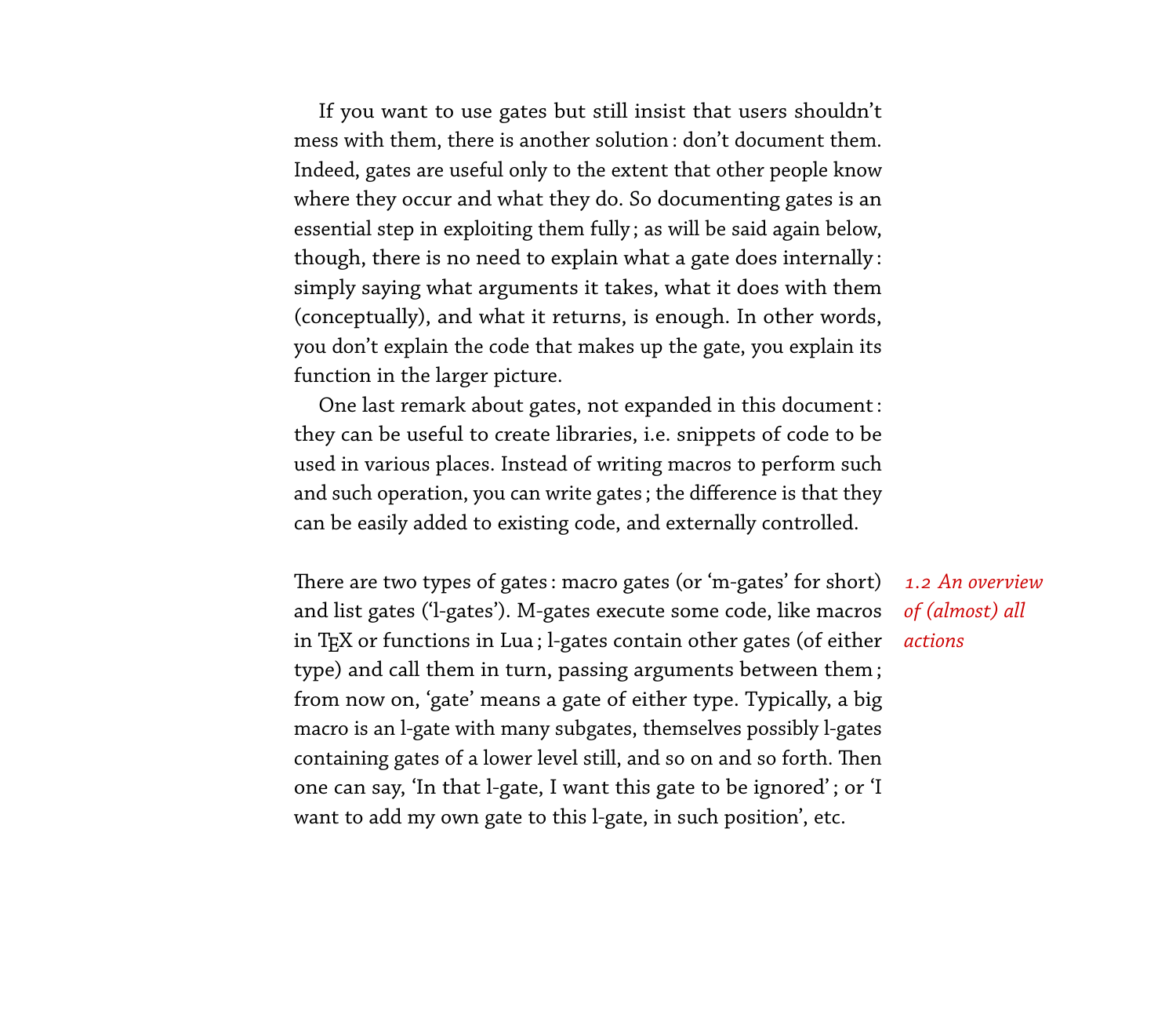Defining and executing gates To define an m-gate, one uses the def action; the list action is used to declare an l-gate. Gates of either type can then be added to an l-gate with add; by default, the insertion is done at the end of the list, but a position relative to other gates can be optionally specified. Gates can be removed with the remove action.

A gate can also be defined by copying another gate ; in that case, the new gate is identical to the copied one, except its status (see below) is set to open, which is the default status when creating a gate. When copying an l-gate, the list is copied too (also it is the same subgates that occur in both l-gates).

To call a gate, one uses execute (various shorthands are possible). Executing an m-gate is not very different from executing a macro or function : it performs its definition. The execution of an l-gate, on the other hand, consists in calling the gates that were added to it. Also, and most importantly, gates in a l-gate pass arguments between them : the first gate receives the arguments passed to the l-gate it belongs to, then passes them to the next gate, possibly modifying some of those arguments by returning. (Returning arguments depends heavily on the implementation ; see return and associates in TEX, and autoreturn in Lua.)

For each language, see : *[defining and executing gates in TEX](#page-13-0)* and *[defining and executing gates in Lua](#page-47-0)*.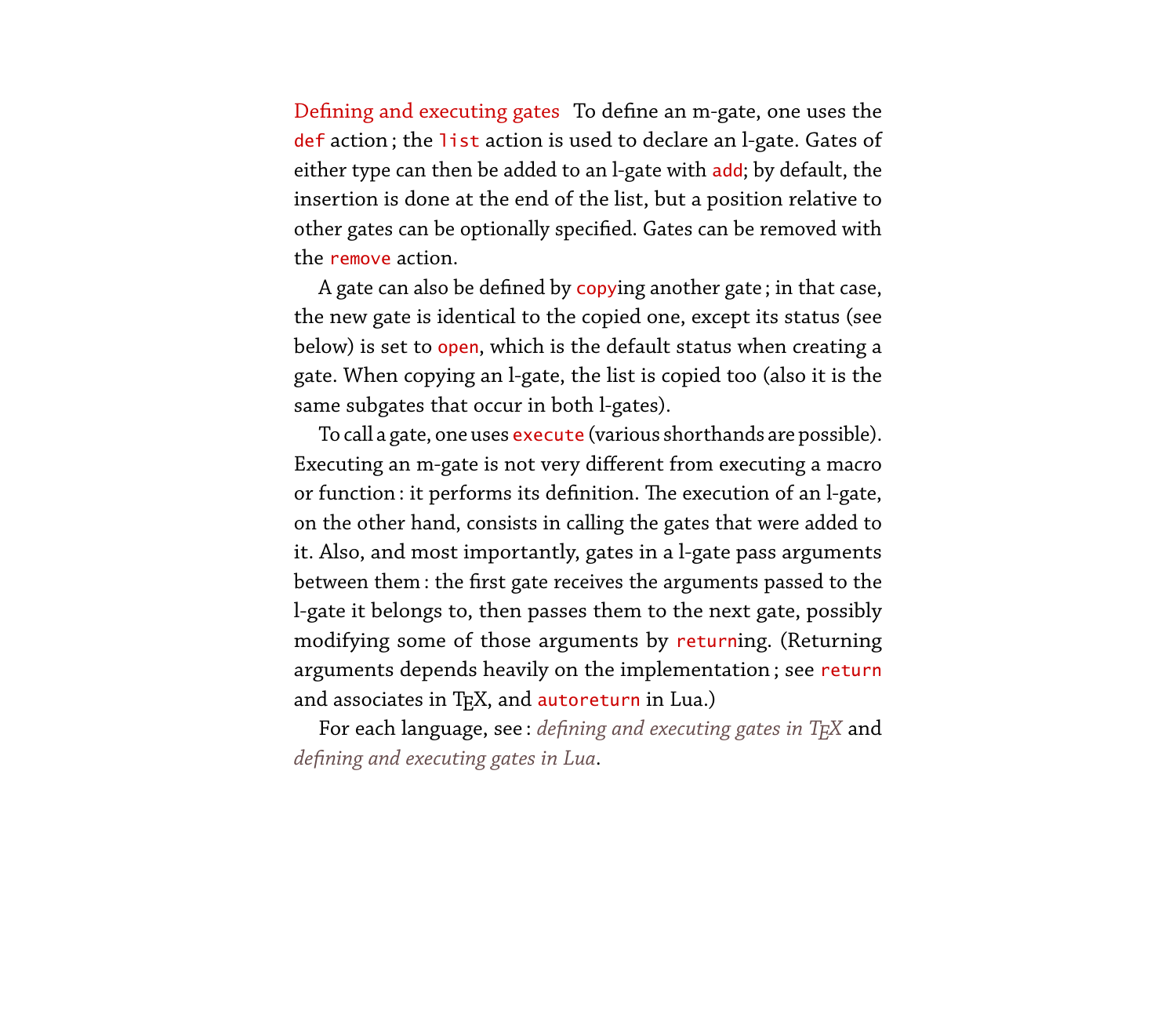Conditions Gates can be externally controlled in four ways. First, all gates have a status: if it is open (which is default), the gate is executed when encountered; if it is close, it is ignored; ajar means that the gate will be executed the next time it is encountered, and then its status will revert to close; skip is the opposite: the gate will be ignored the next time, then it will revert to open. In short, ajar and skip mean executing or ignoring the gate once. See *[status](#page-21-0) [in TEX](#page-21-0)* and *[status in Lua](#page-53-0)*.

Second, all gates may have a conditional: if it is true, the gate is executed, and ignored otherwise. This allows gates to depend on external states of affairs. But a gate's conditional takes the same arguments as the gate itself, so the its value can also depend on what is passed to the gate. Thus, what a gate does and why it does it are kept distinct. See *[conditional in TEX](#page-24-0)* and *[conditional in Lua](#page-54-0)*.

Third, the same gate can be repeated with a loop: it is the same thing as a conditional, and the gate's arguments are also passed to it. The gate will be called repeatedly as long as the loop is true. When a gate is repeated, it passes its returned arguments to itself, and before that to the loop. It is as if the same gate had been added several times in a row to the same l-gate. See *[loop in TEX](#page-27-0)* and *[loop](#page-55-0) [in Lua](#page-55-0)*.

Fourth, loopuntil is another kind of loop : the gate is repeated as long as it is false; also, loopuntil is evaluated after the gate, so the latter is executed at least once. If a gate has both loop and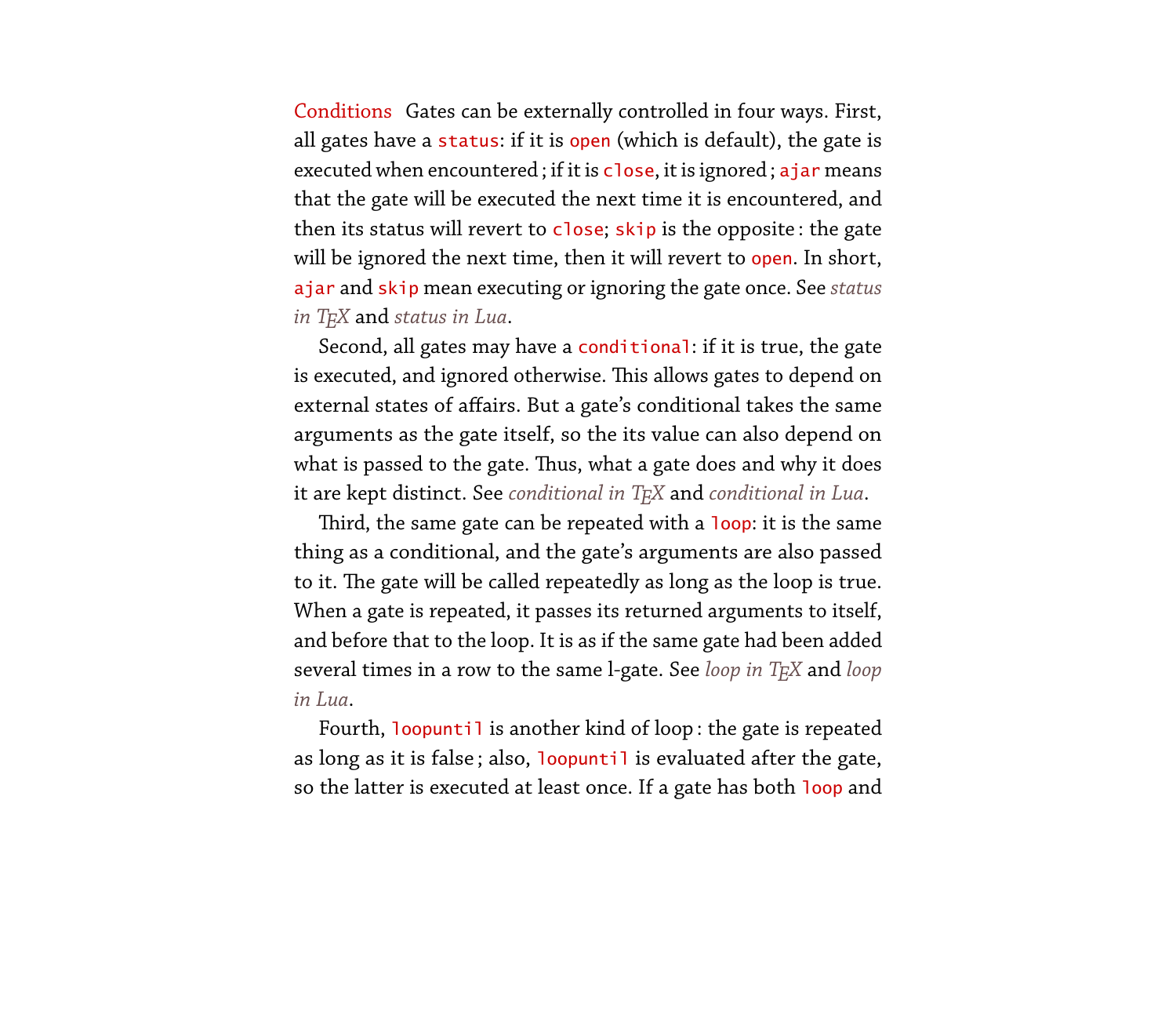loopuntil, the latter is ignored. See *[loop-until in TEX](#page-28-0)* and *[loop-until](#page-56-0) [in Lua](#page-56-0)*.

Finally, in Lua a gate may also have an iterator; to put it simply, it mimicks a for loop ; for instance, a gate may be called with a table as its argument but actually be executed on every entry, if the iterator is the pairs function. See *[iterator in Lua](#page-56-1)* for details.

Actually, a gate doesn't have only one status, one conditional, etc. Rather, it has one global set of conditions, and one local set of conditions for each l-gate where it appears (note that if a gate appears several time in the same l-gate, it has only one local set of conditions). The global conditions are examined whenever the gate is encountered, either when it is called directly with execute or when it is called by an l-gate ; local conditions are examined in the latter case only.

It is important to understand the relative order of evaluation of the conditions, and how global and local conditions interact. Suppose a gate is called directly with execute; then the following happens : first, the gate's global status is checked; if ajar or skip, it is set back to close and open respectively; if the original status allows the execution of the gate (i.e. the status was open or ajar), the gate's global conditional is then evaluated ; if it is true, and the gate has neither loop nor loopuntil, the gate is executed once ; otherwise, it is repeated as long as loop is true or as long as loopuntil is false. Note that even if the gate is executed several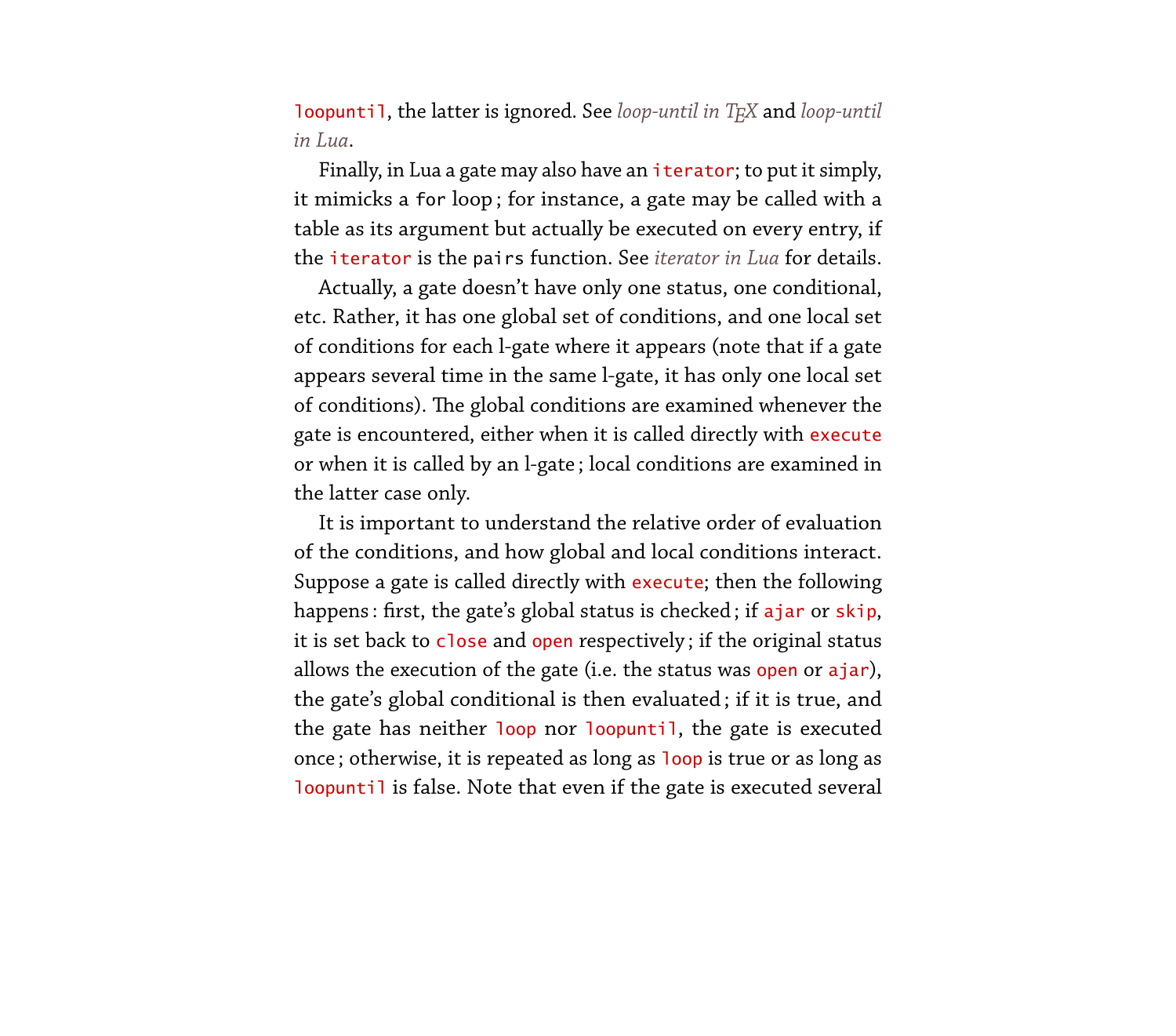times, the status and conditional aren't reevaluated, only the loops. The same is true with *iterator* in Lua.

Suppose now the gate occurs in an l-gate. Then the same evaluation happens, this time with the local values for that given l-gate. If the gate is deemed good for execution, or rather, each time it is executed (if a loop calls it several time), the global values are evaluated again as we've just seen. In other words, when a gate occurs in an l-gate, its global conditions are examined if and only if the local conditions allows the execution of the gate, and each time they prompt it. This means for instance that if a gate is globally ajar and is encountered in an l-gate where it's local status is close, its global status will not be reverted to open because it will simply not be evaluated (of course, it can be evaluated elsewhere).

This may seem a bit complicated, but actually situations where you have to specify both local and global conditions are rare (global status is always a bit dangerous, because all the instances of the gate are affected, which might not be expected if somebody reuses an existing gate); also, you may very well open and close a gate for whatever reasons, but if you use ajar and skip it means you're controlling it quite tightly and you probably won't use a conditional too.

The shorthand notation Defining gates, adding them to l-gates, and setting their conditions, can be done with actions, as explained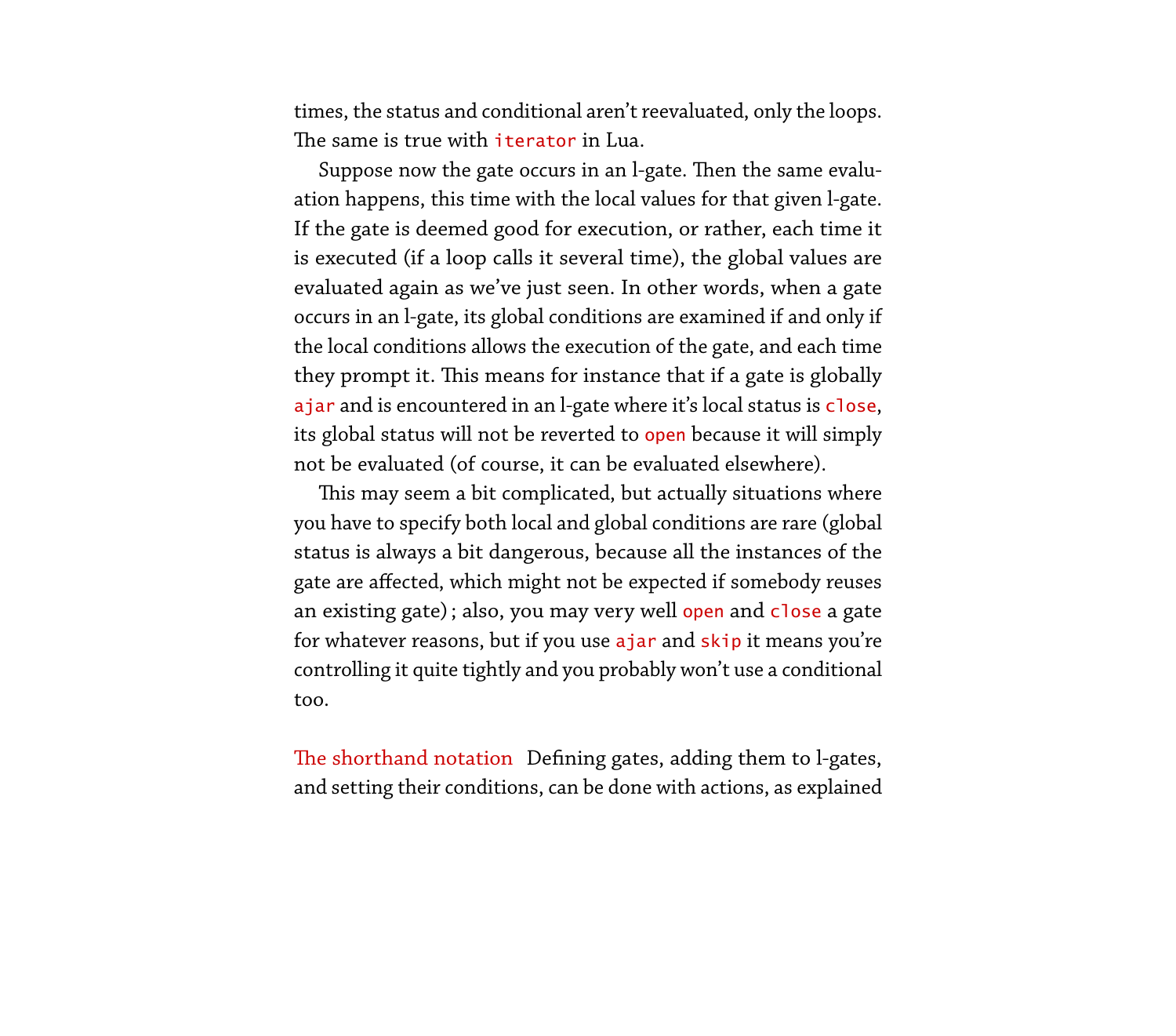above. But that can be tedious, because when you're building a big macro (a big l-gate, rather), it's hard to see the larger picture : you're adding gates one after the other, and you can't readily figure out what the big l-gate looks like. It's as if you were looking at a house brick by brick without being able to take a few steps back and consider the whole building.

But entire gates, replete with subgates down to whatever level, and specified for all conditions, can be created without ever mentioning any action. The overall architecture can be preserved, because gates are defined and added to an l-gate at once. It is a bit like writing a big macro or function, except you add a tag to each chunk of code, for further reference. The shorthand notation isn't explained further here, because it depends on the implementation and works very differently in TEX and Lua : see *[TEX shorthand](#page-29-0) [notation](#page-29-0)* and *[Lua shorthand notation](#page-59-0)*.

Gate families Since gates are designed to be hacked, it is all the more convenient if they have simple, descriptive names. Of course, you can call a gate insftn, but InsertFootnotes, or any other readable name, is definitely better ; a user can then easily browse gates and find what s/he's looking for.

However, such significant names increase the risk that two gates bear the same name and clash. This is avoided by creating gate families. A family is simply a prefix added to a name's gate, so that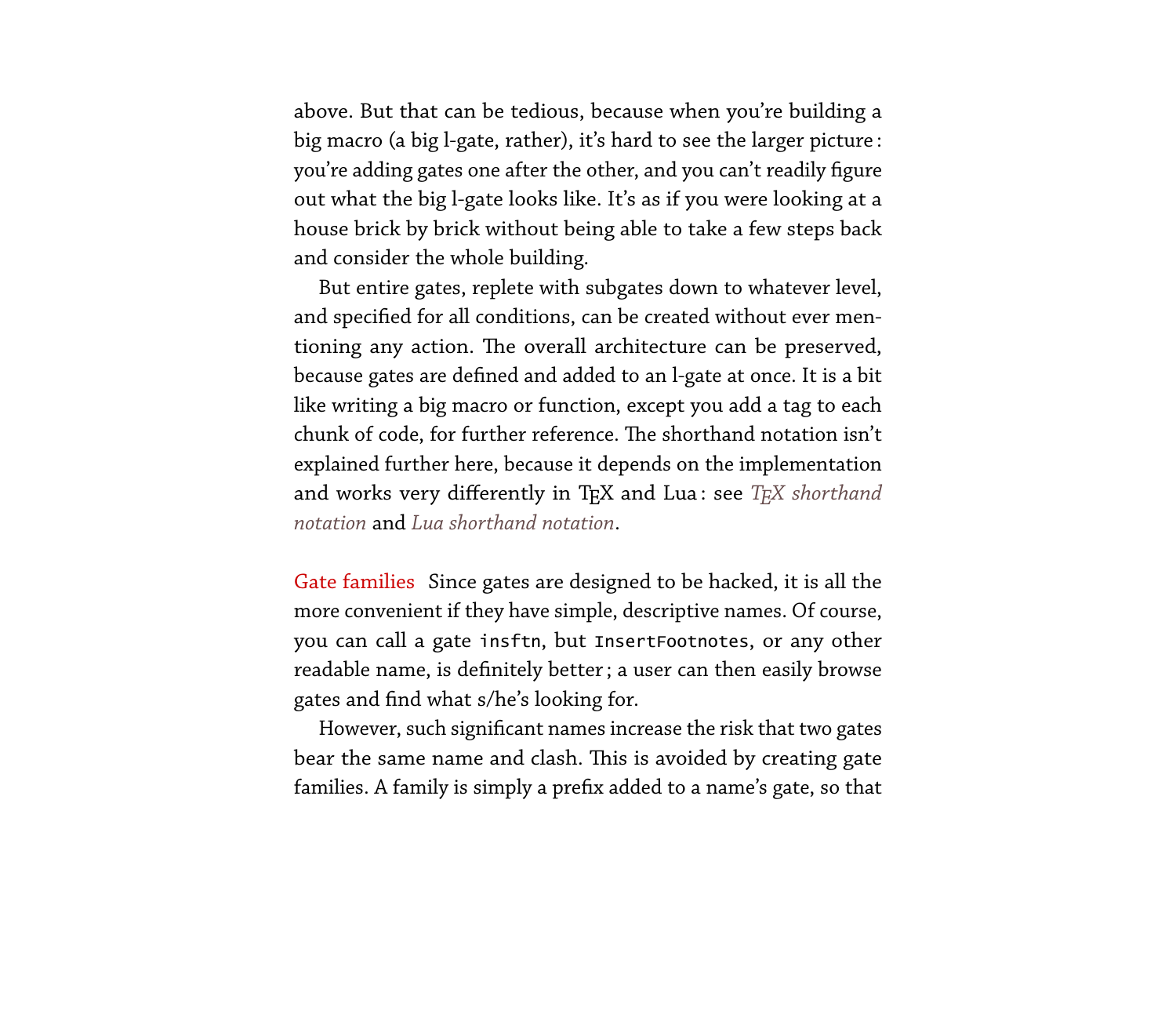a gate whose name is MyGate is actually called MyFamily:MyGate. But family are associated with calling commands in TEX and tables in Lua, so that when a gate is mentioned without its family, it is automatically added. For instances the \gates command in  $TEX$ and the gates table in Lua are associated with the family called gates, so the name of a gate manipulated with them is actually gates:<name>.

You can define a new family, associated with a command or table, with the new action; gates manipulated by that command or table will then have a real name which includes the family. Thus, their apparent names can be identical to other gates, as long as they belong to other families.

As said above, a gate's family is supplied when it is missing from the gate's name. This means conversely that if the family is specified in a gate's name, it is not added. So, if you mention gate MyFam:MyGate, the family associated with the command or table where the gate is mentioned isn't specified again. You can thus very well use gates from other families without having to rely on the associated command or table. In other words, there's no hidden mechanism behind families : they're just prefixes added to a gate's name, and the automatic addition of a family is just an examination of a gate's name.

Although a command or table must be declared with new to work properly, families themselves don't require that. Gate MyFam:MyGate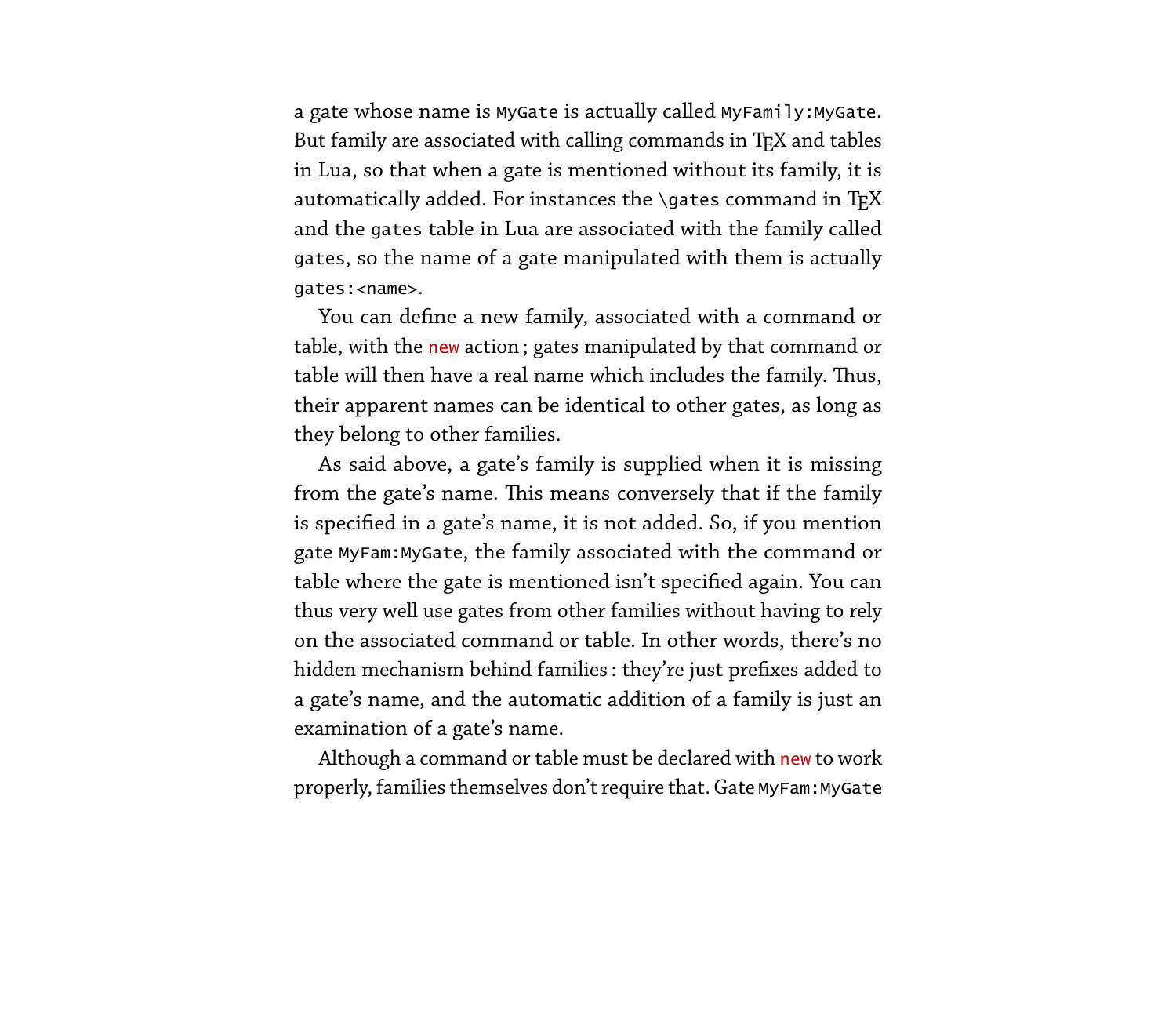can be used even if MyFam hasn't been declared (and the declaration can also take place later, so that the family is associated with a command or table). In other words, the command/table-family association is just a convenient way to make the names of your gates unique without thinking about it, but you can also think about it and use an explicit family prefix. See *[families in TEX](#page-35-0)* and *[families in Lua](#page-62-0)*

If you get lost Gates can be quite complex. For instance, the big l-gate that creates section headings in this document is made of 16 subgates and subsubgates (as I am writing this, at least). The main function of the Interpreter package used to turn the source of this document into proper T<sub>E</sub>X is made of more than 25 subgates (not counting repeated ones), with 7 levels between the top l-gate and the most deeply embedded m-gate.

There are a few actions to make things clearer. First, you can know whether a given gate is an m- or l-gate with type, which returns 1 (for m-gates), 2 (for l-gates), or 0 (if the name you passed isn't a gate). Similarly, a gate's status (either global or local to some l-gate) can be queried with the status action, which returns 1, 2, 3 or 4, depending on whether the gate's status is open, ajar, skip or close, and 0 if there is no gate with the given name.

You can loop over all the subgates in an l-gate with subgates, and execute some code for each subgate.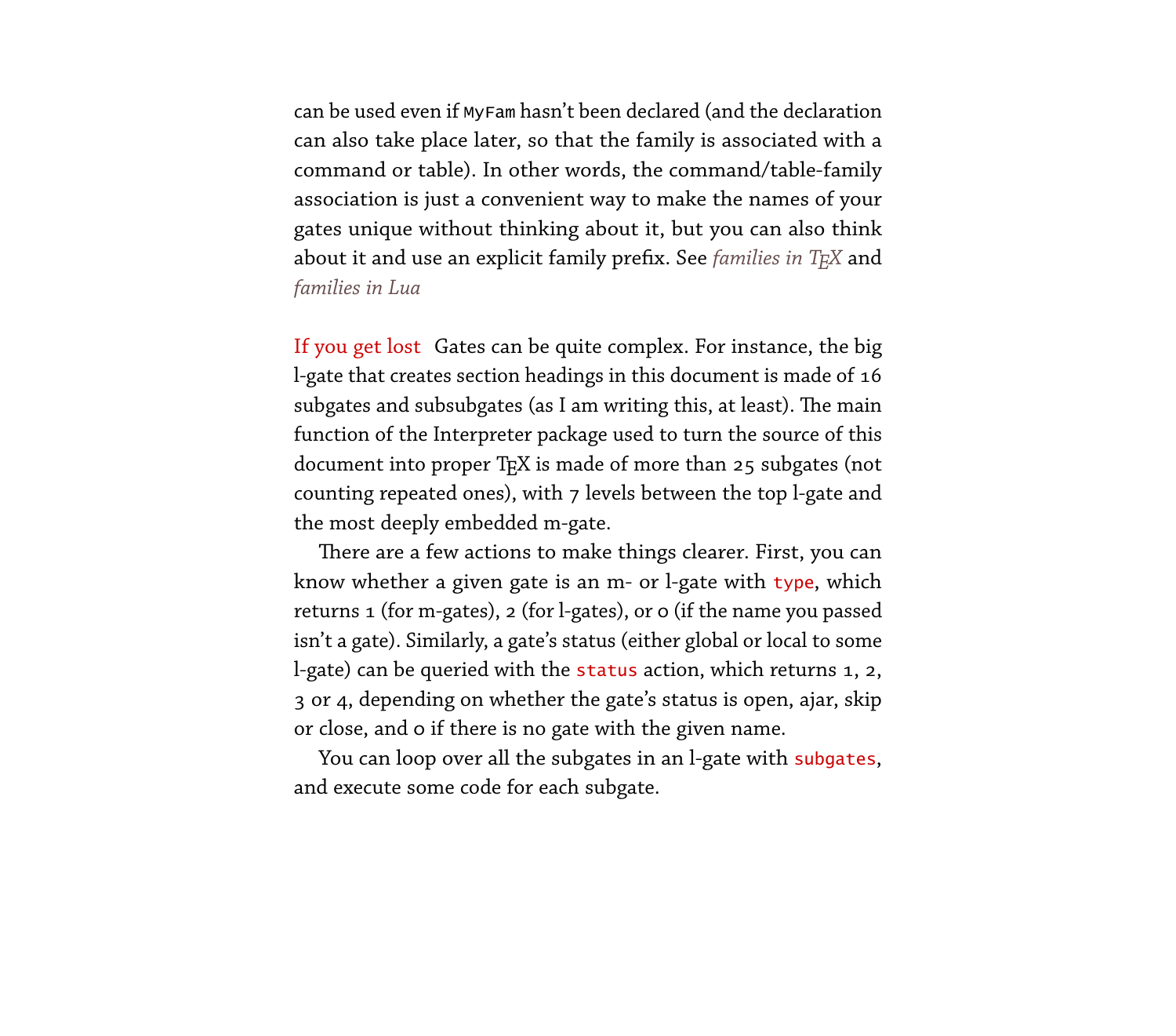The family associated with a command or table can be queried by the family action.

Finally, gates can be explored more thoroughly with show and trace. The show action prints (on the terminal and log file) a gate's name, type, and global conditions (the loops are omitted if not specified) ; if the gate is an l-gate, the same happens with its subgates, except local conditions are shown ; and a subgate is an l-gate itself, the process goes on. Subgates are displayed in a manner similar to the TEX shorthand notation.

The trace action shows gates when they are encountered: it is signalled whether they are executed or not (and why), and possibly the arguments passed to them are mentioned too. Again, subgates to an l-gate are marked as such.

See *[getting lost in TEX](#page-36-0)* and *[getting lost in Lua](#page-63-0)*

GATES IN T<sub>E</sub>X This part of the documentation explains how gates work in T<sub>E</sub>X.

<span id="page-12-0"></span>The way to load Gates depends on your format. In plain T<sub>E</sub>X, you 2.1 Loading and use : *using Gates*

\input gates

In LaT<sub>F</sub>X: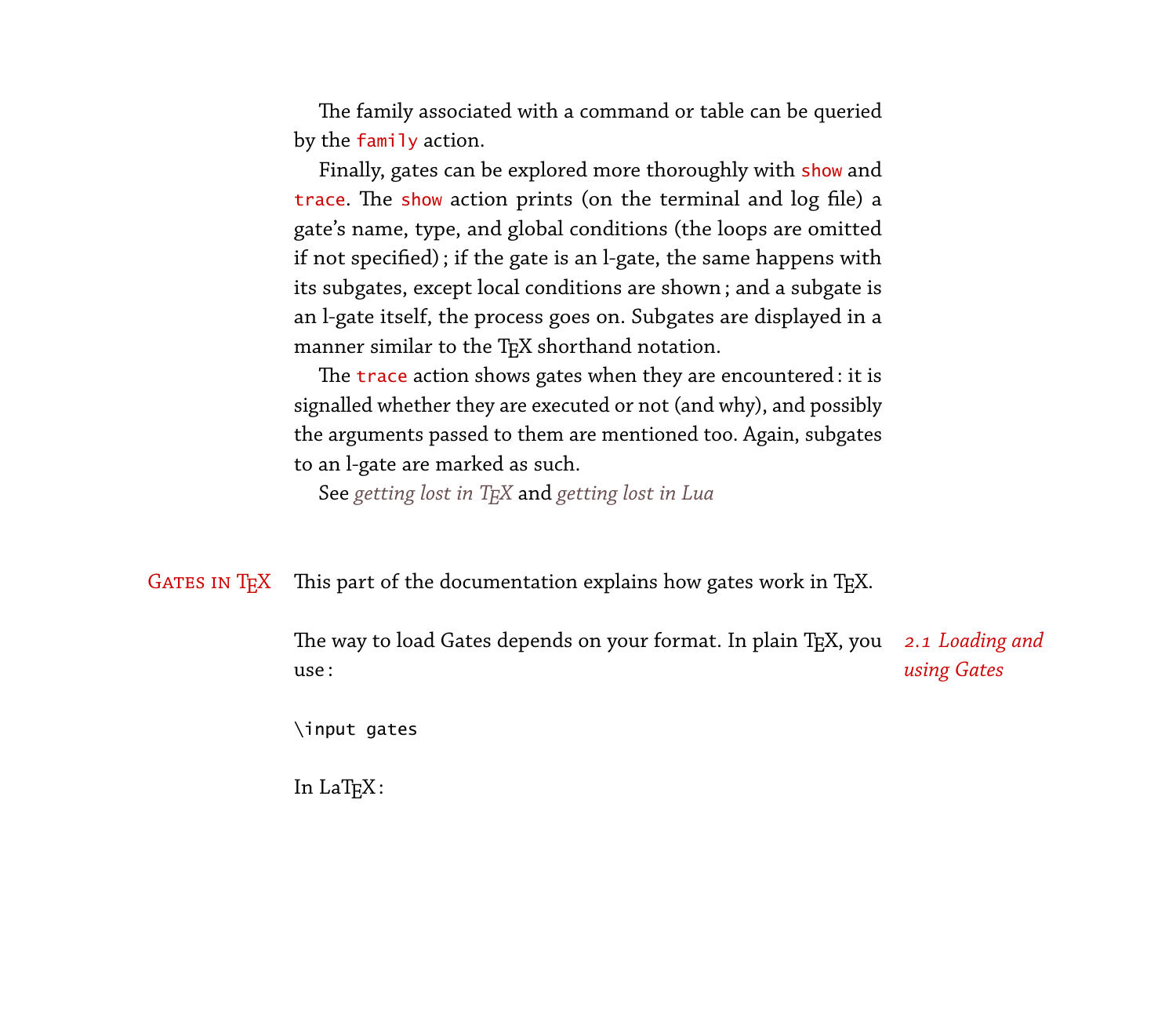\usepackage{gates}

And in ConTEXt:

\usemodule[gates]

Actions in TEX aren't executed with control sequences, but with a calling command (by default, \gates), followed by an action's name, followed by a space :

```
\gates action {...}
```
(Of course, the space can be the end of a line.)

Note that loading Gates in TEX doesn't automatically load the Lua counterpart even in LuaTEX; in other words, Gates in Lua should be independantly loaded.

<span id="page-13-0"></span>Here it is shown how gates are created, concatenated, executed, *2.2 Definition* and how arguments are passed between them. *and execution*

Defining gates Let's try an extremely simple example. You want to define a macro which, when given a number, adds 3 to it, multiplies everything by 2, and prints the result. How fascinating. Here's how you'd do it with gates. First you define your m-gates with def: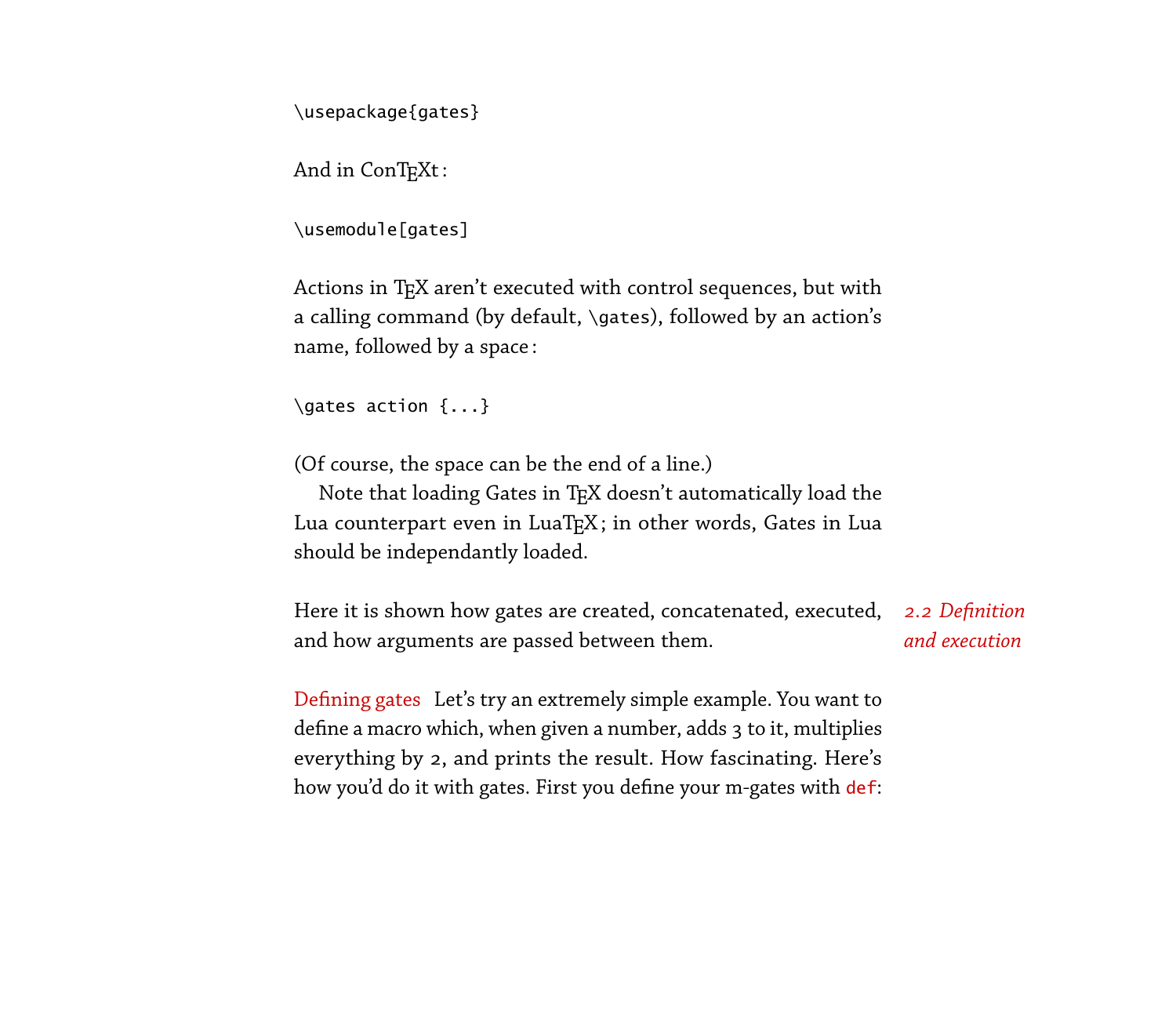```
\gates def {add} [1] {%
  \gates return {#1+3}
  }
\gates def {multiply} [1] {%
  \gates return {(#1)*2}
  }
\gates def {print} [1] {%
  \the\numexpr#1\relax
  }
```
The number of argument (up to nine) is given after the name, between brackets, and can be omitted if the gate takes no argument. The return action is discussed more thoroughly *[below](#page-17-0)*; just note for the moment that there is no need to add a comment at the end of the line to avoid spurious space, because material after a return is gobbled (so watch your \fi's!).

(Instead of def, we could use the edef action ; the difference is the same as between  $TEX's \def and \def. There is no \gdef/\xdef$ variants, because operations on gates are always globals.)

Now those gates should be added to an l-gate. Such a gate is declared with list, and an optional number of arguments can be specified too.

\gates list {operation} [1]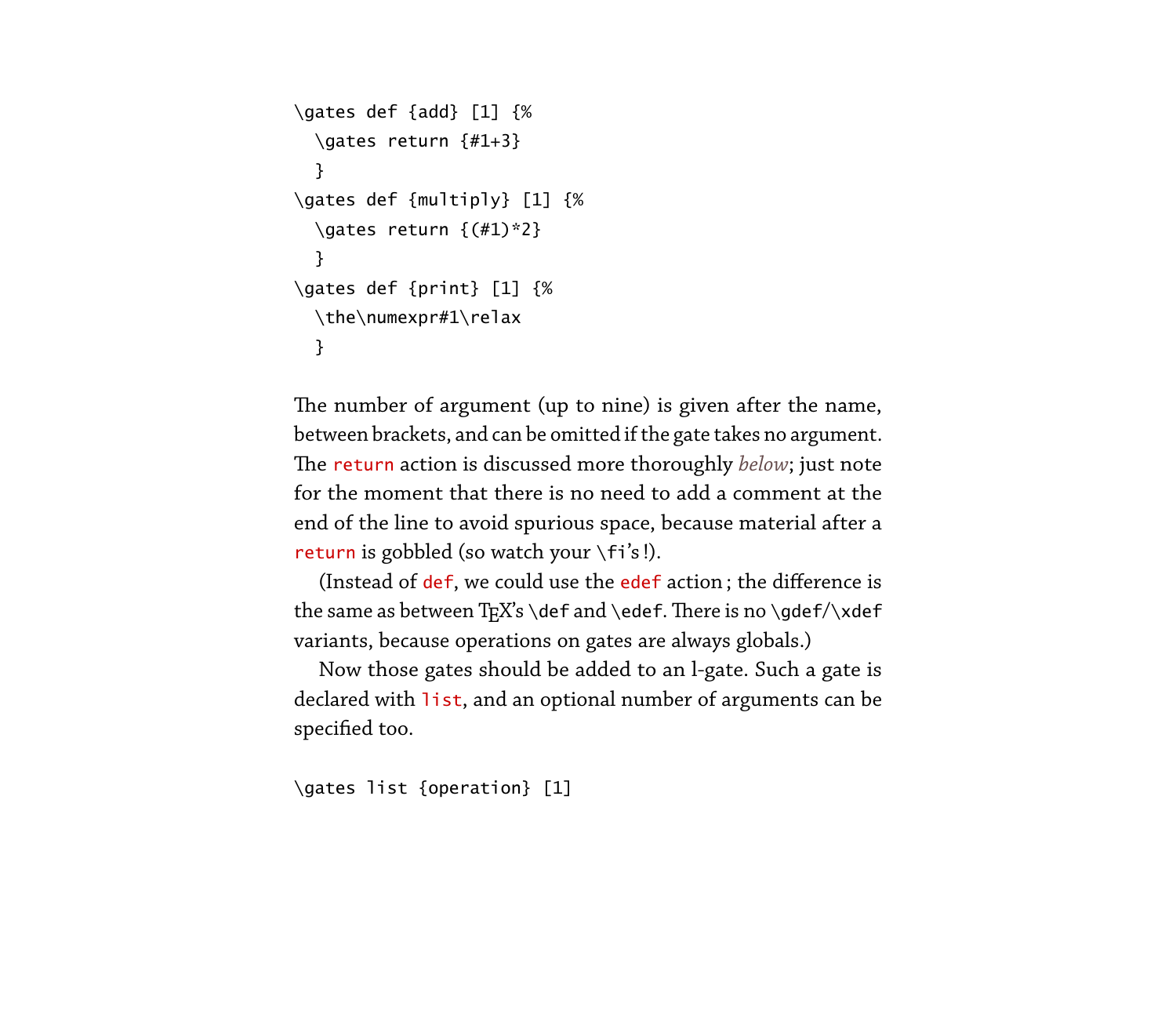Finally we add the m-gates to the l-gate :

\gates add {add, multiply, print} {operation}

The add action can take one or more gates, separated by commas. Examples of add with specified position can be found *[below](#page-16-0)*.

Executing gates And that's it, our small \BigMacro is done. We can call it, with 4 as argument, for instance, and it will print  $14$ ; to do so, we use the execute action :

```
\gates execute {operation}{4}
```
Note that m-gates can be executed too, although *that*is a convoluted way to call a macro ; in this case, do not worry about the return value, it simply vanishes. For instance, the following :

```
\gates execute {print}{5+2}
```
will produce 7. If we'd call multiply rather than print, nothing would have happened, since it simply returns something, which doesn't make sense outside an l-gate.

Execution can be called more directly as :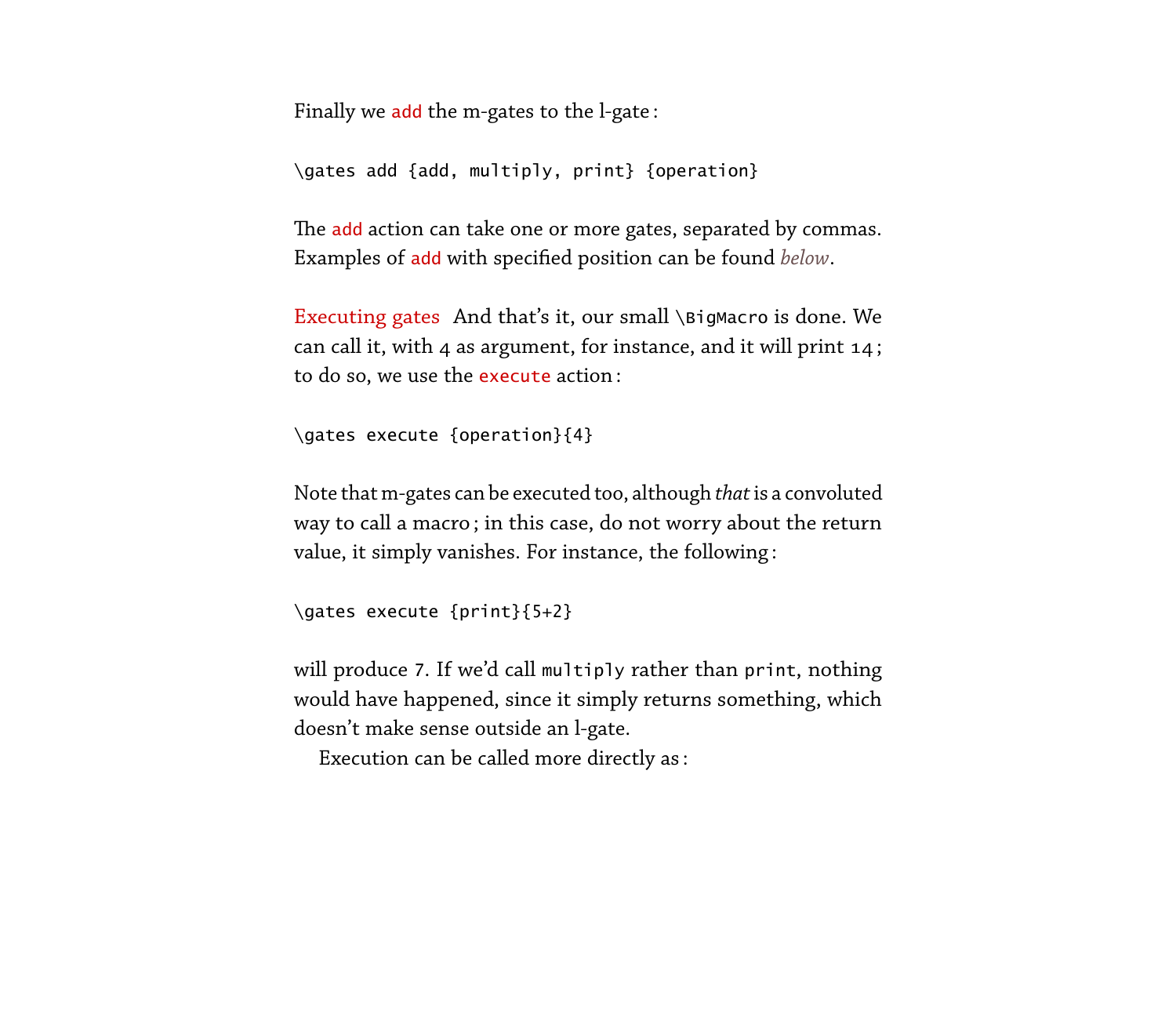```
\gates operation {4}
```
I.e. instead of a gate action, you use the name of a gate, and that's equivalent to calling execute with that gate. However, this can be done if and only if the gate you want to call doesn't have the same name as an action ; for instance, you can't do that with the add gate, because there exists an action called add, so you have to use execute instead.

<span id="page-16-0"></span>Now suppose we'd like to add a substraction after the multiplication – that is, suppose we're a user who wants to add his or her touch to \BigMacro. Nothing simpler:

```
\gates def {substract} [1] {%
  \gates return {#1-3}
  }
\gates add {substract}[after multiply]{operation}
```
And now operation returns 11 when fed 4. This was done by simply adding an optional argument to the add operation; this specifies where the new gate(s) should be added in the l-gate : by default, it is the end of the list, but you can say first to put the gate(s) at the beginning or before <name> or after <name> to make the insertion before or after the gate called <*name*>; instead of a name, you can also use first or last to denote the first and last gates of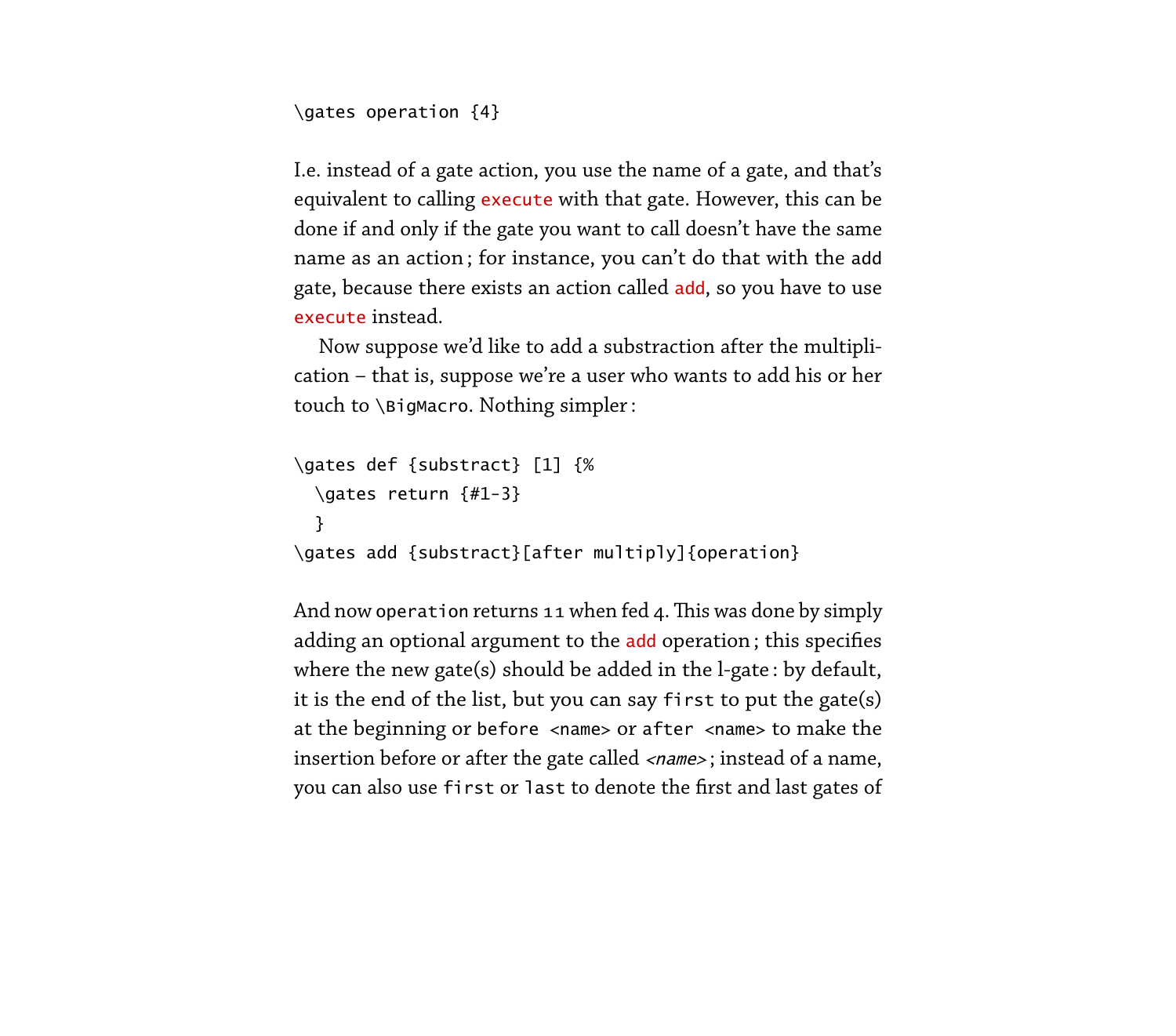the list, so here we could have used before last instead of after multiply.

You can also remove a gate from a list. After :

\gates remove {substract}{operation}

the l-gate operation is now the same as before.

<span id="page-17-0"></span>Handling arguments One crucial properties of gates is that they pass arguments between them. This was already illustrated by our code above : operation takes one argument, which is passed to add, multiply and print ; or rather, it is passed to add, and that gate returns an argument which is passed to multiply, and again to print.

Arguments work as follows : a gate called with execute should be followed by as many arguments as it was declared with, just like any other macro in TEX. An l-gate passes its arguments to its first subgate ; and for two consecutive gates, the second receives what the first returns.

To return arguments, you use the return action, as illustrated above. It expects the same number of arguments as the gate where it appears. For instance, add was declared with one argument, so when it calls return, one argument is expected. But one might want to return a different number of arguments ; in this case, one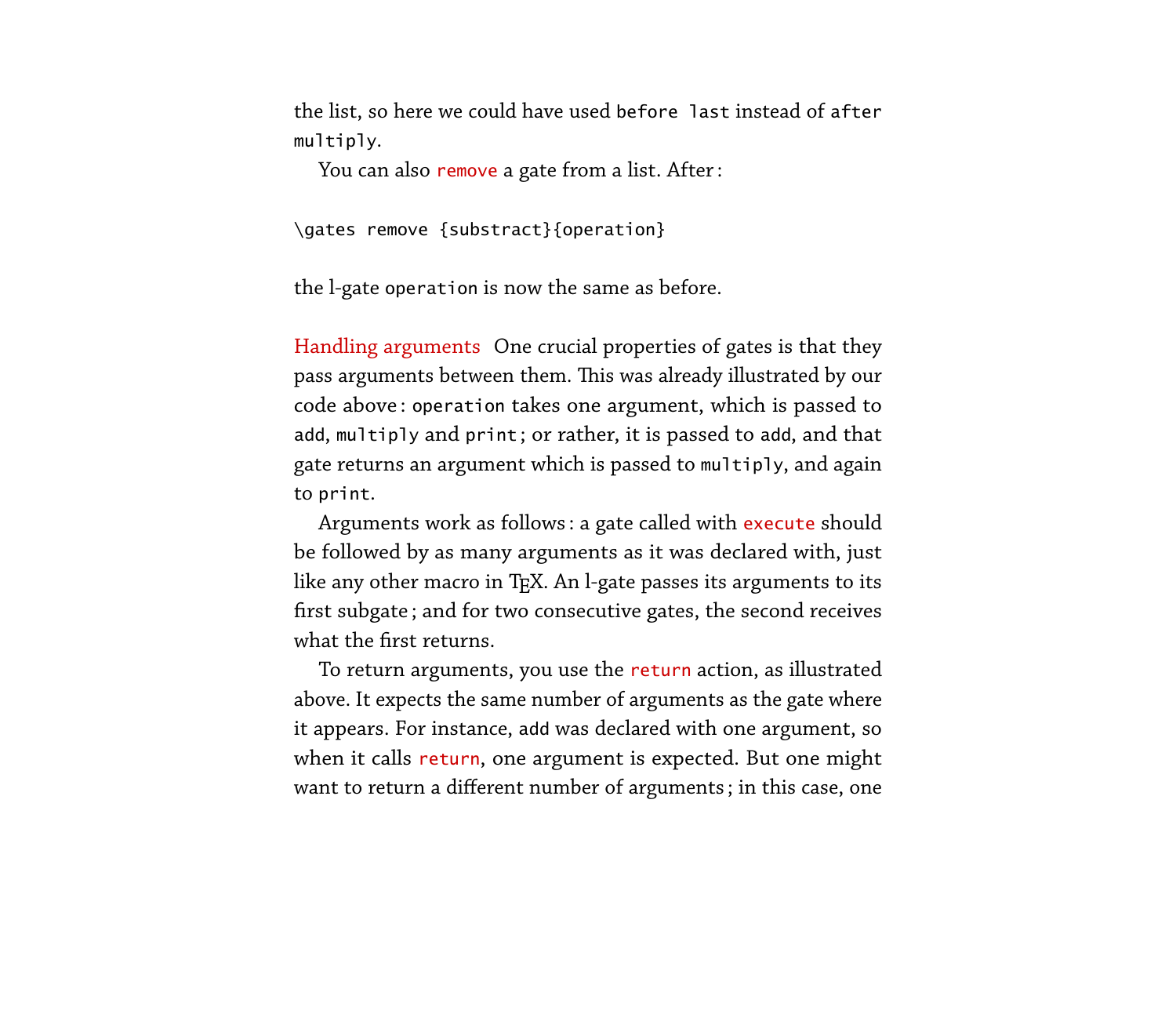can use return0, return1, return2, etc., up to return9. Also, the return! action takes one big argument containing an indefinite number of arguments to be returned ; for instance :

```
\gates return2 {one}{two}
\gates return ! {{one}{two}}
```
are equivalent, and they're also equivalent to a simple return with two arguments in a gate declared as taking two arguments.

Since l-gates execute no code, you can't call any version of return with them ; but they automatically return whatever was returned by their last gate, and that is passed whatever follows the l-gate.

Until now, we have implicitly assumed that all gates in the same l-gate take the same number of arguments. That is not necessary: two gates with a different number of arguments can occur in the same l-gate ; consequently, a gate doesn't need to take the same number of arguments as the l-gate it appears in. For instance, you can very well declare an l-gate with 3 arguments, and add to it an m-gate with 2 arguments and another one with 4. Let's do it, and see what happens :

```
\gates list {mylist} [3]
\gates def {macro1} [2] {%
 \immediate\write16{1: #1. 2: #2.}}
```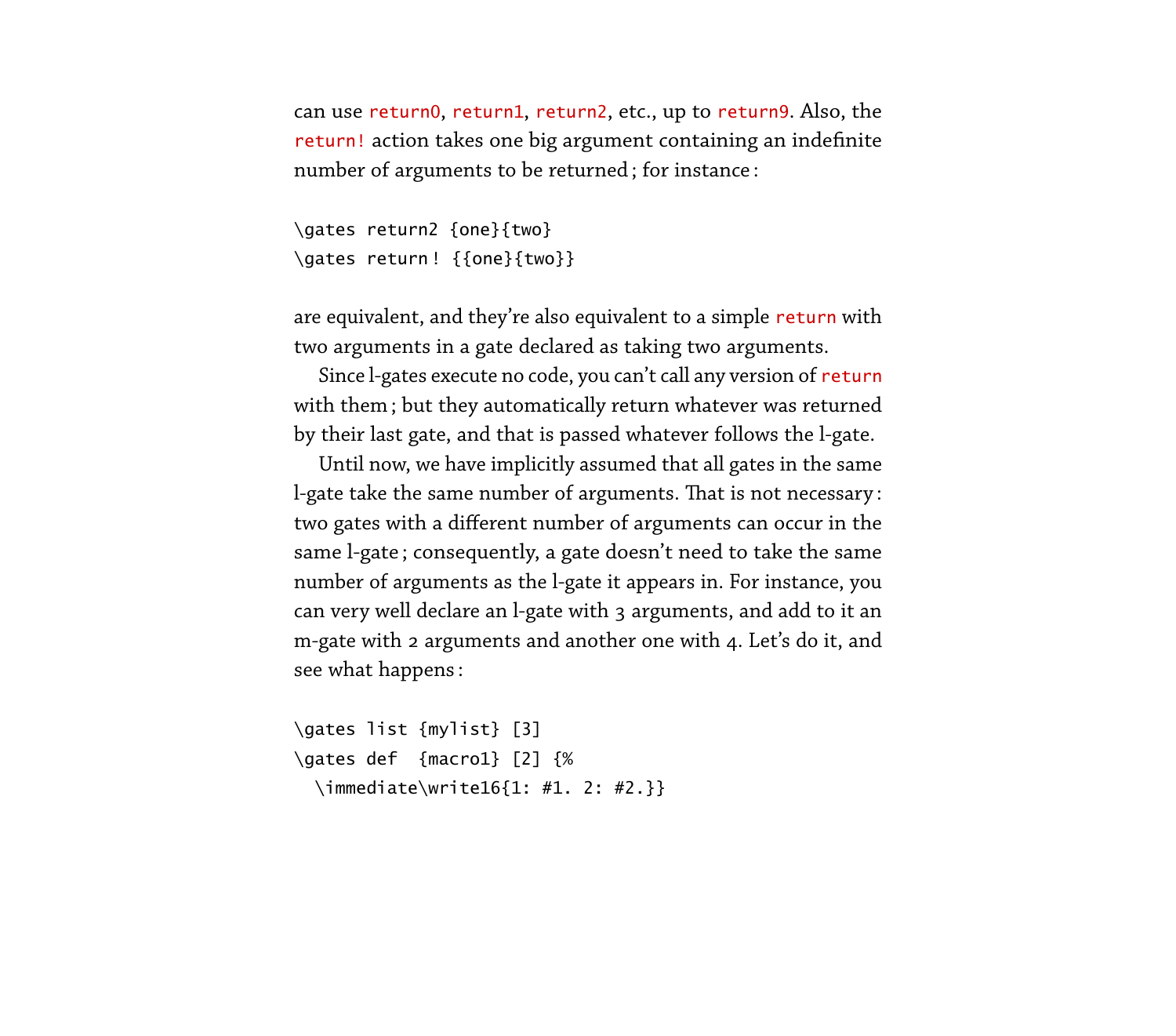```
\gates def {macro2} [4] {%
 \immediate\write16{1: #1. 2: #2. 3: #3. 4: #4.}}
\gates add {macro1, macro2} {mylist}
\gates execute {mylist} {one}{two}{three}
```
This will print:

```
1: one. 2: two
1: one. 2: two. 3: three. 4: .
```
The first two arguments of mylist are passed to macro1, and the third is simply ignored. Then the three arguments are passed to macro2, along with a empty fourth one. In other words, the number of arguments is adjusted so that every gate receives what it needs and nothing more.

But haven't we said just above that a gate receives what the previous one returns ? Since macro1 returns nothing, shouldn't macro2 receive four empty arguments? Things are actually a bit more complicated to explain, but simpler to use : given two consecutive gates A and B, the arguments passed to B are whatever A returns, plus additional arguments taken from those that A received if necessary (i.e. if B takes more arguments than A has returned). To put it differently, when a gate returns *n* arguments, they simply replace the first *n* arguments of the current arguments, which are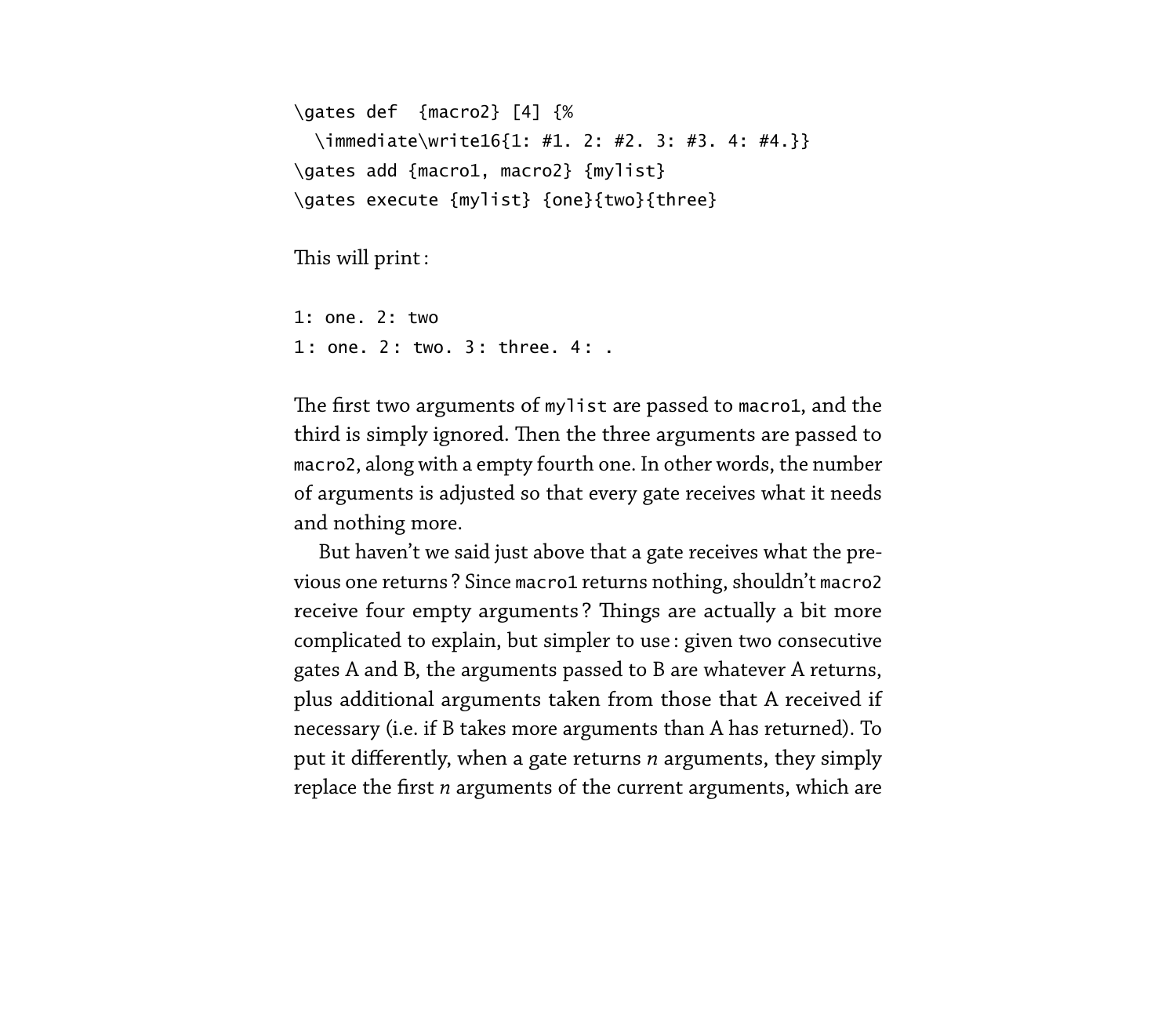passed to the next gate. In our example, macro1 returned nothing, so the arguments that it received were restored and passed to macro2. Here is another example :

```
\gates list {mylist} [3]
\gates def {macro1} [2] {%
 \immediate\write16{1: #1. 2: #2.}%
 \gates return1 {ONE}}
\gates def {macro2} [4] {%
 \immediate\write16{1: #1. 2: #2. 3: #3. 4: #4.}%
 \gates return {first}{second}{third}{fourth}}
\gates def {macro3} [4] {%
 \immediate\write16{1: #1. 2: #2. 3: #3. 4: #4.}}
\gates add {macro1, macro2, macro3} {mylist}
\gates execute {mylist} {one}{two}{three}
```
And this prints :

```
1: one. 2: two.
1: ONE. 2: two. 3: three. 4: .
1 : first. 2 : second. 3 : third. 4 : fourth.
```
It works as follows : macro1 uses the first two arguments from mylist, and returns one ; macro2 thus takes that argument, plus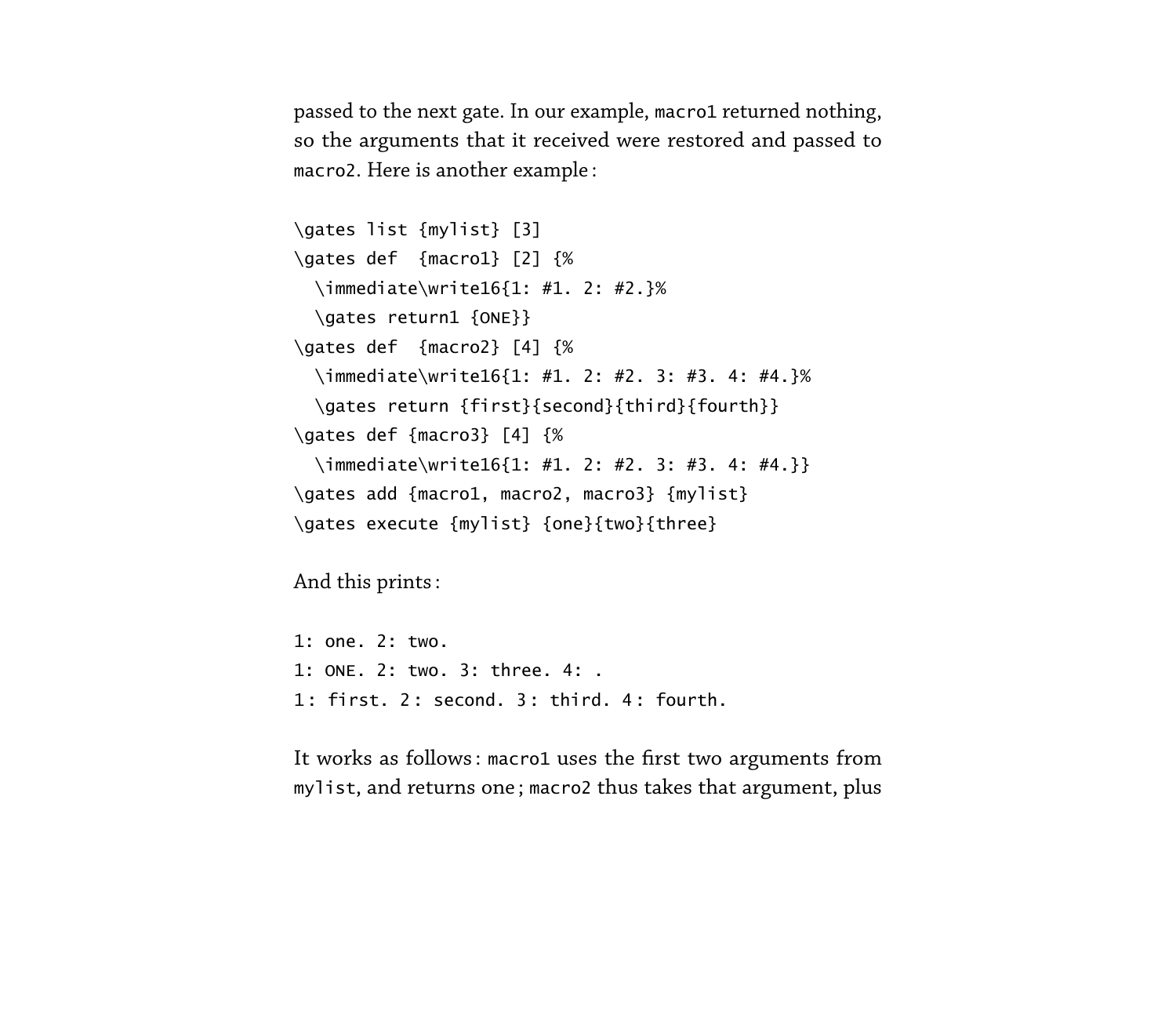the second, third and fourth original arguments (the fourth being empty, since mylist takes only three); four argument are returned, which is all macro3 needs, so there is no empty argument.

As said above, l-gates automatically return what their last gates return ; more accurately, an l-gate declared with *n* arguments returns the same number of arguments, those being taken from what the last gate returns plus additional arguments restored as we've just seen. In our example, mylist will return first, second and third (it takes, and thus returns, three arguments), because macro3 returned nothing and the arguments that it received from macro2 are restored. (Actually, returning doesn't mean anything here because mylist doesn't appear in a l-gate itself.)

This behavior is quite convenient, because it means that when a gate doesn't modify an argument, it doesn't have to bother to return it.

Here it is explained how to change a gate's conditions. *2.3 Controlling*

# *gates*

<span id="page-21-0"></span>Status The global status of a gate (i.e. its behavior wherever it is encountered) can be set with the following actions : open!, ajar!, skip! and close!, as in :

\gates ajar ! {mygate, myothergate}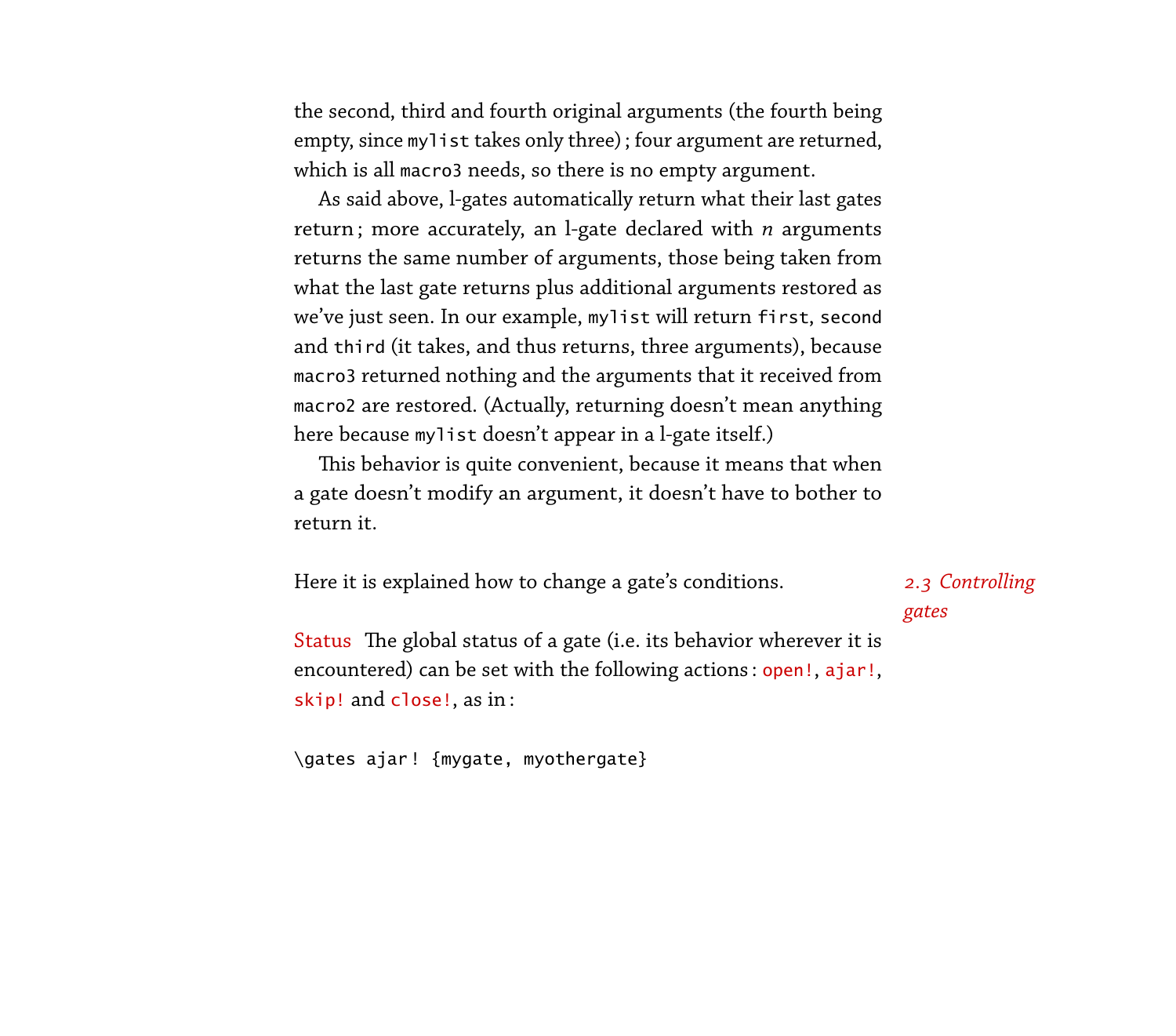This also illustrates that you can set the status of several gates at once, separating them with commas (spaces are ignored).

The local status (i.e. the behavior of a gate in a given l-gate) is set with the same action without an exclamation mark, followed by the l-gate where you want to specify the status :

```
\gates open {mygate, myothergate}{mylist}
```
But you can also use before <gate> and after <gate>, meaning that the status of all gates before (resp. after) <gate> in the l-gate will be set accordingly. For instance :

```
\gates close {before mygate}{mylist}
```
As an example of a status-controlled gate, let's consider the problem of automatically removing the indentation of a paragraph. The usual solution is :

```
\everypar={{\setbox0=\lastbox}}
```
The \everypar token list is inserted every time TEX begins a paragraph ; assigning \lastbox to a box register removes it from the list under construction : here the indentation box is thus removed from the paragraph ; the assignment is done in a group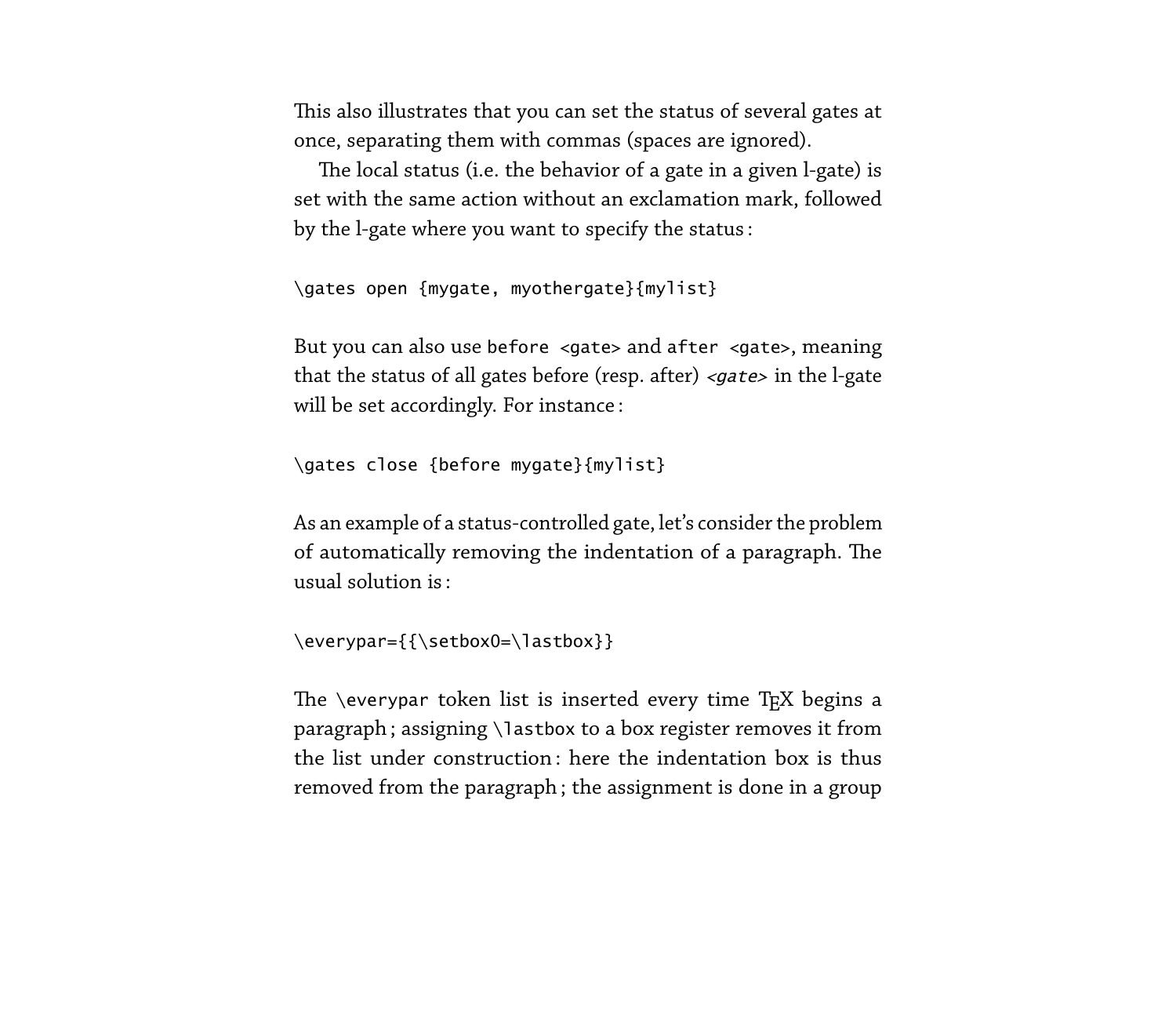so box 0 remains unaffected. The problem is that other resources might want to use \everypar ; if the exploitation of the token list is always so direct, one resource might wipe another. With gates, the solution is to plant an l-gate in \everypar ; then you can add whatever gate to it without disturbing the other gates possibly there too :

```
\gates list {everypar}
\gates def {noindent}{{\setbox0=\lastbox}}
\gates add {noindent}{everypar}
\everypar={\gates execute {everypar}}
```
But we were interested in status. As is, all paragraphs will be unindented, because noindent will be executed for each paragraph. Instead, we should close it with

```
\gates close {noindent}{everypar}
```
and situations triggering an unindented paragraph (for instance, a section header) should call

\gates ajar {noindent}{everypar}

so that noindent will make its job once, and then close.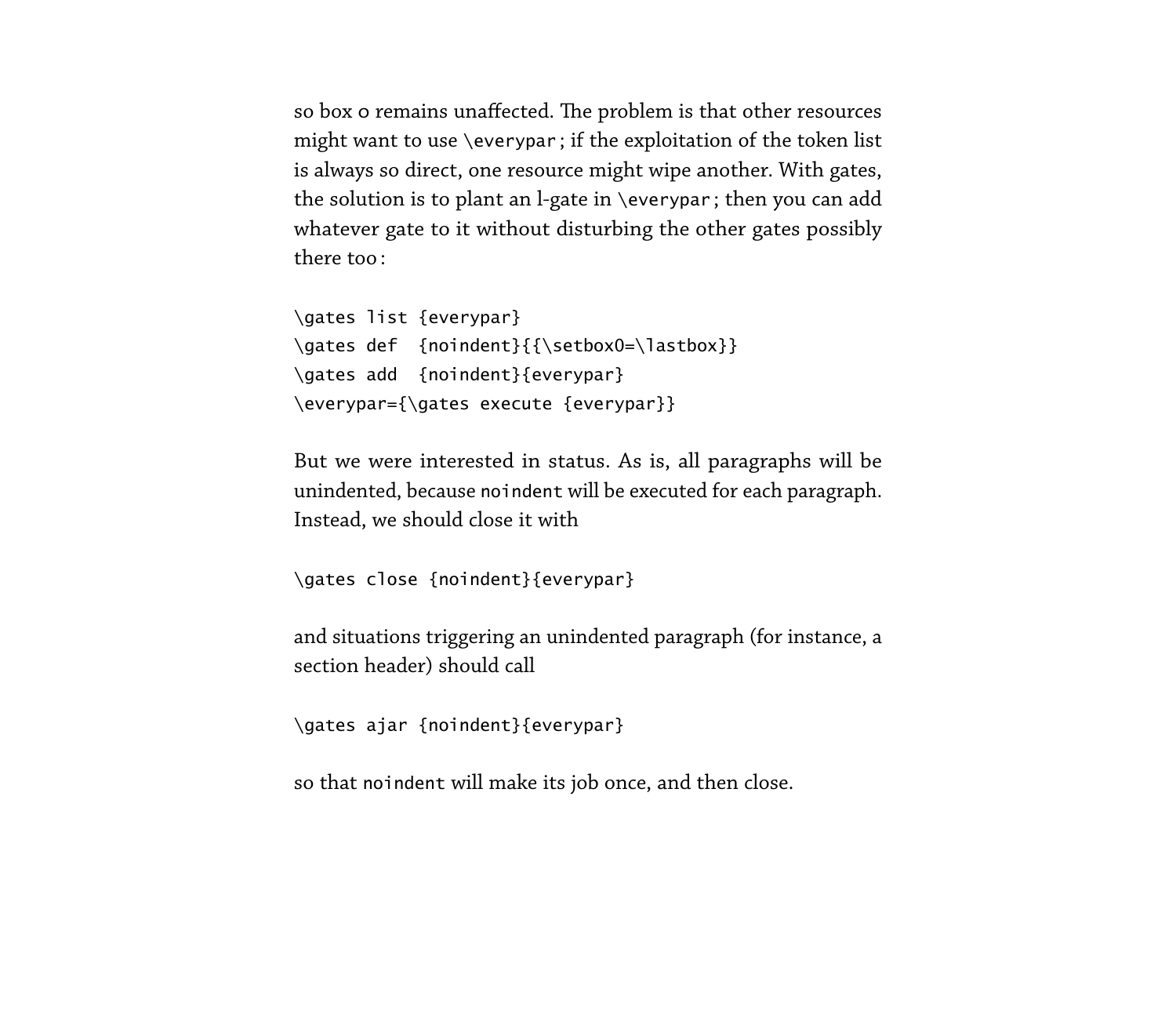<span id="page-24-0"></span>Conditional Status is useful, but it suffers one flaw : you have to set it yourself. That's no problem when you're handling a local situation like the previous one ; but things might a be a bit more far-reaching. You might want X to influence Y, and X and Y might not be related at all ; also, X might change more than once.

For more flexible control, gates can depend on a conditional, for instance (illustrating both global and local setting) :

```
\gates conditional! {mygate}{\ifSomething}
\gates conditional {gate1, gate2}{mylist}{\ifSomethingElse}
```
Now, mygate will be executed only when  $\iota$  if Something is true, just like gate1 and gate2 in mylist will be executed in mylist when  $\iint$ SomethingElse is true. The situations where conditionals can be put to use are countless. A preface in a book, for instance, will certainly make some \ifSpecialChapter conditional true, and many details will depend on that conditional : e.g. unnumbered section headings, page number in roman numerals, etc. If those are implemented with gates, setting  $\iota$  ifSpecialChapter as the conditional for those gates will make them depend on the larger picture (you could use status too, but the conditional is more powerful because many different things can depend on it, not only gates).

What constitutes a valid conditional ? Technically, whatever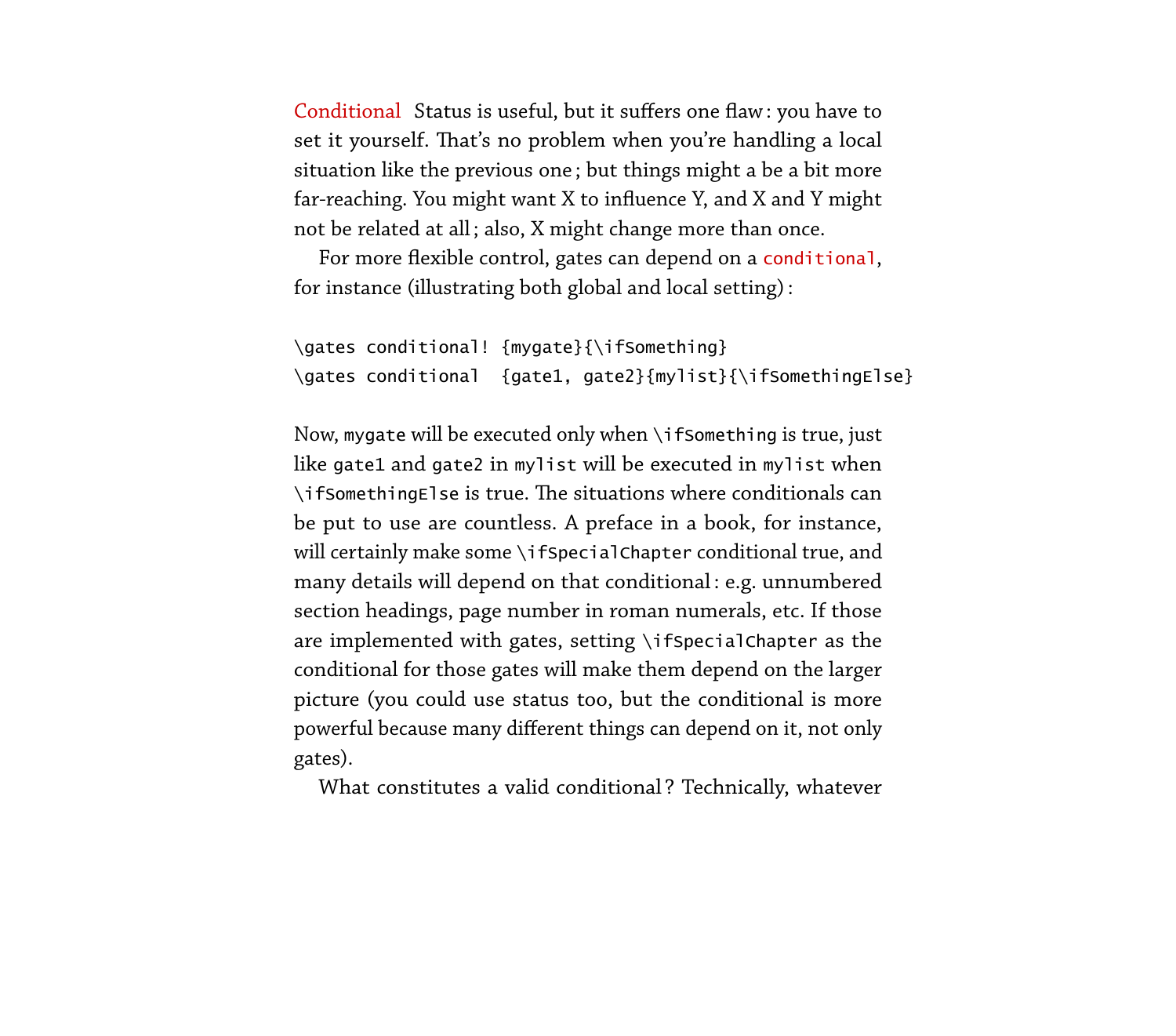fits *texapi* 's \ifexpression. Indeed, Gates is written with *texapi*, and conditionals rely internally on  $\iota$  ifexpression. What then fits \ifexpression ? First, any traditional TEX conditional, no matter whether it's a primitive like \ifhmode or \ifcat or a macro defined with \newif. Second, argument-taking conditionals, i.e. macros working like

```
\ifXXX {<true>}{<false>}
```
can be used too (*texapi* itself defines a good deal of such conditionals). In both cases, what should be set in conditional is the test itself, not the <true> and <false> parts. For instance, with \ifSomething and \ifSomethingElse above, the true branch and the \else ... \fi continuation were left out of the picture. If you used, say, \ifnum, you'd specify something like (note the necessary space) :

\gates conditional {mygate}{mylist}{\ifnum0=1 }

With a *texapi* conditional you could use :

\gates conditional {mygate}{mylist}{\ifstring{foo}{bar}}

(Here of course we have specified stupid conditionals which are always false ; more useful examples can be found below).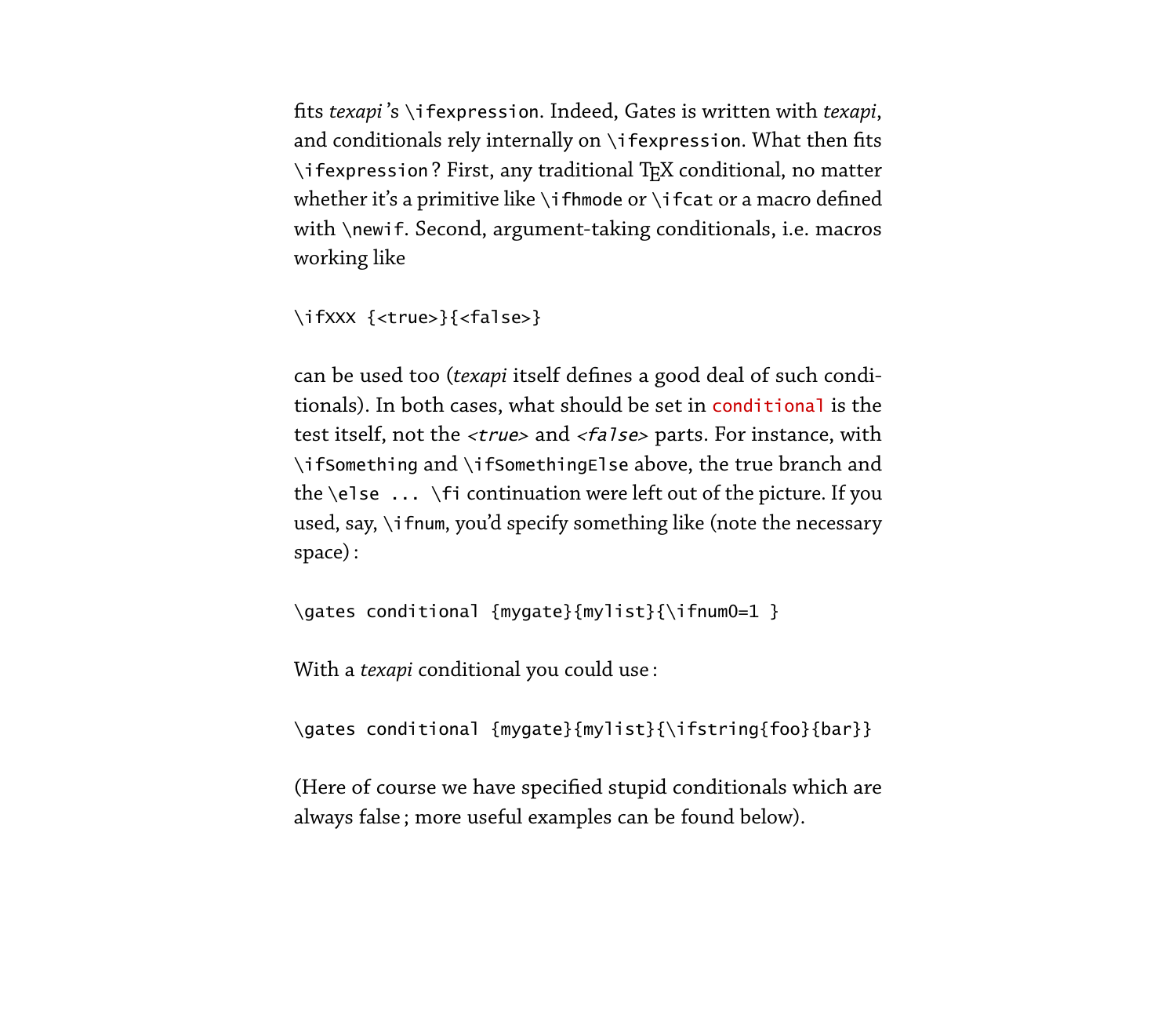But \ifexpression (hence conditional) also allows using simple logical operators : & means *and*, | means *or*, - means *not*, and subexpressions can be created with braces. For instance, the following two conditionals are equivalent and are true if the absolute value of N is smaller than 100 (the space following an operator is ignored) :

```
\iint_{N} N > -100 & \iint_{N} N < 100
-\{\rightarrow N < -99 \mid \rightarrow N > 99 \}
```
Pretty complex expressions can thus be assigned to a gate's conditional. But things are better yet : conditionals take arguments, the same as the gates they control, so that the test can depend not only on external conditions but on what a gate receives. For instance, with :

```
\gates conditional {mygate}{mylist}{\ifnum#1>0 }
```
mygate will be executed only when its first argument is positive. Another example :

```
\gates conditional ! {mygate}{-\ifstring{#1}{#2}}
```
Here, mygate will be executed only when its first two arguments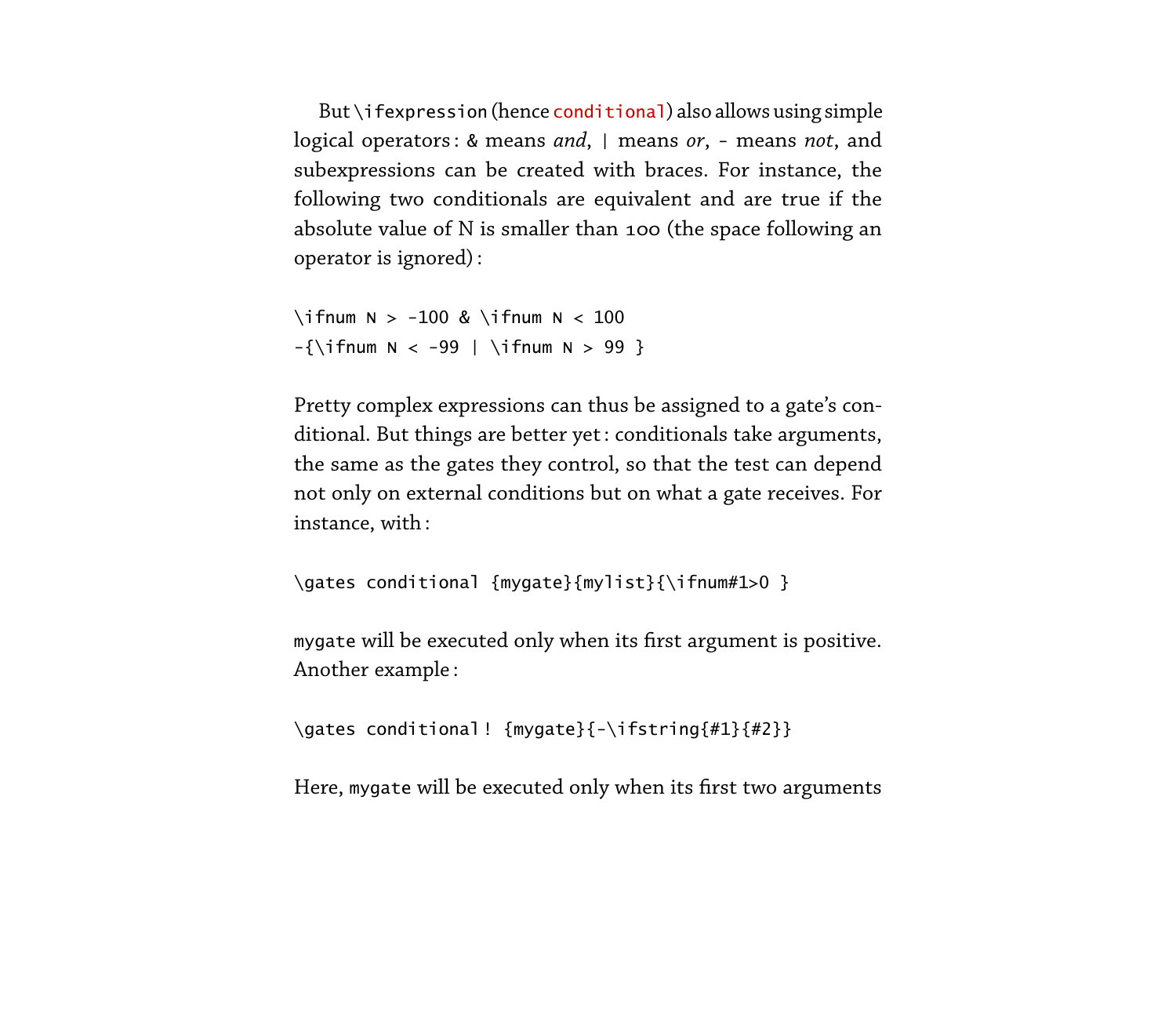differ, no matter in which list mygate appear, since the global conditional is set here.

If you don't want a gate to depend on a conditional anymore, simply declare something like :

```
\gates conditional ! {mygate}{\iftrue}
```
<span id="page-27-0"></span>Loop Third type of control: the execution of a gate can be repeated as long as some condition is true. To do so, you use the loop action (with an exclamation mark if you want to set the global loop). It takes the same stuff as conditional, and the gate's arguments are passed to it too. If the material evaluates to true, the gate is executed, then the material is reevaluated, and if it is true again the gate is executed again, and so on and so forth, so obviously something must happen so that the iteration stops.

When a gate repeats the arguments it returns are passed back to itself, and before that to the loop. Here is an example :

```
\gates def {myloop} [1] {%
 \immediate\write16{\the\numexpr#1}%
 \gates return {#1+1}}
\gates loop! {myloop} {\ifnum\numexpr#1<5 }
\gates execute {myloop}{1}
```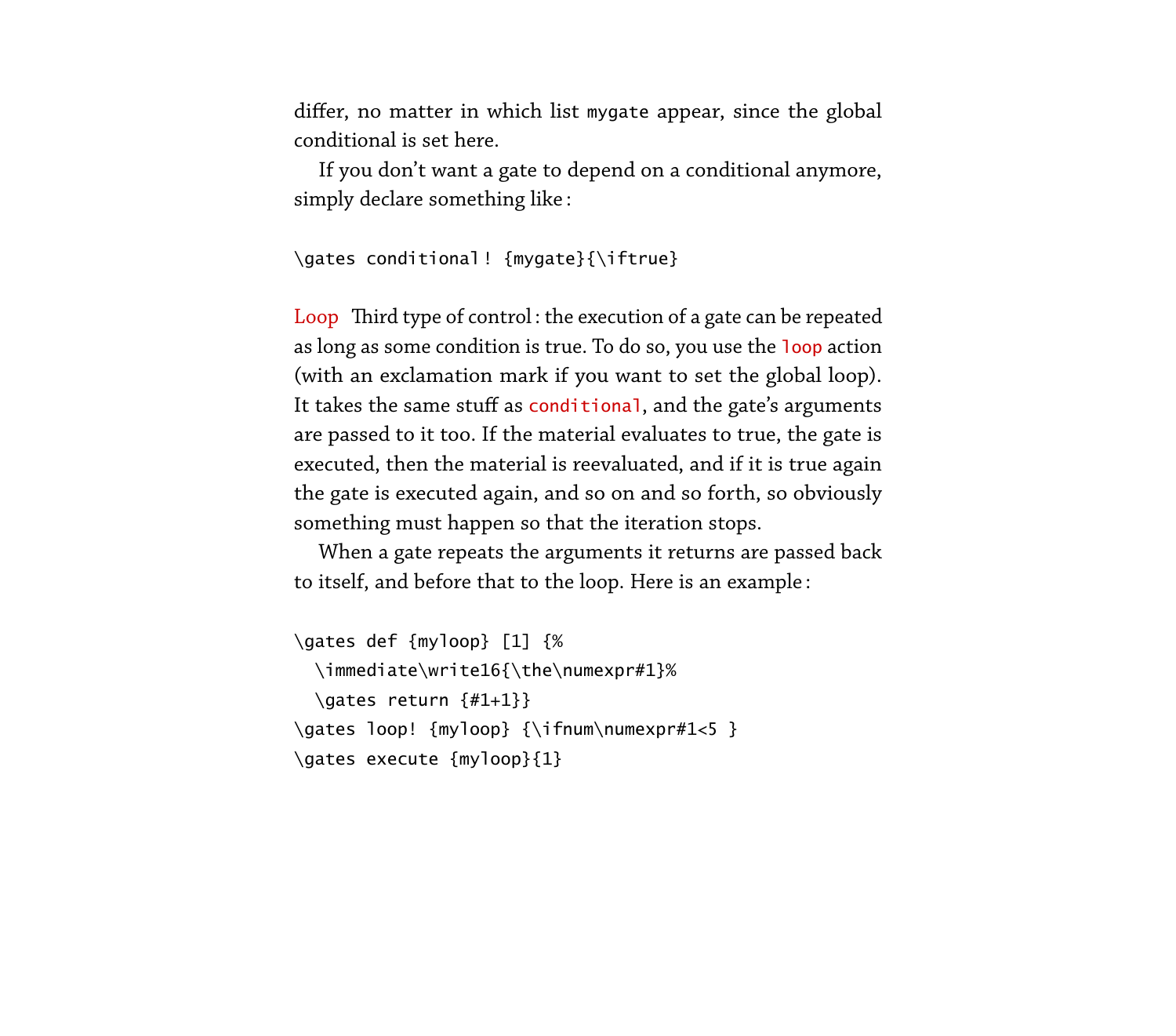This will print numbers from  $1$  to  $4$ . Once  $4$  is printed, myloop returns  $5(1+1+1+1+1,$  really), so the conditional controlling the loop isn't true anymore and the iteration stops. If this happened in an l-gate, the return value of myloop would be passed to the next gate.

When a gate shouldn't be controlled by a loop anymore, you can use noloop (with or without an exclamation mark) :

\gates noloop ! {mygate}

<span id="page-28-0"></span>Loop until You can specify another type of loop with loopuntil: it works like loop, except the gate is repeated as long as the material evaluates to false. Also, the evaluation takes place after the gate is executed, which means that the gate is always executed at least once ; arguments are repeatedly passed to the gate and the conditional as with loop, except loopuntil always receives the return values of the gate it controls (whereas on the first evaluation loop uses the arguments passed to gate, not what it returns). Here's the previous gate rewritten with loopuntil; it will work slightly differently :

```
\gates def {myloop} [1] {%
 \immediate\write16{\the\numexpr#1}%
 \gates return {#1+1}}
```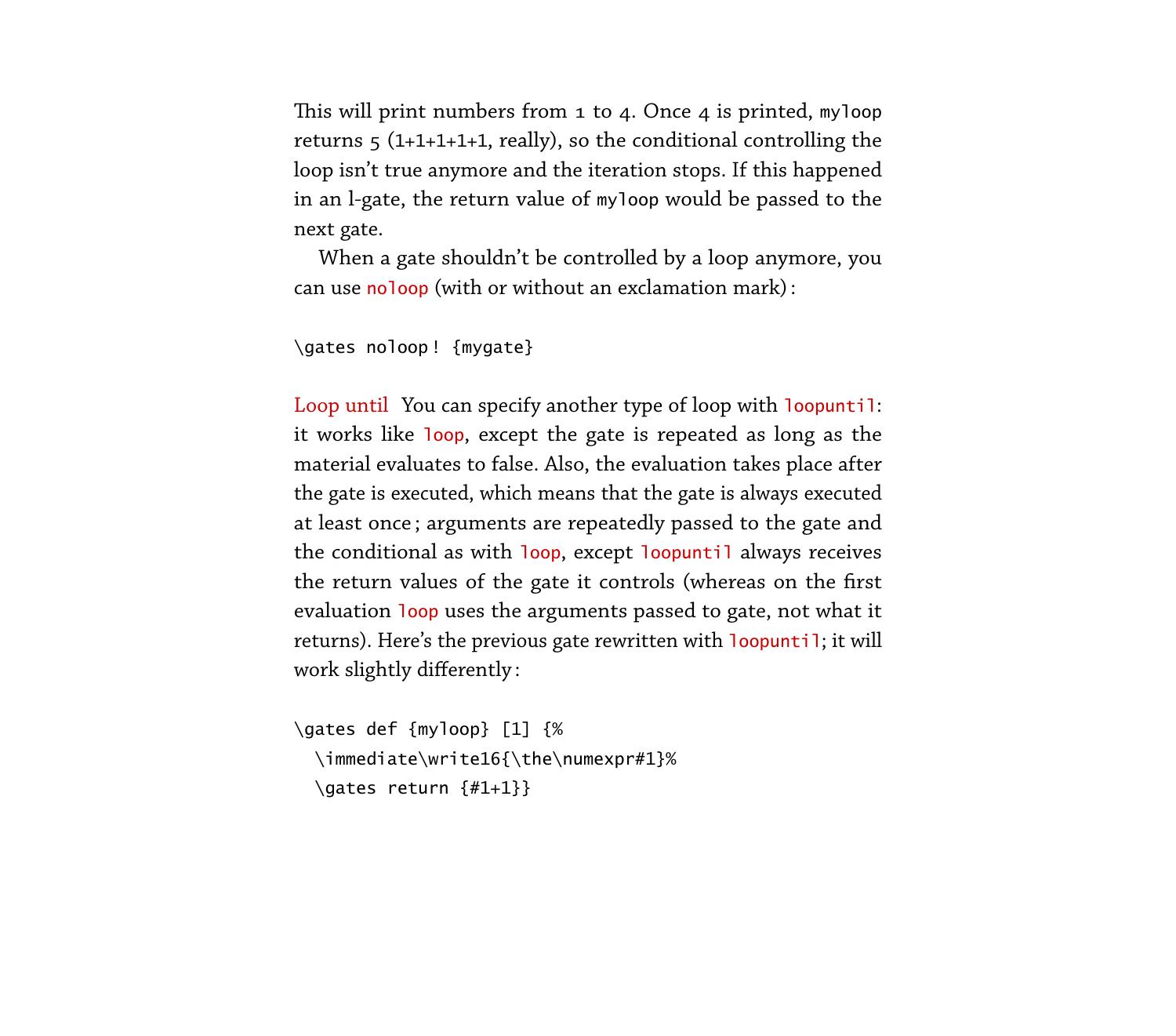```
\gates loopuntil! {myloop} {\ifnum\numexpr#1>4 }
\gates execute {myloop}{1}
```
(The difference with the previous version is that here myloop will be executed at least once, even if a number larger than 4 is passed to it. Also, it is important to use \ifnum\numexpr#1>4 and not \ifnum\numexpr#1=5; the latter will work if myloop is always executed with a number smaller than 5, but it will enter an infinite loop otherwise, since the condition will never be true.)

If you want a gate to stop being controlled by loopuntil, use noloopuntil.

Note that if both loop and loopuntil are specified, the latter is ignored.

<span id="page-29-0"></span>The shorthand notation allows you to define gates (e.g. l-gates with *2.4 The shorthand* subgates), including conditions, in one go, without having to call any gate actions. This makes complex code much more readable.

*notation*

We've already seen the implicit call to execute by using a gate's name instead of an action. You can also define m- and l- gates more directly as follows :

```
\gates def {mygate} [2] {...}
\gates list {mylist} [2]
```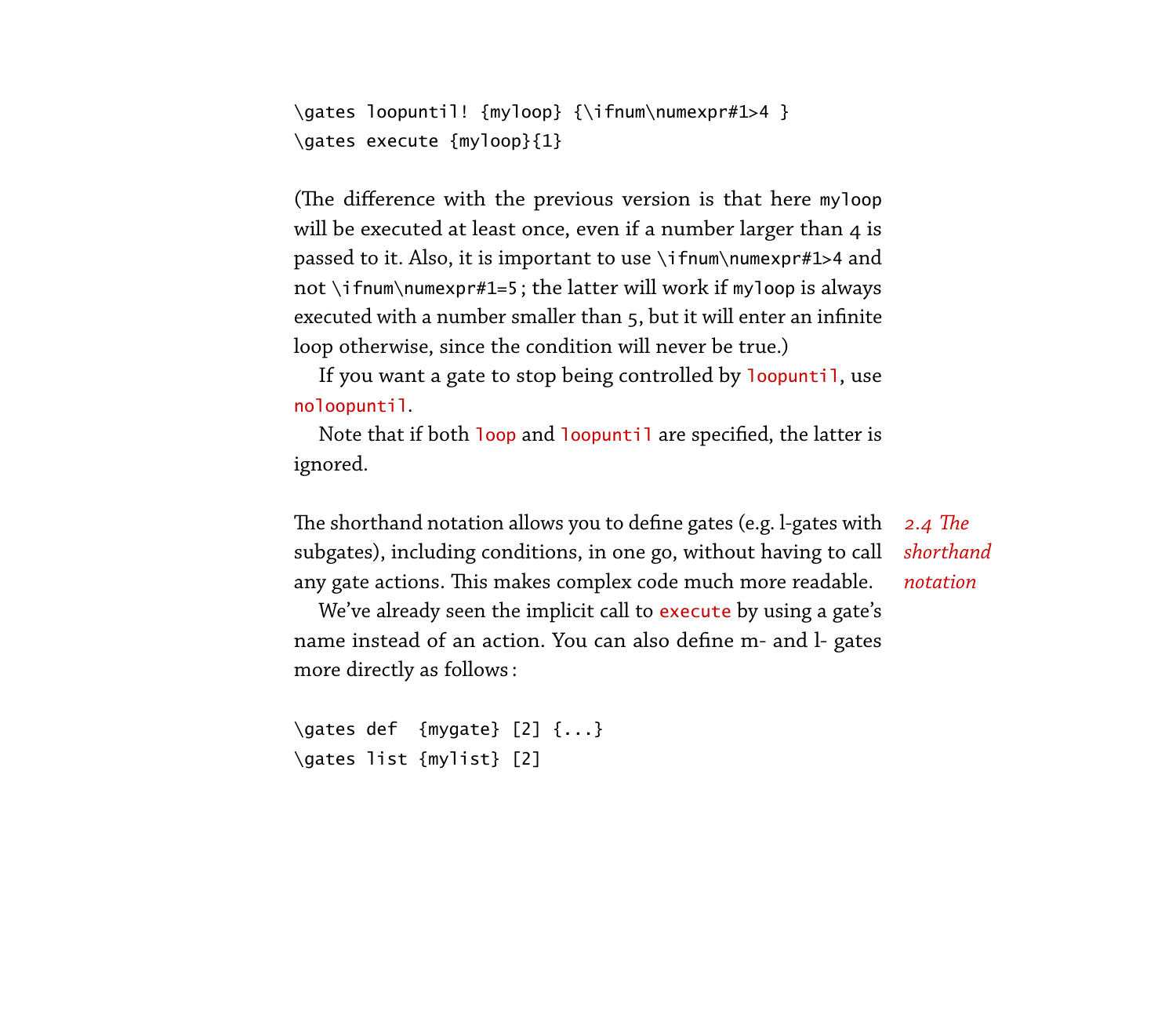are equivalent to

```
\gates [mygate] [2] {...}
\gates (mylist) [2]
```
and the gate's name can be surrounded by space, it is trimmed away. (The examples in this section all use this shorthand, but they would be still valid with the explicit def and list instead.) Second, following the number of arguments (or the gate's name if the gate takes no argument), you can optionally specify global conditions by using ? followed by a list of  $key = value pairs$ , where the keys are status, conditional, loop and loopuntil ; for status, the value should be one of open, ajar, skip or close, and for the other conditions it should be a conditional as seen above. For instance, here's the creation of an m-gate with status close and some loop :

```
\gates [mygate] [2] ?{status = close,
                                                  loop = \ifmmode{\times}5\else{ 100p = \ifmmode{\times}5\else{ 100p = \ifmmode{\times}5\else{ 101 \fi\fi {...}
```
This is equivalent to:

```
\gates [mygate] [2] {...}
\gates close! {mygate}
```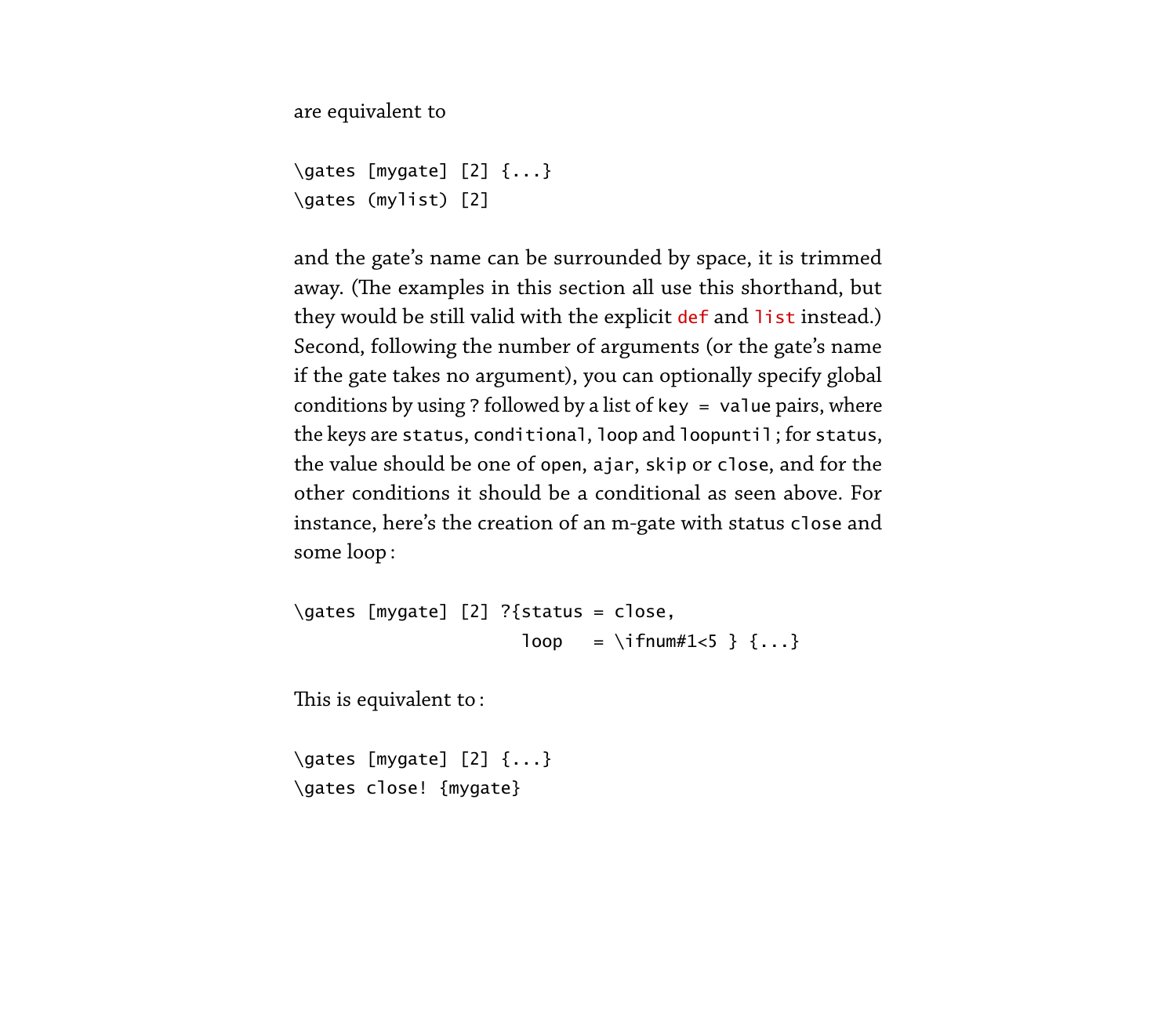Note that the key is trimmed, as is the value if the key is status, so space can be used to make things readable. In the case of a conditional or loop's value, it isn't trimmed, because space can be important, as in our example here where it delimits the number 5. The space on the left is insignificant, though.

And here comes the most interesting shorthand : when declaring an l-gate, you can define and add subgates at once by declaring them just after the l-gate (and its optional number of arguments and/or conditions, if any), using the same notations as with implicit definitions : [mygate] or (mylist), optionally followed by the number of arguments and/or the conditions, and with a definition in case of an m-gate. The only difference is that the conditions thus specified, if any, are the local ones relative to the l-gate under construction. In other words, the following :

```
\gates (mylist) [2]
   [mygate] [2] ?{status = ajar} {...}(myotherlist) [1] ?[loop = \ifnum#1<5 }
```
is equivalent to the much more verbose

\gates (mylist) [2]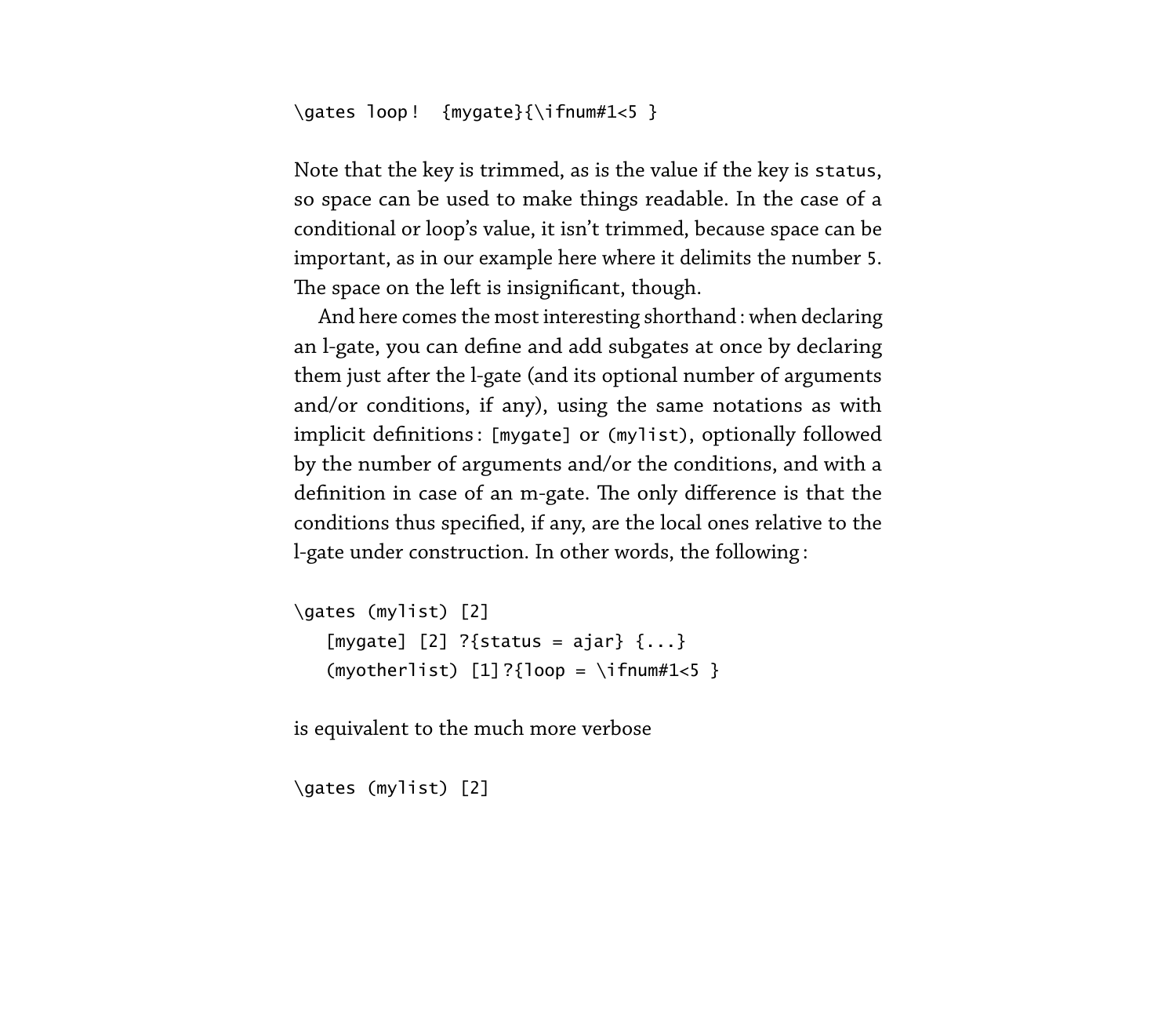```
\gates [mygate] [2] {...}
\gates (myotherlist) [1]
\gates add {mygate, myotherlist}{mylist}
\gates ajar {mygate}{mylist}
\gates loop {myotherlist}{mylist}{\ifnum#1<5 }
```
The shorthand notation allows you to see at once that mylist contains mygate and myotherlist. But then, the latter is an l-gate too, so it could be nice if we could add subgates to it in the same way ; well, we can, it suffices to use a dot :

```
\gates (mylist) [2]
   [mygate] [2] ?{status = ajar} {...}(myotherlist) [1] ?{loop = \ifnum#1<5 }
   . [mysubgate] [1] ?{...} {...}
```
Here mysubgate will be added to myotherlist instead of mylist, and the conditions, if any, will be the local conditions relative to myotherlist, not mylist. Now what if myotherlist contains an l-gate mysublist and you want to add subgates to that one ? Well, you use two dots, and so on and so forth (I leave argument numbers and conditions aside to make things simpler) :

\gates (mylist)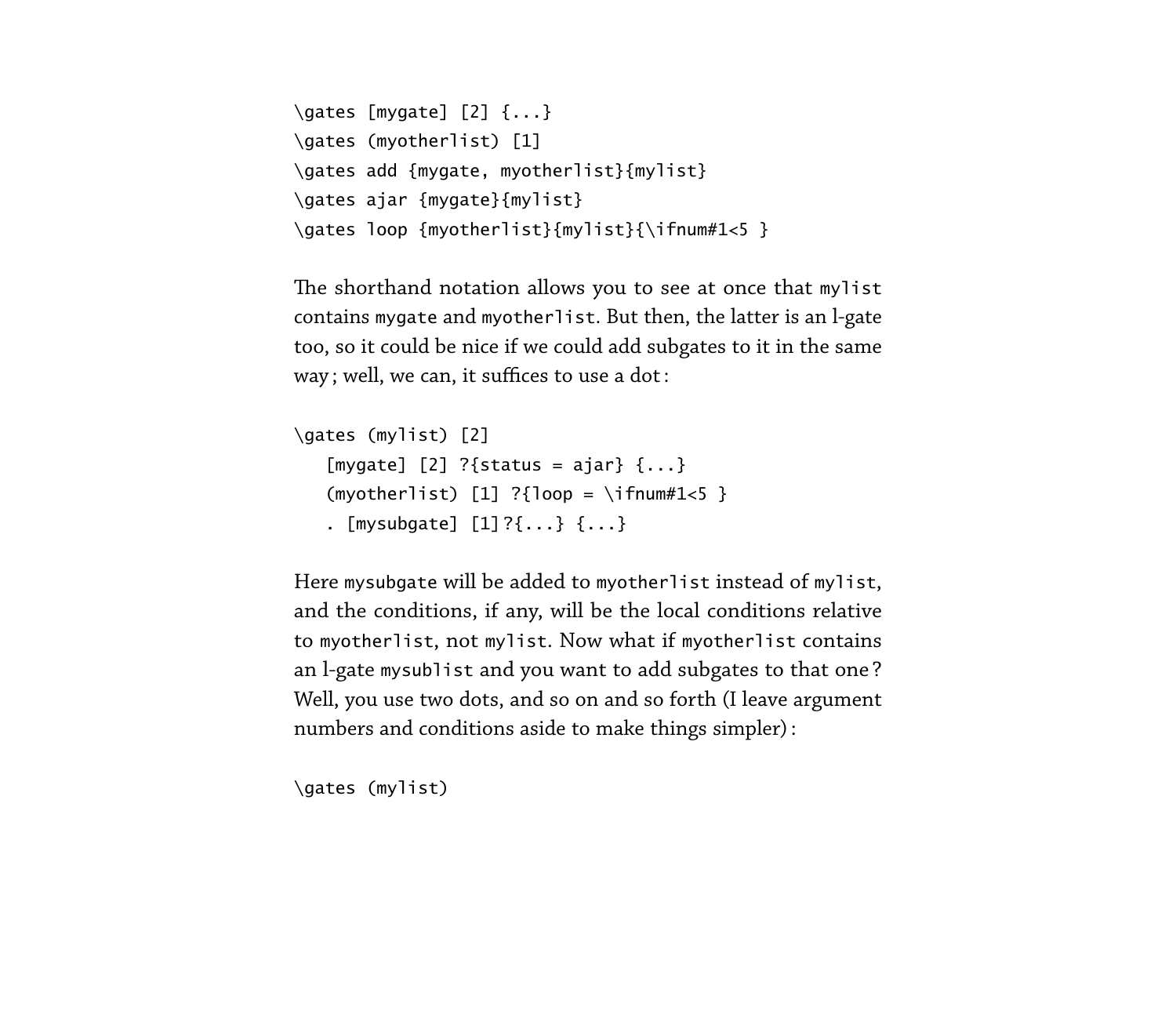```
[mygate] {...}
(myotherlist)
   . [mysubgate] {...}
   . (mysublist)
      . . [mysubsubgate] {...}
```
- . . (yetanotherlist)
- . . . (pleasestop)

etc., etc. The notation with dots work as follows: if we assume that gates are added to l-gates of a given level, then dots denote that level : no dot means that the gate is added to the l-gate of level o, i.e. the gate defined with list (mylist here), and is itself of level 1, one dot means that the gate is added to an l-gate of level 1 and is itself of level 2 (e.g. mysubgate added to myotherlist), and so on and so forth. Space around the dot is insignificant. The only (obvious) restriction is that an l-gate at level *n* isn't available anymore if followed by a gate at the same level or lower. This works a bit like a table of contents : a subsection can't be added if there isn't a section immediately above it. If you want to come back to a gate at another level, just use less dots. For instance, if the code above continued with

 $[gateX]$  {...} [gateY] {...}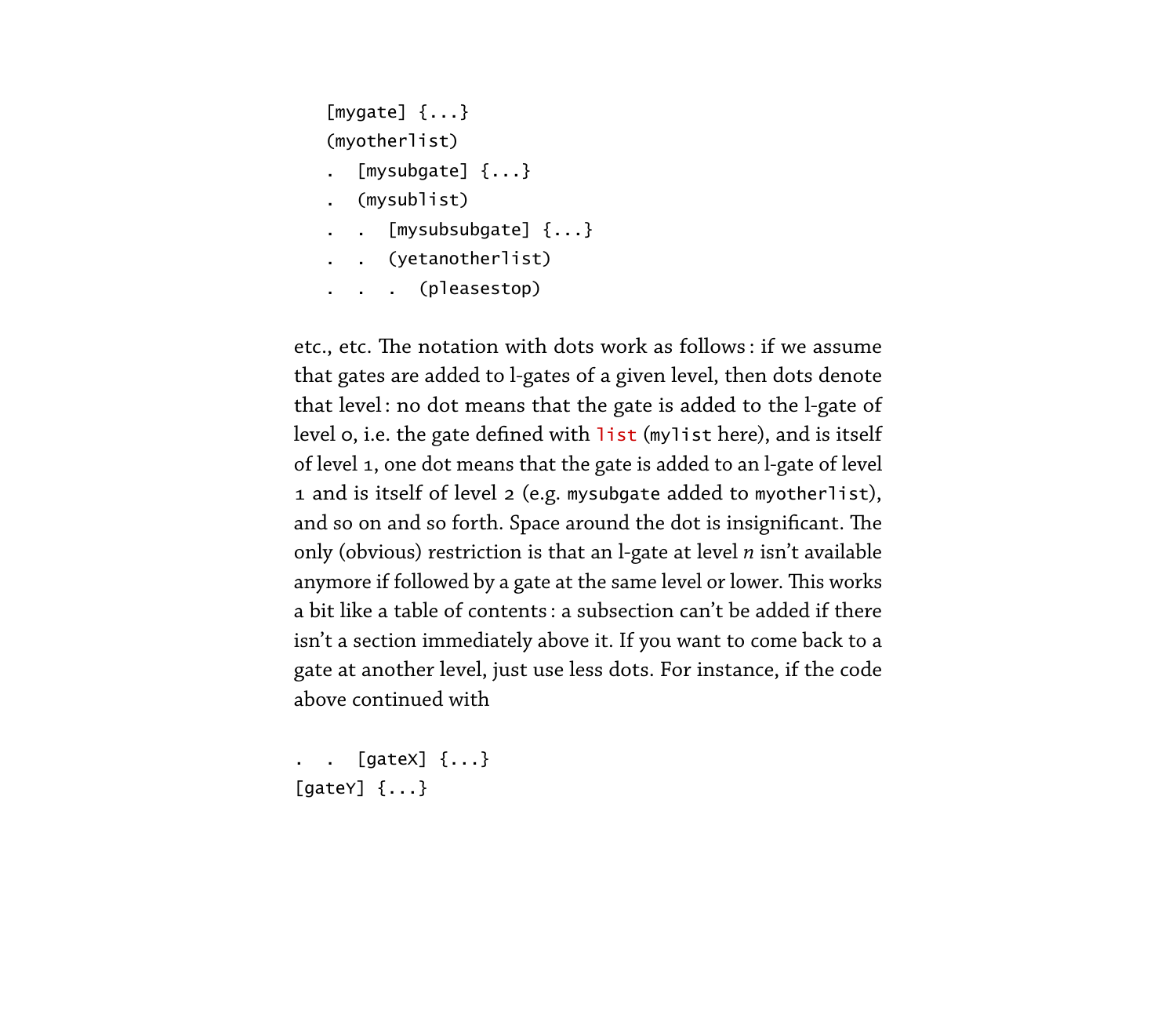then gateX and gateY would be defined and added to mysublist and mylist respectively. Of course, after gateX, yetanotherlist and pleasestop aren't available for insertion anymore ; similarly, after gateY, only mylist can host incoming gates, until a new l-gate is declared.

It's nice to define subgates and add them to an l-gate at once, but sometimes you might want to add a gate that already exists. Using the above notation would redefine it. Of course, you can still add and specify the position, but that's not very convenient. So, besides parentheses and square brackets, you can use <mygate> to add mygate without redefining it ; you can actually add several gates at once, by separating them with commas. Local conditions can then be set as above. For instance :

```
\gates (mylist)
  [gateA] {...}
  <gateB, gateC> ?{status = close}
  (myotherlist)
  . <gateD>
```
creates l-gate mylist with subgates gateA, gateB, gateC and myotherlist, gateB and gateC being locally closed, and myotherlist containing gateD. This of course requires that gateB, gateC and gateD already exist. If a gate thus added is an l-gate, the dot notation can be used to add subgates to it.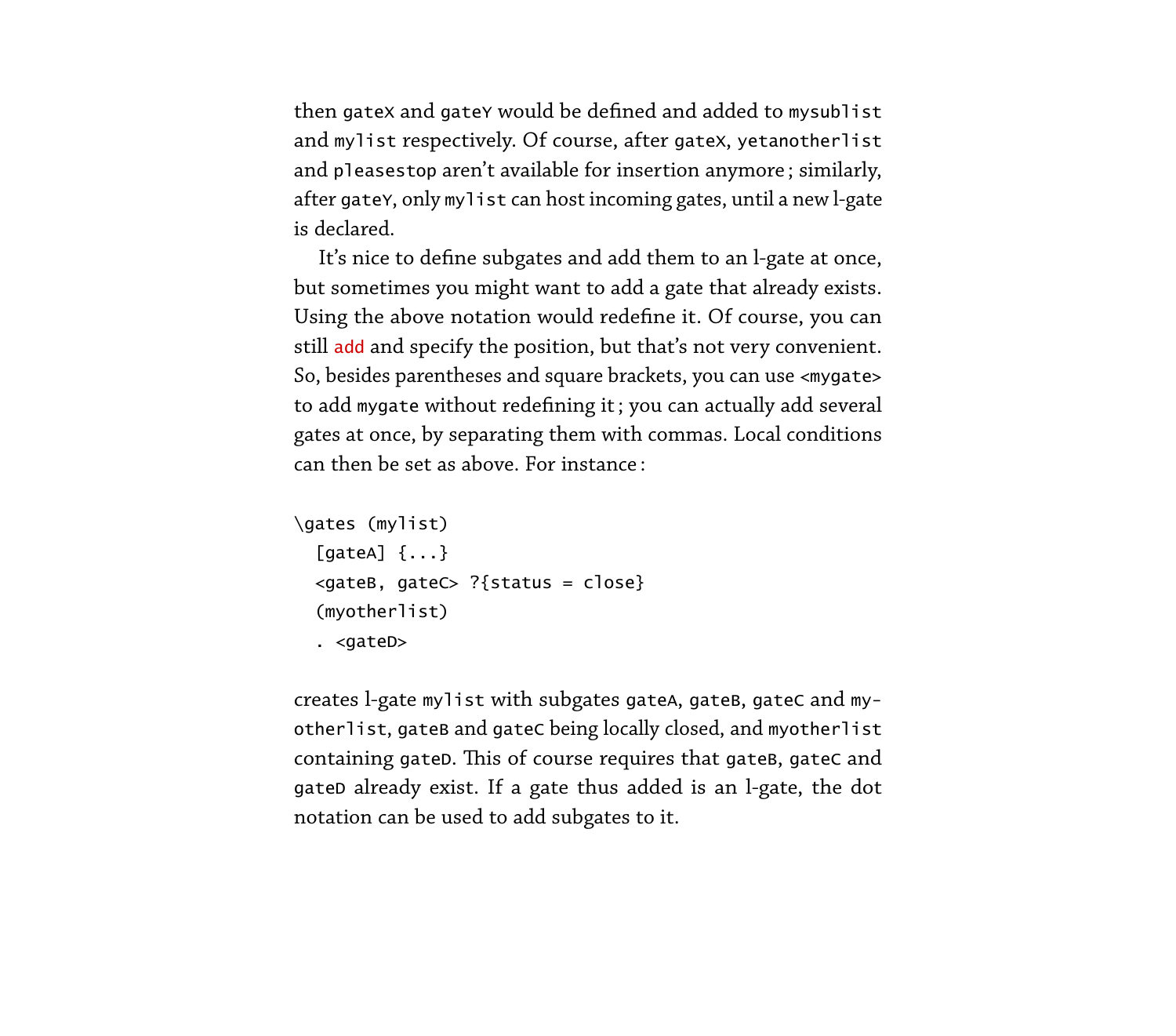The dot is actually only the default character to signal subgates. You can use others by declaring them with subchar, as in:

\gates subchar #

The character thus declared do not replace existing ones (this would be dangerous) but simply adds a new possibility. For obvious reason, the character can't be  $[$ ,  $($ ,  $<$  or  $?$ .

<span id="page-35-0"></span>

| New gate families can be created with the new action. | 2.5 Gate |
|-------------------------------------------------------|----------|
|                                                       | families |

```
\gates new \MyGates {MyFamily}
```
Now \MyGates will work exactly like \gates, except that when it manipulates gates, they will all have the prefix MyFamily: attached to them. For instance :

```
\gates def {mygate}{...}
\MyGates def {mygate}{...}
```
defines two different gates, gates:mygate and MyFamily:mygate.

If a family is explicitly given in a gate's name, the family associated with the calling command isn't added. The following two lines are equivalent, for instance :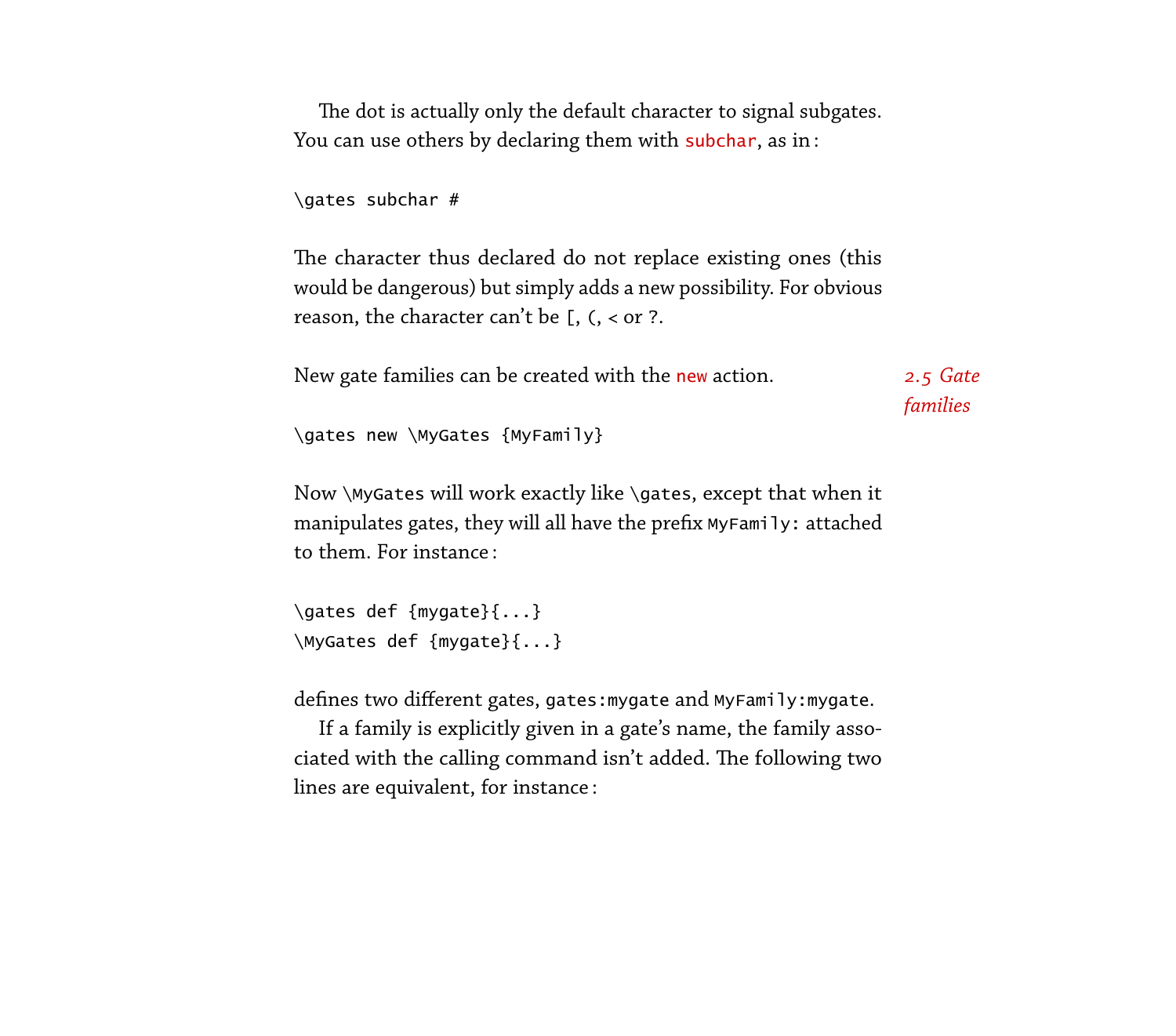```
\gates def {MyFamily:mygate}{...}
\MyGates def {mygate}{...}
```
Of course the shorthand notation allows you to mix families :

```
\MyGates (MyList)
  (MySubList)
  . [MyGate] {...}
  . [AnotherFamily :AnotherGate] {...}
```
The family associated with a command can be queried with the family action. For instance :

```
\MyGates family
```
returns MyFamily.

<span id="page-36-0"></span>Both type and status return a number : type returns 0 if there is *2.6 If you get* no gate with that name, 1 if it is an m-gate and 2 for an l-gate ; *lost* status returns o for a non-existing gate, and 1 to 4 for open, ajar, skip and close respectively; status can also be used with an exclamation mark to query global status :

\gates status {mygate}{mylist}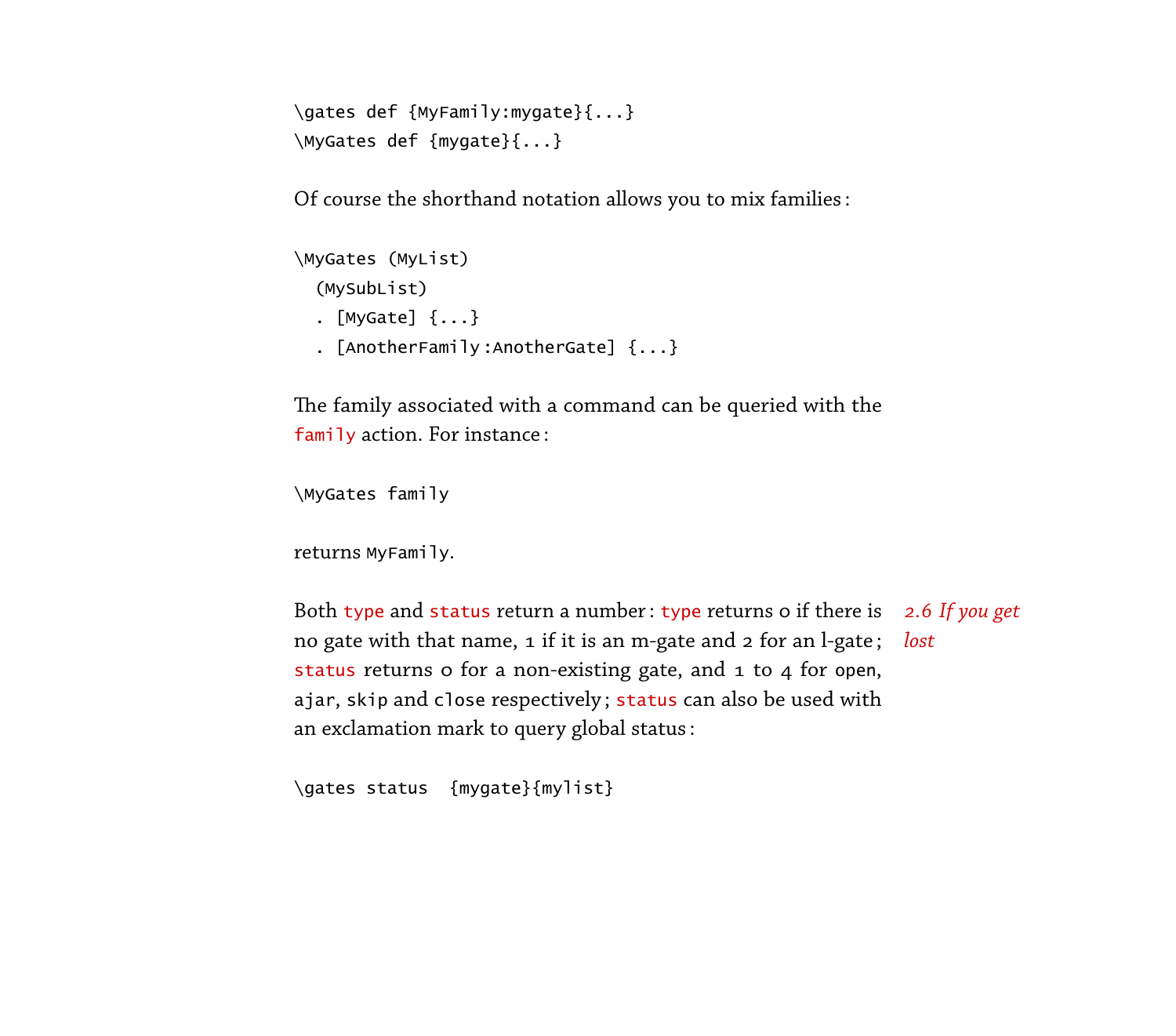```
\gates status ! {mygate}
```
The subgates action takes a definition as its second argument, which will be executed with #1 replaced with the subgate's name. For instance, the following shows all the subgates in mylist, with their types :

```
\gates subgates {mylist}{%
  \immediate\write16{%
   #1 \ifnum\gates type {#1}=1
      (m-gate)\else (l-gate)\fi}%
   }
```
The show action can be used to display a gate's construction and conditions. It is displayed as the shorthand notation. The trace action takes a number and works as follows : if the number is 0, gates of the associated families aren't traced ; if it is 1, it is mentionned if they are called (in an l-gate) and executed or not, and why ; with 2, it works like 1, except the arguments passed to the gates are shown too.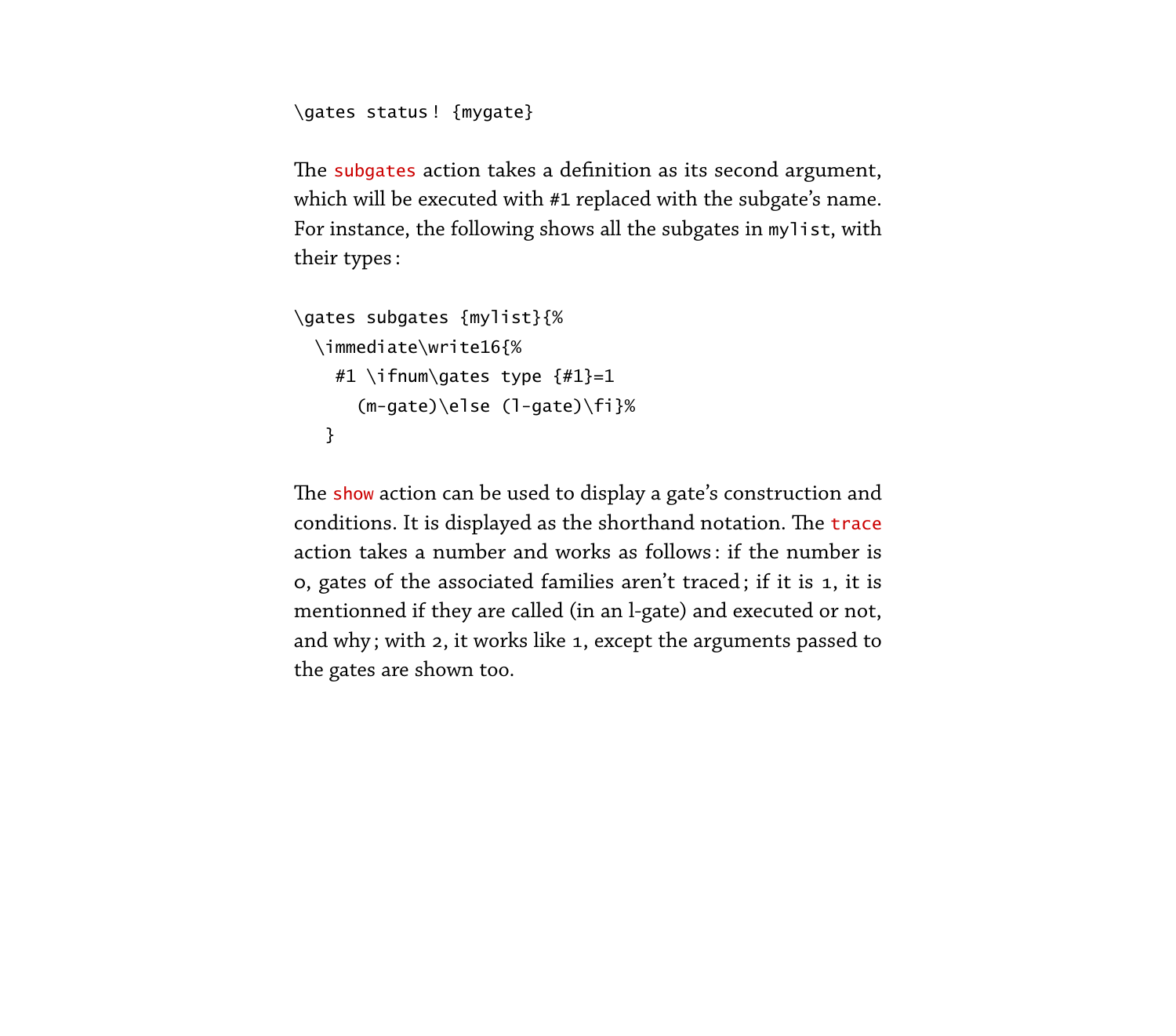REFERENCE All actions are called with  $\gamma$  ates, or any other calling command MANUAL FOR  $T_FX$  created with new, as follows:

#### <span id="page-38-0"></span>\gates <action><space>

Executes <action>; if there is a gate called <action>, this is equivalent to \qates execute {<action>}. The name of the action (or gate) is delimited by a space ; depending on <action>, arguments might be required.

In what follows,  $\langle gate\; list \rangle$  denotes a comma-separated list of gates, e.g. mygate, myothergate, thirdgate; < gate spec> denotes either a  $\langle gate\; list \rangle$  or a relative position of the form before <gate> or after <gate>

#### add <gate  $list > [$  <position>] <l-gate>

This adds all the gates in  $\leq$ gate list> to  $\leq$ l-gate>. If  $\leq$ position> is missing, the addition occurs at the end of the l-gate. Otherwise, it should be one of the following: first, meaning the gates will be added at the beginning of the l-gate ; last, meaning they will be added at the end (so this is similar to no  $\langle positions\rangle$ ; before <name>, and the addition will occur before gate <name> in the l-gate (it should of course exist) ; after <name>, and the addition will occur after gate <name>. Note that <name> can be first or last, denoting the first and last gates in <7-gate> (before first and after last are obviously synonymous with first and last).

# ajar <gate spec><l-gate>

Sets the local status in  $\langle -\frac{1}{g} \rangle$  of the gates in  $\langle$  gates spec>.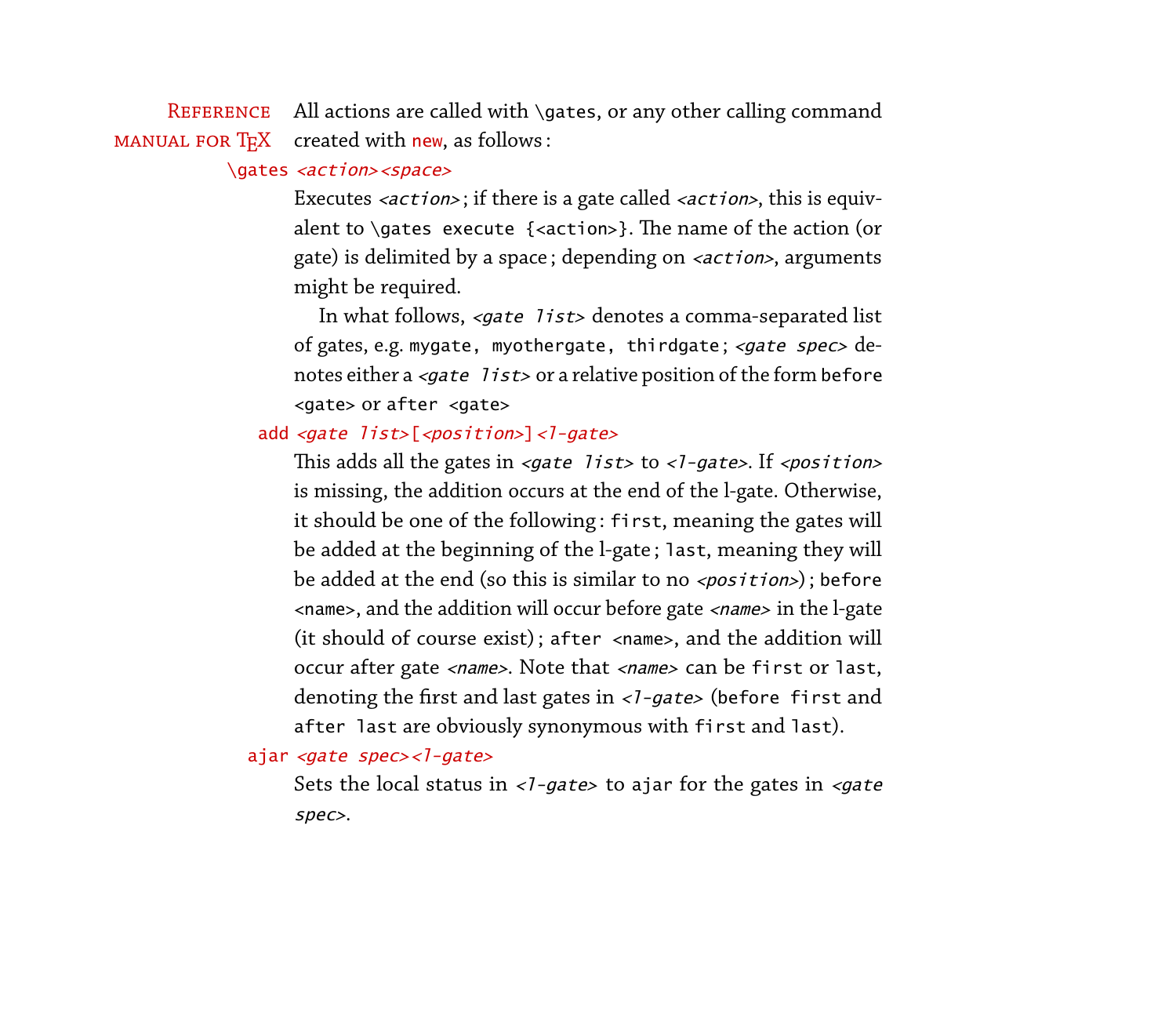#### ajar! < gate spec>

Sets the global status for the gates in  $\le$ gate spec> to ajar.

# close <gate spec><l-gate>

Sets the local status in  $\langle -qate \rangle$  to close for the gates in  $\langle gate$ spec>.

#### close! <gate spec>

Sets the global status for the gates in  $\leq$ gate spec to close.

# conditional <gate spec><l-gate><conditional>

Sets the local conditional in  $\langle -q \rangle$  -gates to  $\langle$  conditional  $>$  for the gates in  $\leq$ gate spec>. The conditional should be anything that fits *texapi* 's \ifexpression.

#### conditional! <gate spec><conditional>

Sets the global conditional for the gates in  $\le$ gate spec> to  $\le$ con $ditional$ 

# copy <gate1><gate2>

Defines  $\langle gate1\rangle$  as  $\langle gate2\rangle$  (either an m- or l-gate). The current global status is also copied. If  $\langle gate2\rangle$  is an l-gate, its gate list is also copied, along with the current status of the gates it contains. On the other hand, if  $\langle gate2 \rangle$  occurs in some l-gate(s), this information isn't copied.

# def <name>[<number of arguments>]<optional conditions>{<definition>}

Defines <name> as an m-gate with the given number of arguments and definition. Such an assignment is always global. The number of arguments, ranging from 0 to 9, is optional, in which case the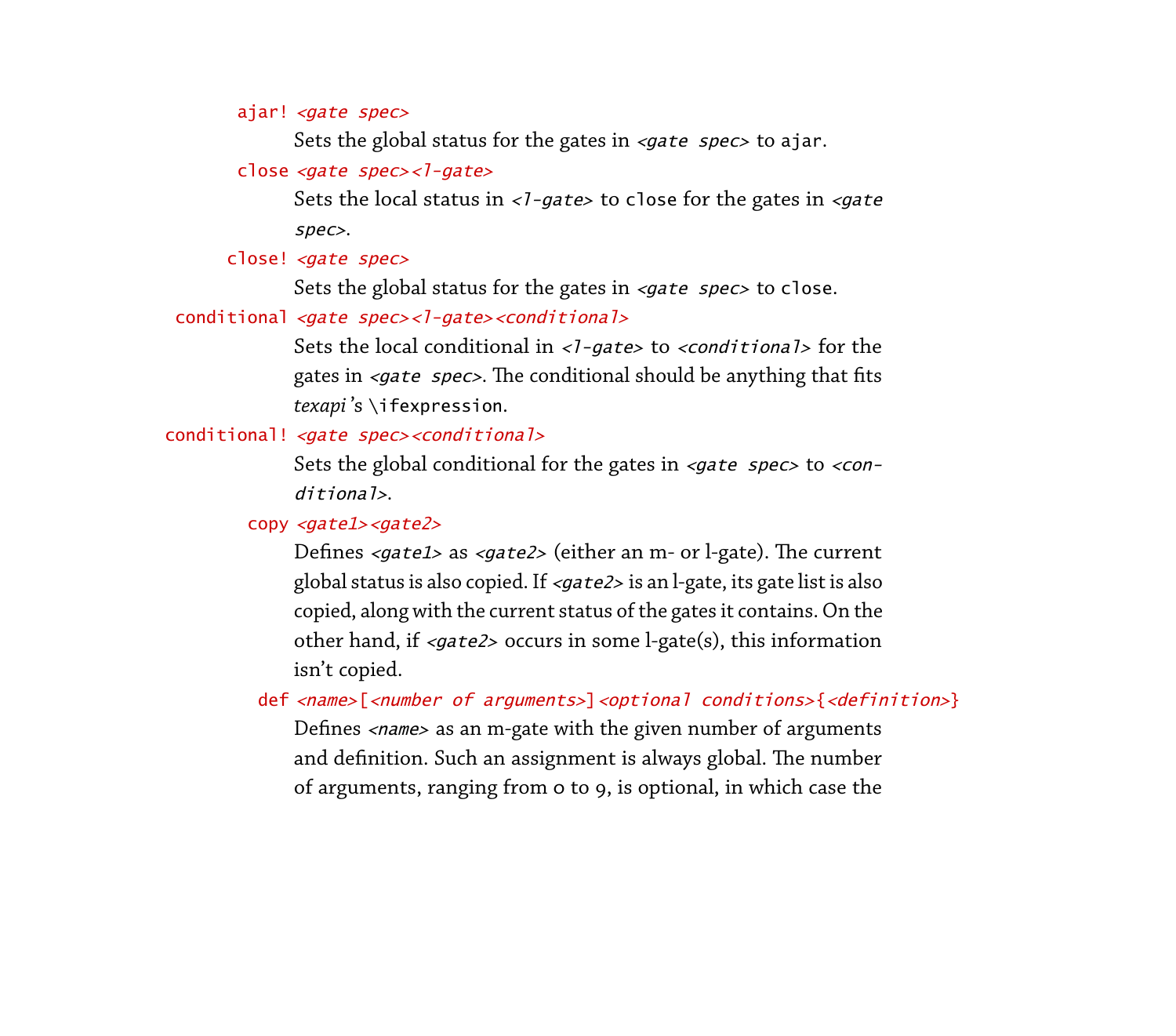gate takes no argument. In other words, the following lines are equivalent :

```
\gates def {mygate}{<definition>}
\gates def {mygate}[0]{<definition>}
```
Global conditions can be specified with ? followed by a key-value list, where a key is one of status, conditional, loop and loopuntil and the value is whatever fits the condition, as when explicitely calling the associated action with an exclamation mark. For instance,

```
\gates def {mygate}?{conditional = \ifsomething} {...}
```
is equivalent to

```
\gates def {mygate}{...}
\gates conditional ! {mygate}{\ifsomething}
```
In the key-value list, the key is always trimmed of surrounding spaces, as is the value if the key is status ; values aren't trimmed for other conditions, because space might be significant (e.g. with \ifnum), but leading space is harmless (it is ignored by the internal processing of the conditional).

Giving an gate's name between brackets instead of an action is similar to using def with that gate: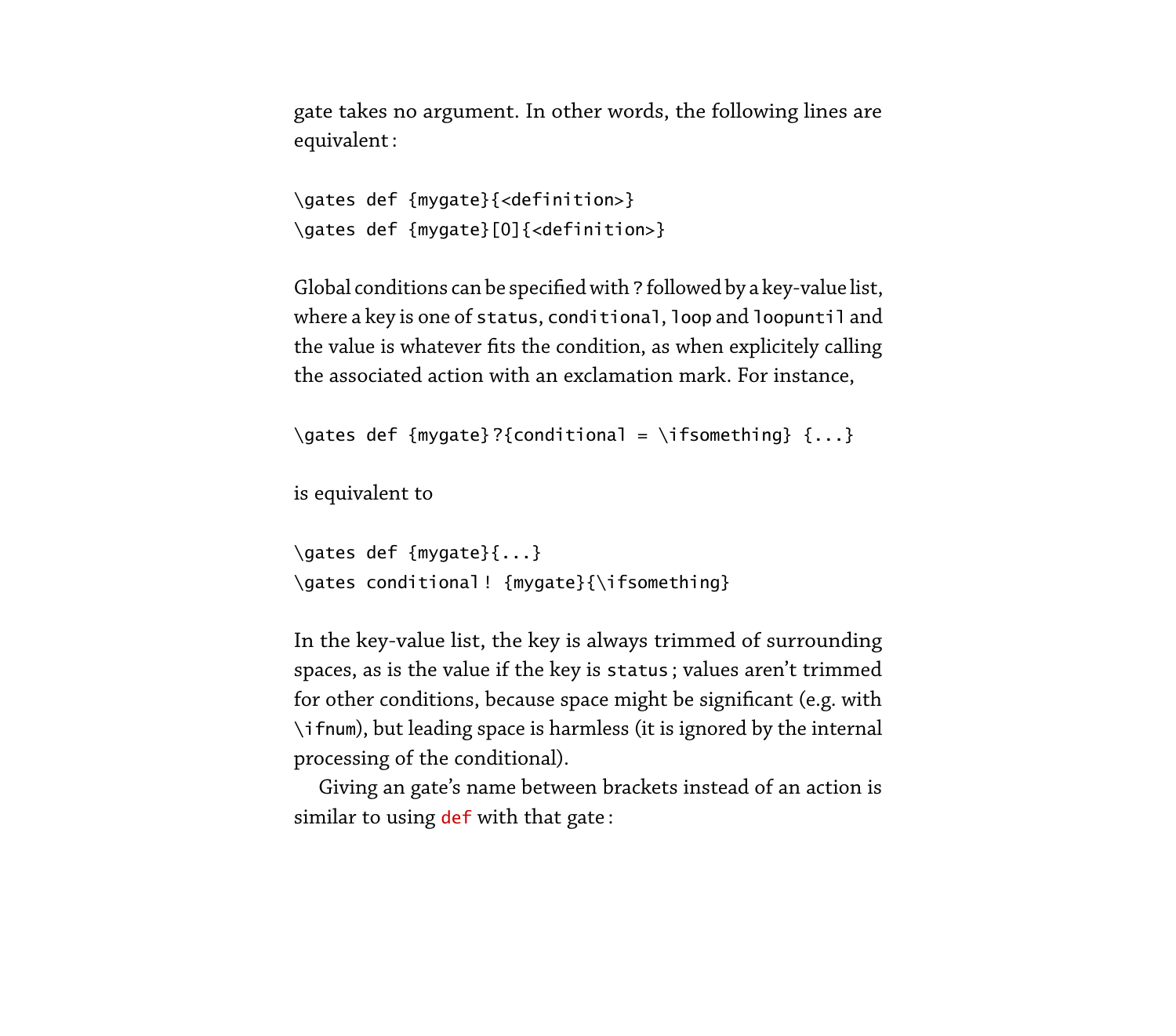\gates [mygate] [1] {...}

edef <name>[<number of arguments>]<optional conditions>{<definition>} Similar to def, but performs \edef.

execute <name><arguments>

Executes gate <*name*>. The number of <*arguments*> should match what <name> was defined with. If <name> is an m-gate, this is but a convoluted way of calling a macro. If  $\langle$ *name*> is an l-gate, this will launch sub-gates. Not that the execution depends on the gate's global conditions. Using a gate's name as an action is similar to using execute with that gate.

family

Returns the family associated with the calling command.

list <name>[<number of arguments>]<optional conditions><optional subgates>

Defines <name> as an l-gate with the given number of arguments (can be missing if o). The optional global conditions can be specified with ? followed by a key-value list; see def above. The  $\leq$ optional subgates> constitute the shorthand notation explained *[above](#page-29-0)*, defining and adding subgates to the l-gate under construction, and specifying the local conditions too.

Giving an gate's name between parentheses instead of an action is similar to using def with that gate :

```
\gates (mylist) [2] ?{status = ajar}
```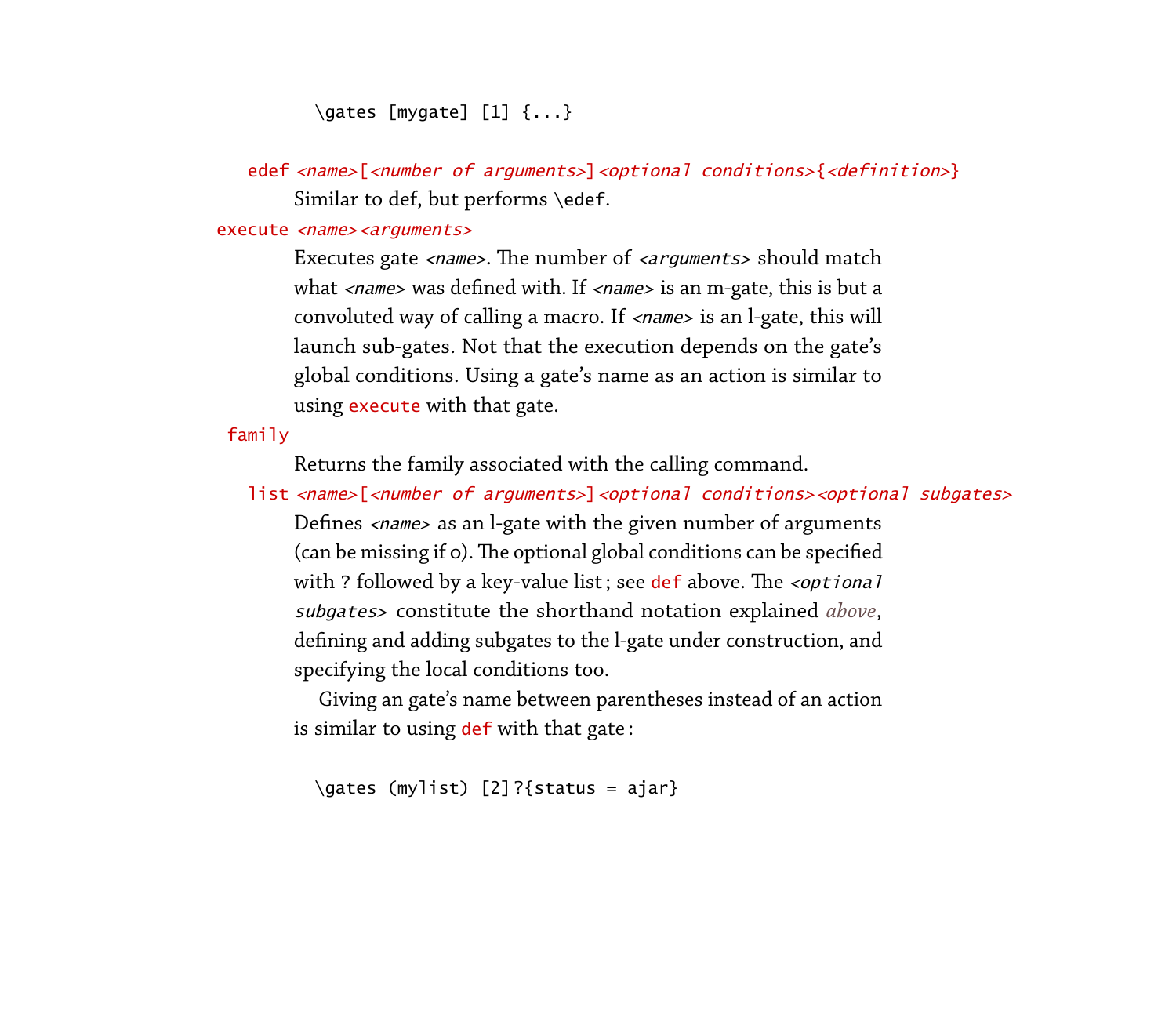#### loop <gate spec><l-gate><conditional>

Sets the local while-loop in  $\langle -q \rangle$  -gates to  $\langle$  conditional  $>$  for the gates in  $\le$ gate spec>. The conditional is the same as with conditional; the difference is that the gates will be executed again as long as the conditional is true, so there'd better be something somewhere which makes it false.

# loop! < gate spec> < conditional>.

Sets the global while-loop for the gates in  $\leq$ gate spec> to  $\leq$ conditional>.

# loopuntil <gate spec><l-gate><conditional>

Sets the local until-loop in < $1$ -gate> to <conditional> for the gates in  $\le$ gate spec>. The conditional is the same as with conditional; the gates will be executed until the conditional is true ; this means they will be executed at least once. If loop is also specified, loopuntil is ignored.

# loopuntil! <gate spec><conditional>.

Sets the global until-loop for the gates in  $\le$ gate spec> to  $\le$ conditional>.

#### new <control sequence><family>

Defines <control sequence> as a calling command for gates, associated with  $\langle$ *family* $\rangle$ .

# noloop <gate spec><l-gate><conditional>

Unsets the local while-loop in  $\langle -1 \rangle$  -gates to  $\langle$  conditionals for the gates in *<gate* spec>.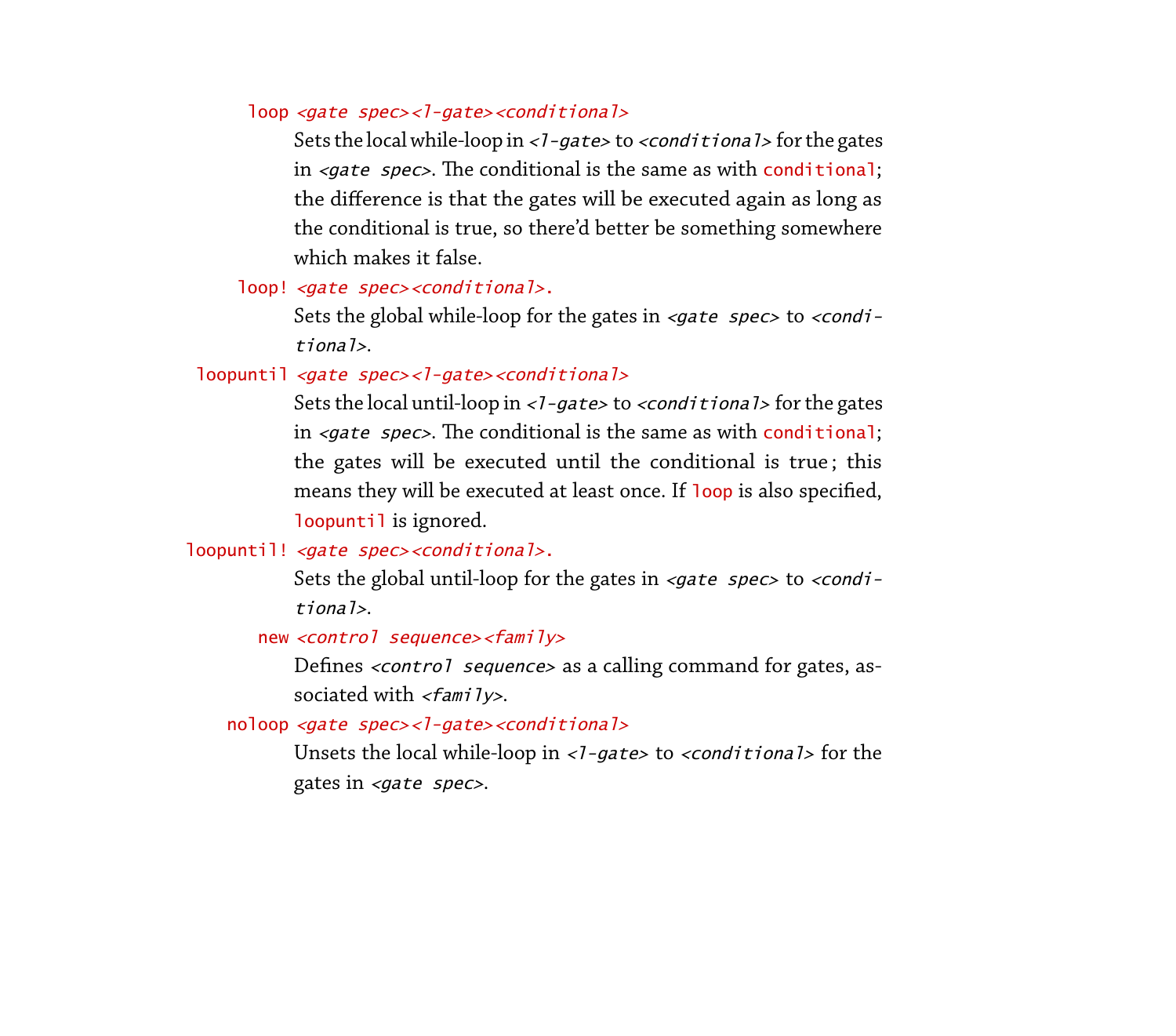noloop! <gate spec>

Unsets the global while-loop for the gates in  $\leq$ gate spec $\geq$ .

noloopuntil <gate spec><l-gate><conditional>

Unsets the local until-loop in  $\langle -q \rangle$  -gates to  $\langle$  conditionals for the gates in  $\leq$ gate spec>.

noloopuntil! <gate spec>

Unsets the global until-loop for the gates in  $\le$ gate spec>.

open <gate spec><l-gate>

Sets the local status in  $\langle -1 - 1 \rangle$  to open for the gates in  $\langle -1 \rangle$ spec>.

open! <gate spec>

Sets the global status for the gates in  $\leq$ gate spec> to open.

#### remove <gate list><l-gate>

Removes the gates in  $\langle gate\; list \rangle$  (names separated by commas) in  $\langle$ -gate>.

#### return <arguments>

In an m-gate, pass *<arguments*> to the next one. There should be as many *<arguments>* as the gate was declared with. Any material following the statement in the gate's definition will be gobbled.

return0, return1, return2 ... return8, return9

Makes the gate return the specified number of arguments, no matter the number of arguments the gate was defined with.

#### return! <arguments>

Makes the gate return an indefinite number of arguments. If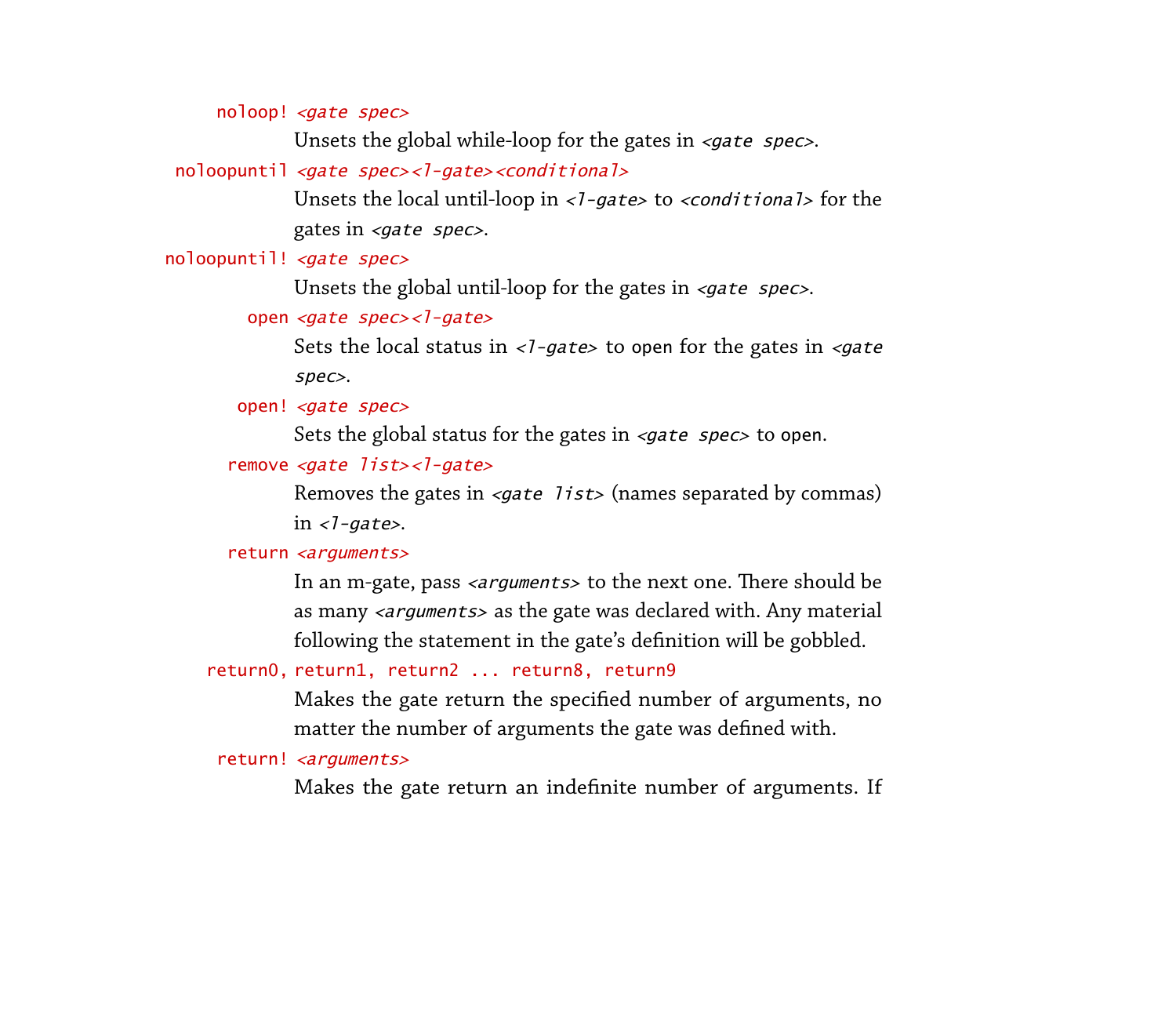<arguments> is empty, it is similar to 'returno'; if <arguments> contains one argument, it is similar to 'return1'; if it contains two, it is similar to 'return2', etc. An argument is defined as usual in TEX: a token, or balanced text. For instance, in what follows the second and third lines are equivalent ; the first does the same job if and only if called inside a gate defined with three arguments (otherwise chaos will ensue).

\gates return {one}{two}{three} \gates return3 {one}{two}{three} \gates return ! {{one}{two}{three}}

#### show *<gate>*

Writes to the log and terminal <gate>'s type, its number of arguments, global status, conditional, loops (if specified), and recursively its subgates if <gate> is an l-gate (showing the local conditions).

# skip <gate spec><l-gate>

Sets the local status in  $\langle -\frac{1}{g} \rangle$  of the gates in  $\langle$  gates spec>.

#### skip! <gate spec>

Sets the global status for the gates in  $\le$ gate spec> to skip.

# status <gate><l-gate>

Returns the local status of  $\langle$ gate> in  $\langle$ -gate>: 1 if the gate is open, 2 if it is ajar, 3 if it is to be skipped, and 4 if it is closed; if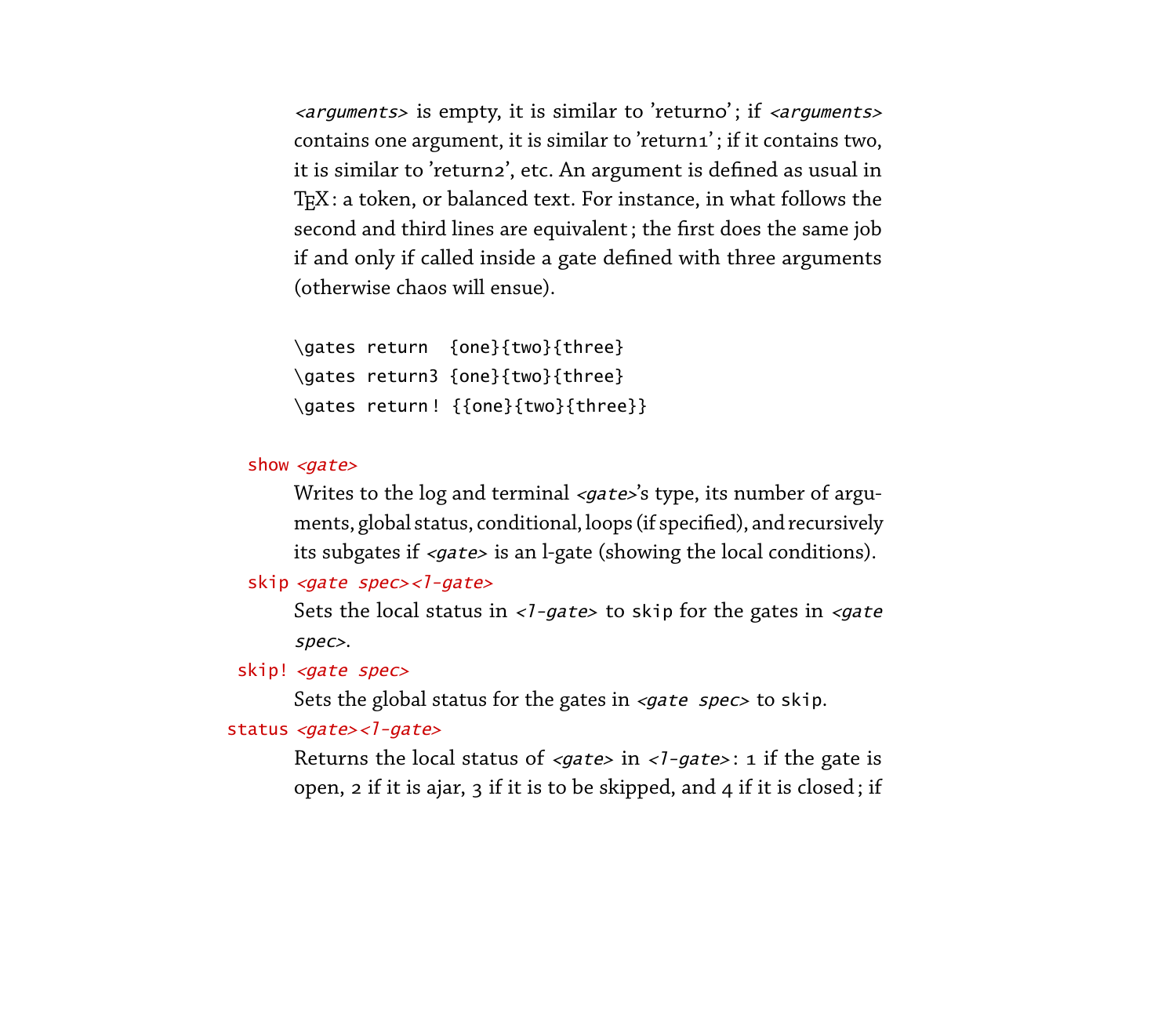there is no  $\langle gate \rangle$  in  $\langle I-gate \rangle$  for whatever reason (including if there exists no such l-gate), returns 0.

#### status! <gate>

Returns the global status of <gate>.

#### subchar <character>

Defines <character> as denoting a subgate in the shorthand notation. [, (, < and ? are forbidden.

# subgates <1-gate><definition>

Executes  $\leq$  definition> with each gate in  $\leq$  1-gate>. In  $\leq$  definition>, #1 stands for the name of the subgate on each iteration.

#### type <name>

Returns o if  $\langle$ *name*> is not a gate, 1 if it is an m-gate and 2 if it is an l-gate.

#### trace <number>

If <*number*> is 0, gate operations aren't reported; if 1, encountered gates are reported, along with their status and conditional when necessary ; if 2, arguments passed to gates that are executed are also displayed. Tracing affects only gates of the family associated with the calling command.

<span id="page-45-0"></span>GATES IN LUA In general, gates behave similarly in TEX and Lua, but the syntax obviously differs. Also, there is one situation where both implementations diverge : when arguments are returned.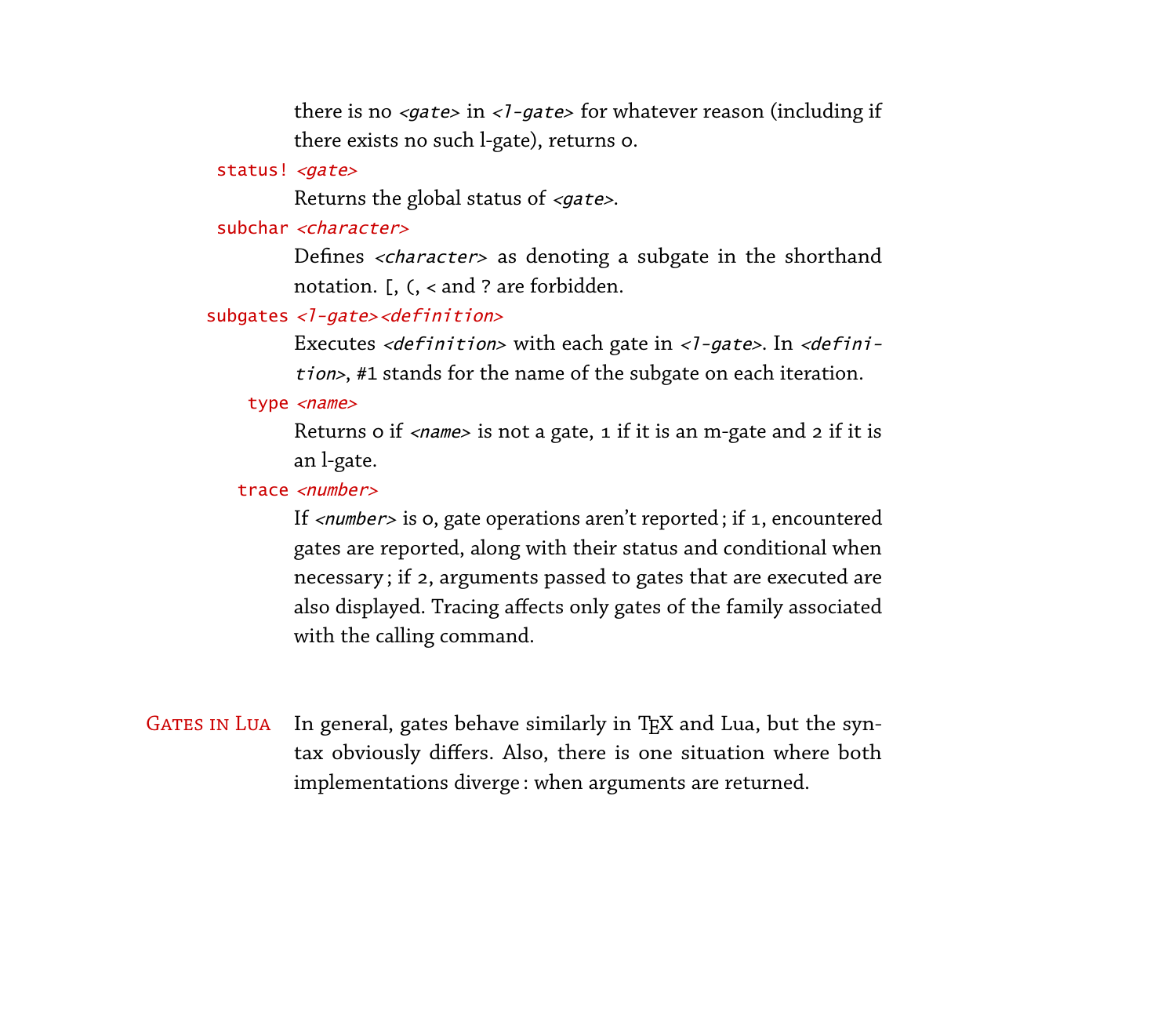Gates in Lua aren't loaded automatically with the gates package. *4.1 Loading and* So one of the following should be issued somewhere : *using gates*

```
dofile("gates.lua")
require("gates.lua")
```
Actually dofile requires more precision, e.g. (in  $LuaTFX$ ):

dofile(kpse.find\_file("gates.lua"))

On the other hand, require is a little bit more clever (in LuaTEX, it uses kpathsea). Note that even if dofile is used, gates.lua won't be loaded twice, because the file returns at once if gates already exists.

In the above paragraphs, 'in LuaTEX' was mentioned twice: that's because Lua gates can be used in any Lua interpreter. Lua is obviously required, but not Lua*TEX*. In other words, Lua Gates don't rely on any special feature of Lua in LuaTEX (libraries, in particular, aren't used).

The file gates. lua returns nothing when loaded; it simply creates the gates table, in which everything takes place until a new one is created with a family. This means that all actions are fields of the gates table.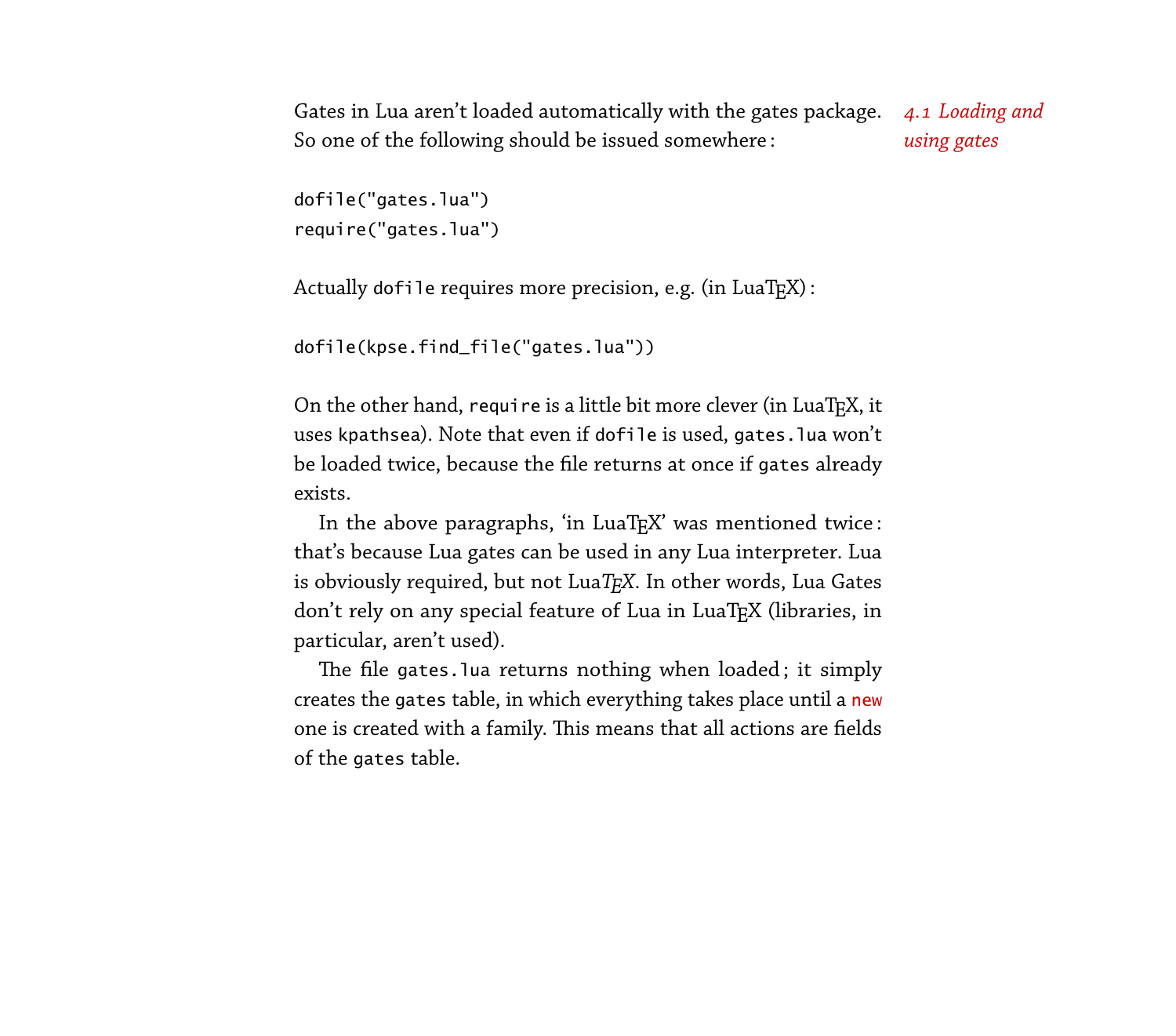<span id="page-47-0"></span>Here's how to define and execute gates in Lua. *4.2 Definition*

Defining gates The def action creates an m-gate; it takes a table with (for now) two entries : the entry at index 1 is the gate's name, the entry at index 2 is the function performed by the gate. For instance, we can translate our simple TEX example in Lua (since the table is the only argument to def, the surrounding parentheses can be removed) :

```
gates.def {"add", function (n) return n + 3 end}
gates.def {"multiply", function (n) return n *2 end}
gates.def {"print", print}
```
The function can be either an anonymous function created on the fly, or a function variable, as with print. However, such a syntax is cumbersome in Lua, so you can directly assign to an entry in the gates table, provided it hasn't the same name as an action (so it is impossible with the add gate, for instance) :

```
function gates.multiply (n)
  return n * 2
end
```
Actually, entries in the gates table be assigned any type ; if a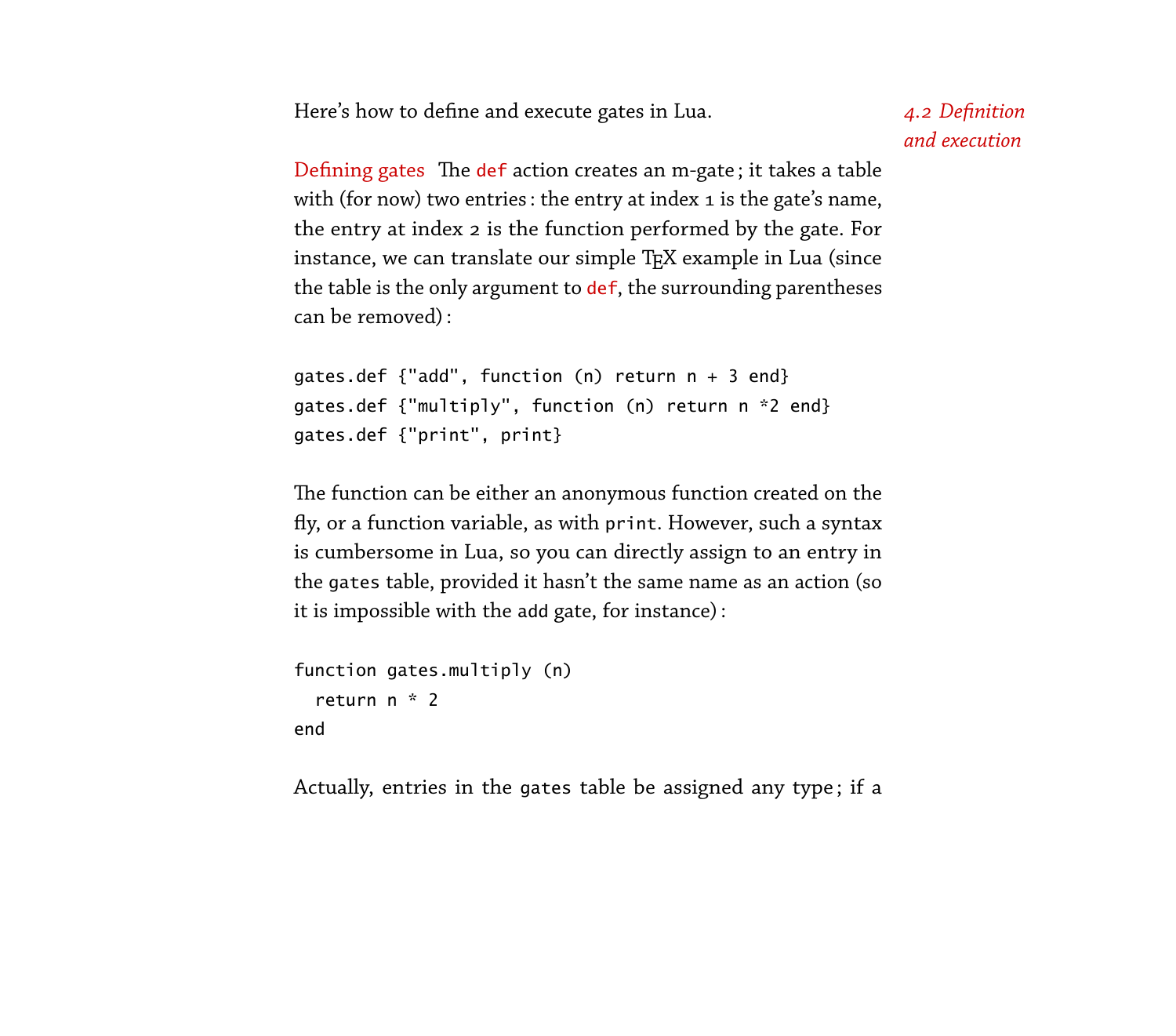function is assigned, a gate is created ; otherwise, gates behaves as an ordinary table with an ordinary entry :

```
gates.mystring = "Hello"
print(gates.mystring)
```
However, the entry can't be redefined as a gate anymore ; if it is assigned a function, it will be nothing more. In the following code, bar is a gate, but foo isn't.

```
gates.bar = function () ... end
gates.foo = "hello"
gates.foo = function () ... end
```
But let's get back to proper gates. We want to add our m-gates to an l-gate, which we declare beforehand with list:

```
gates.list {"operation"}
```
Like def, list takes a table as its single argument; the only required field is the gate's name at index 1. We can now add the m-gates to the l-gate :

```
gates.add ({"add", "multiply", "print"}, "operation")
```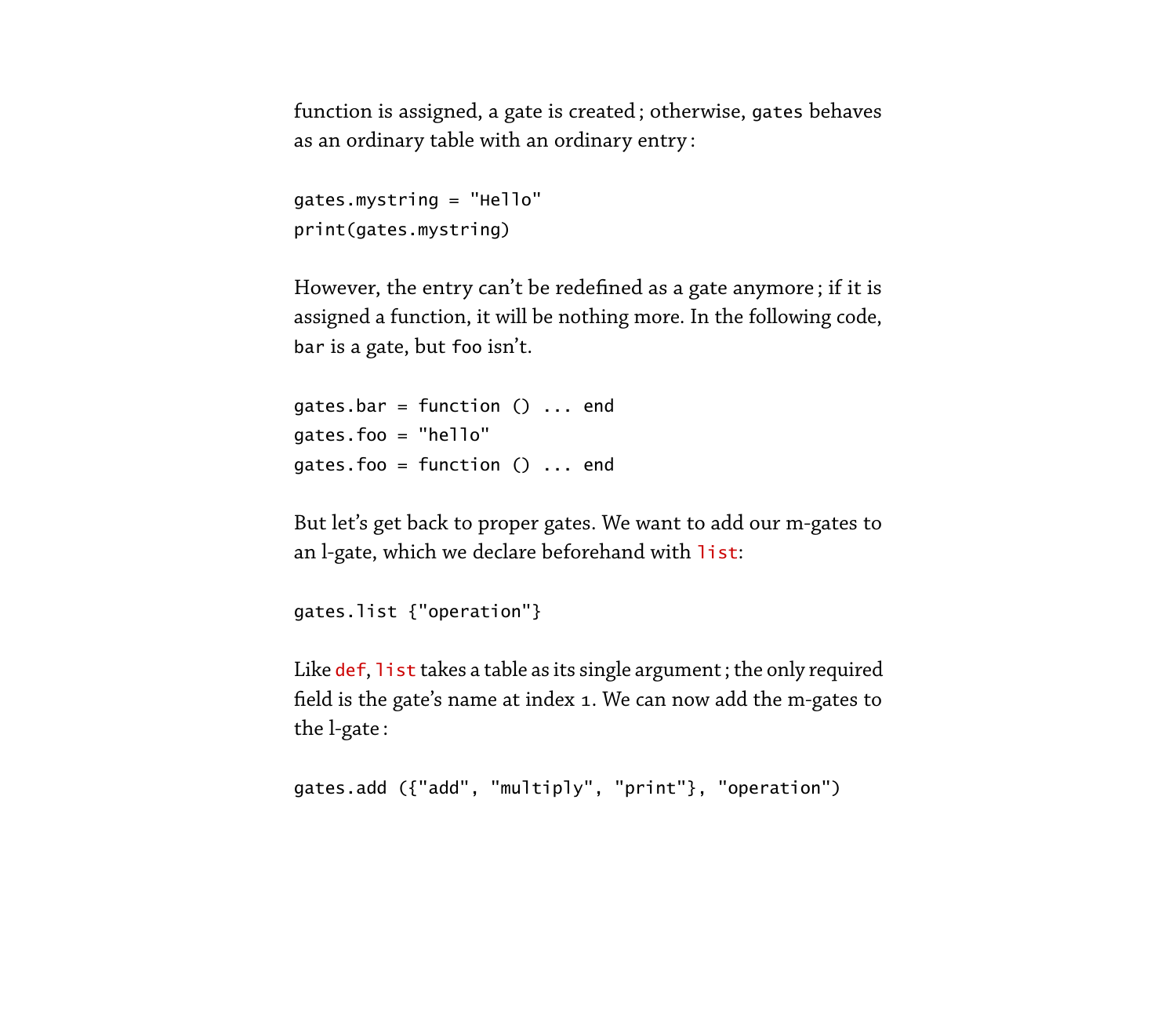The add action takes a table containing subgates as its first argument, and a string representing the l-gate where the insertion is done as its second. If you add a single subgate, the first argument can be a string. More on add *[below](#page-50-0)*.

Executing gates We can now execute our l-gate :

```
gates.execute ("operation", 4)
```
and 14 will be printed on the terminal. The execute action takes a gate as its first arguments, and then the arguments that are to be passed to the gate. Again, this syntax is a bit cumbersome, and gates can be executed more naturally as :

```
gates.execute.operation(4)
```
or simpler, but provided the gate doesn't share a name with an action :

```
gates.operation(4)
```
The last two variants also let you retrieve the gate itself as a function, instead of calling it :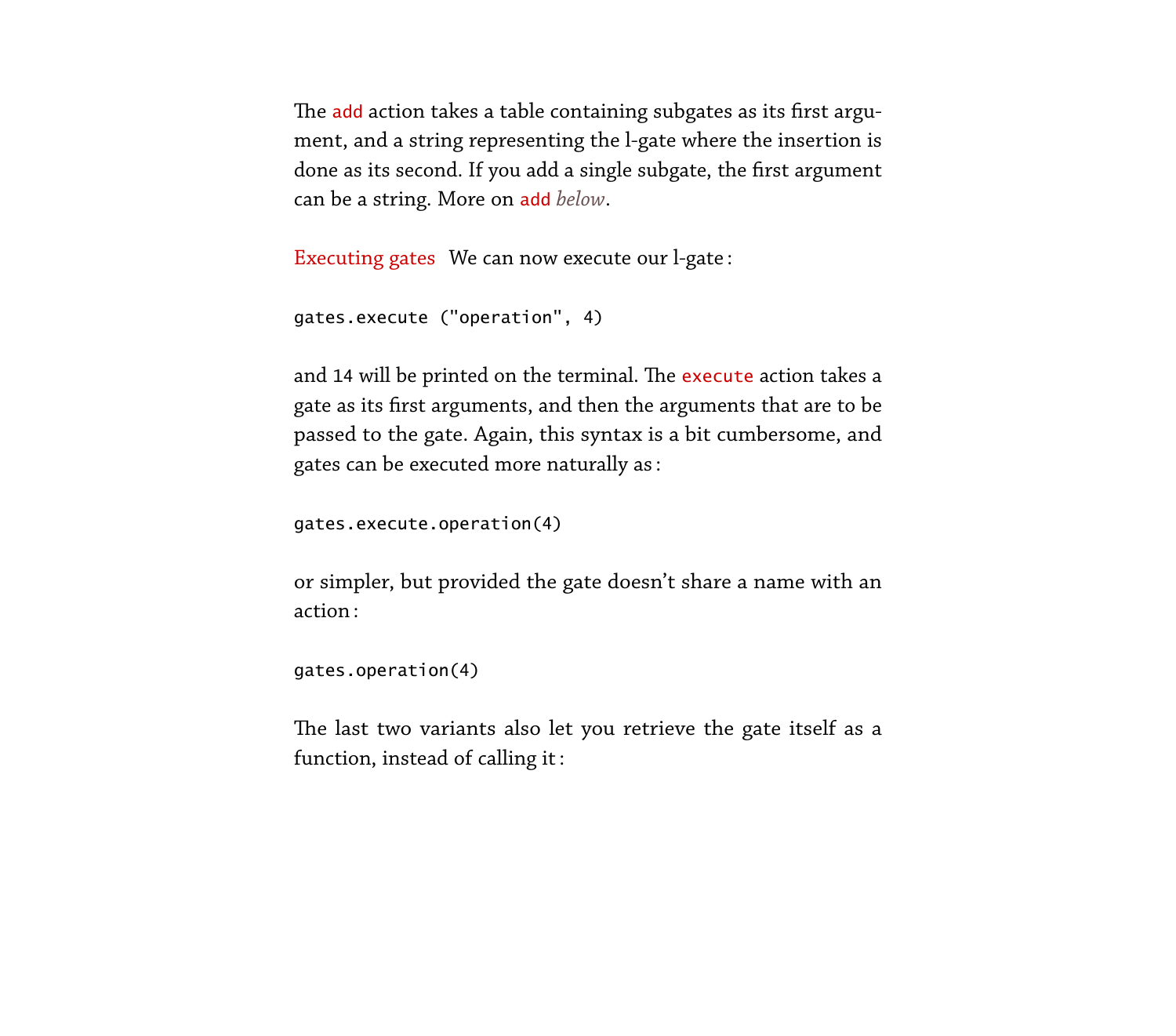```
x = gates.execute.open.
callback.register("process_input_buffer", gates.operation)
```
<span id="page-50-0"></span>Now we can define another m-gate and add it to operation, specifying the position :

```
aates.substract = function (n) return n-3 endgates.add ("substract", "operation", "after multiply")
```
And now operation returns 11 when fed 4. This was done by simply adding an optional third argument to the add operation; this specifies where the new gate(s) should be added in the l-gate : by default, it is the end of the list, but you can say first to put the gate(s) at the beginning or before  $\le$ name $>$  or after  $\le$ name $>$  to make the insertion before or after the gate called <name>; instead of a name, you can also use first or last to denote the first and last gates of the list, so here we could have used before last instead of after multiply.

Finally, you can also remove a gate :

```
gates.remove("substract", "operation")
```
and now operation is what it was before.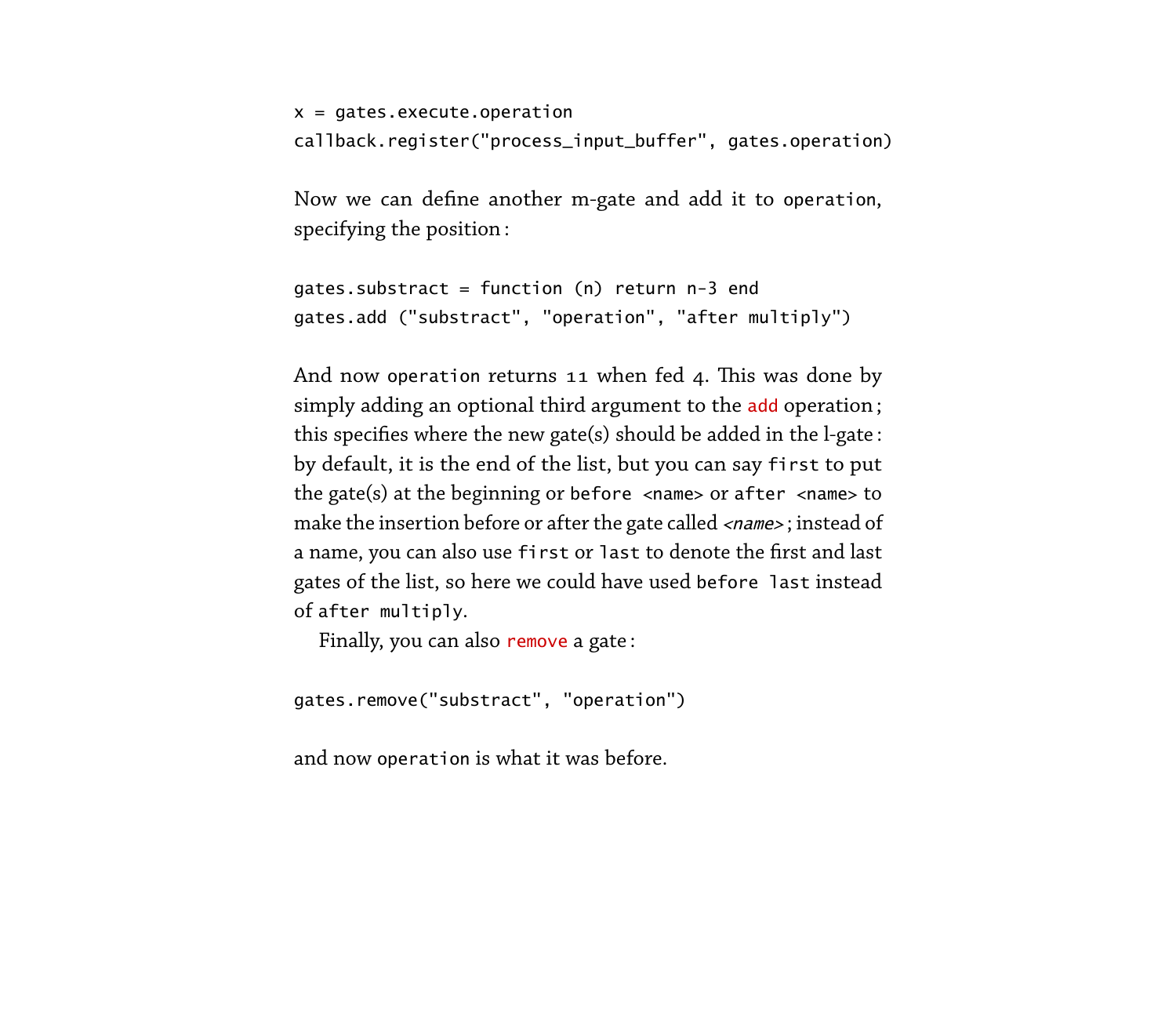Handling arguments When a gate is called, it may take arguments ; in the case of an l-gate, those arguments are passed to each subgates, one after the other. Unlike gates in TEX, though, if a gate expects more arguments than passed to the l-gate it belongs too, no empty argument is added. For instance :

```
gates.mygate = function (a, b)print ("First: " .. tostring(a),
         "Second: " .. tostring(b))
end
gates.list {"mylist"}
gates.add ("mygate", "mylist")
gates.mylist("one")
```
will print :

```
First: one Second: nil
```
Also, there is by default no 'common argument pool', as there was in TEX: a gate (in an l-gate) receives what the previous one returns and nothing else ; in other words if l-gate L receives four arguments and subgate A returns only three, then subgate B will receive three arguments. Consequently, all gates should return properly if arguments are to be passed.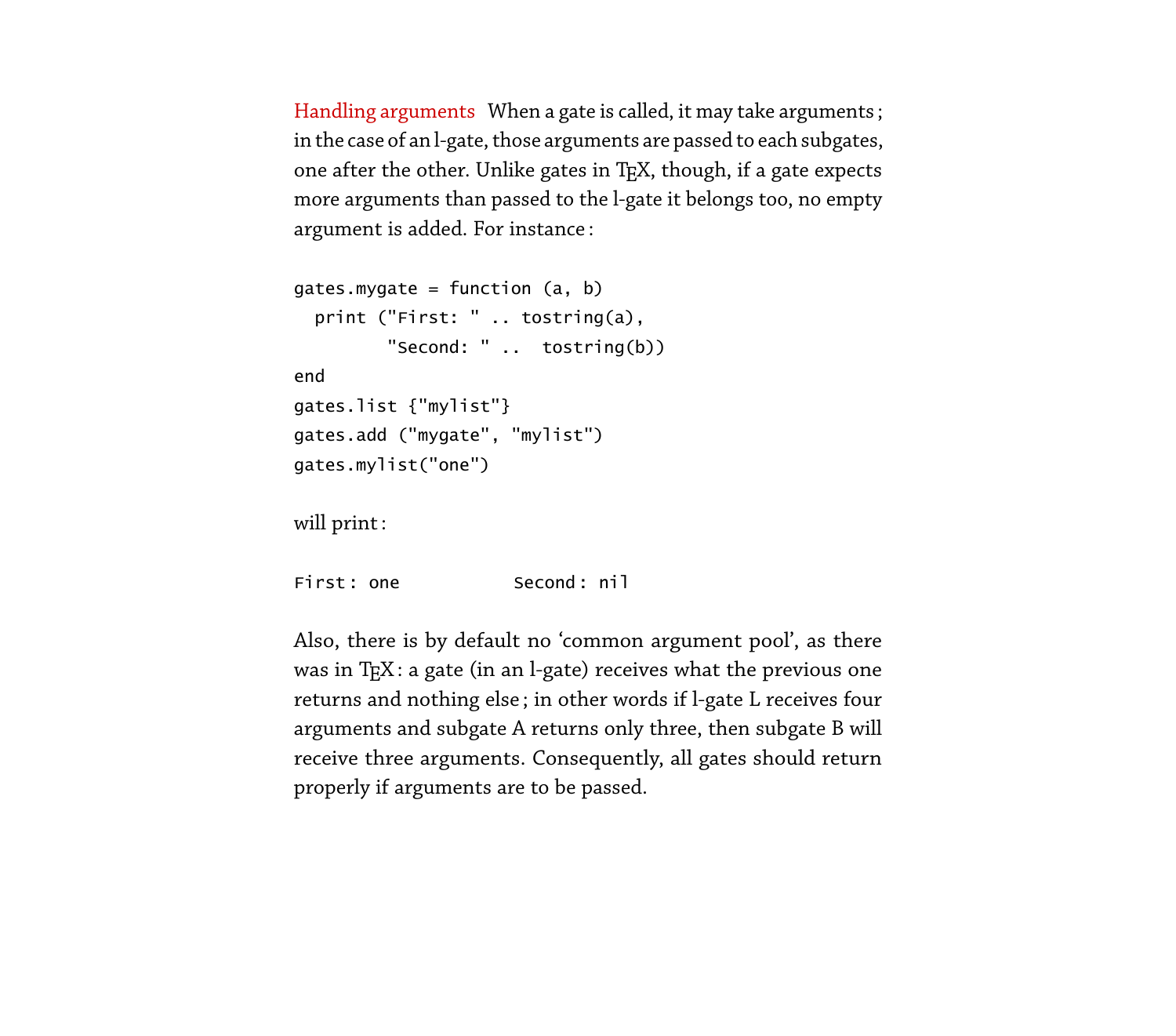But that is only default behavior. Lua gates can be made to work like T<sub>E</sub>X gates (to some extent), by using autoreturn:

```
gates.autoreturn ("mygate", true)
gates.autoreturn ("mygate", "mylist", true)
```
When autoreturn is set for a gate (either globally, as in the first line, or locally, as in the second), missing arguments will be restored when the gate returns. To qualify as a missing argument, the following conditions should hold : first, the value is nil (i.e. either nil was explictly returned, or nothing was returned) ; second, no real argument follows. For instance, suppose mygate is defined as follows :

```
gates.mygate = function (A, B, C, D)return nil, X
end
```
If autoreturn is false, the following gate will receive nil and  $x$ ; if it is true, the arguments will be restored to nil, X, C and D ; the first argument isn't restored, even though it is nil, because it is followed by real argument X.

One can also uses autoreturn to completely disregard whatever a gate returns ; this happens when autoreturn is a function instead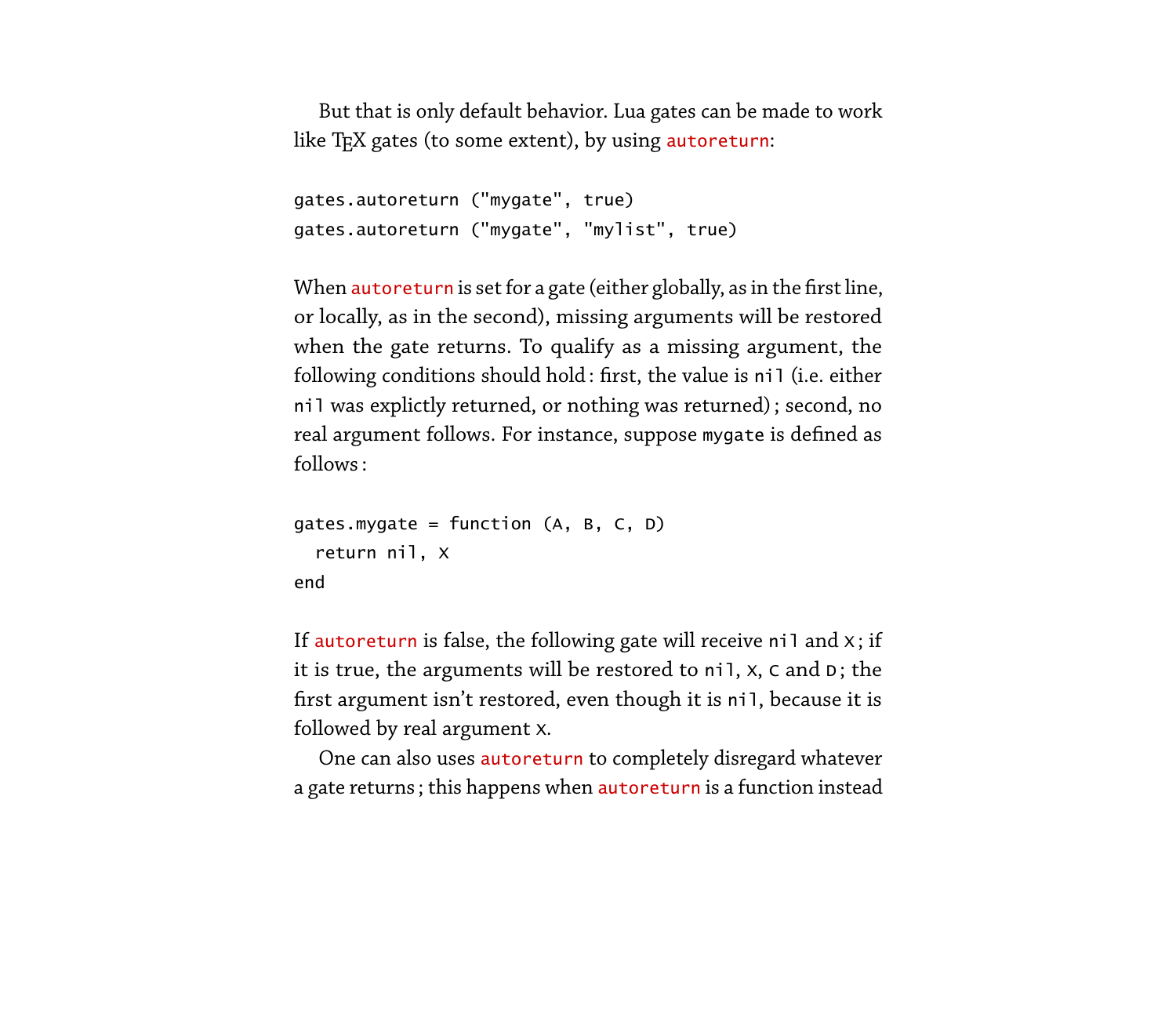of a boolean ; the function is passed the original arguments given to the gate, and what it returns overrides the gate's return values. For instance, given the same definition of mygate, if autoreturn is :

```
gates.autoreturn ("mygate",
  function (A, B, C, D) return D, C, B, A end)
```
then no matter what mygate returns (including what it returns on several iterations of itself, if any), the following gate will always receive the original arguments in reverse order. This can be particularly useful if the gate is controlled by an iterator, in which case the arguments it receives (e.g. the entries of a table) differ from the original ones (e.g. the table itself), yet you still want to pass the latter to the following gate.

L-gates automatically returns whatever their last gate returns. Also, unlike the T<sub>E</sub>X implementation (but in line with the Lua language), when a gate returns outside an l-gate, the returned values can be used, as with any other function.

Here it is explained how gates can be controlled externally. *4.3 Controlling*

*gates*

<span id="page-53-0"></span>Status A gate's status can be set with the open, ajar, skip and close actions ; they take at least one argument, either a table :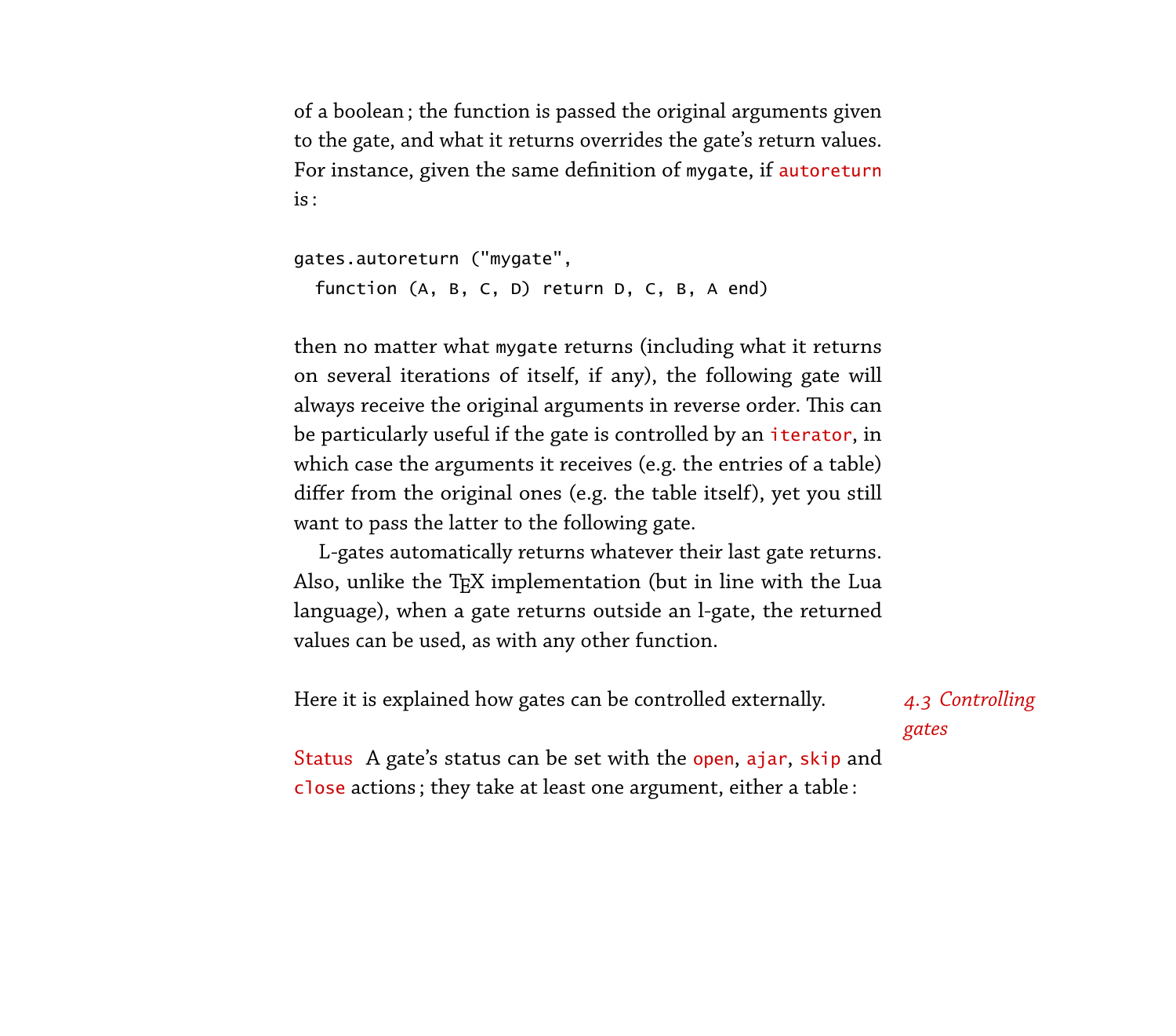```
gates.open ({"mygate", "myothergate"})
```
or a simple string if only one gate is to be affected :

```
gates.open ("mygate")
```
With one argument, the actions set the global status ; if a second argument is present, it is the l-gate where the local status is to be set :

```
gates.ajar ({"mygate", "myothergate"}, "mylist")
```
In this case, the first argument can denote a relative position of the form before <gate> or after <gate> :

```
gates.ajar ("before mygate", "mylist")
```
<span id="page-54-0"></span>Conditional To make a gate depends on an external state of affair rather than status only, conditional can be used. The syntax is the same as for status, except a second (in case of global conditional) or third (in case of local conditional) argument is given. This should be a function, and the gate's execution depends on what the function returns : the gate is executed the function returns nothing or false. The arguments that are to be passed to the gate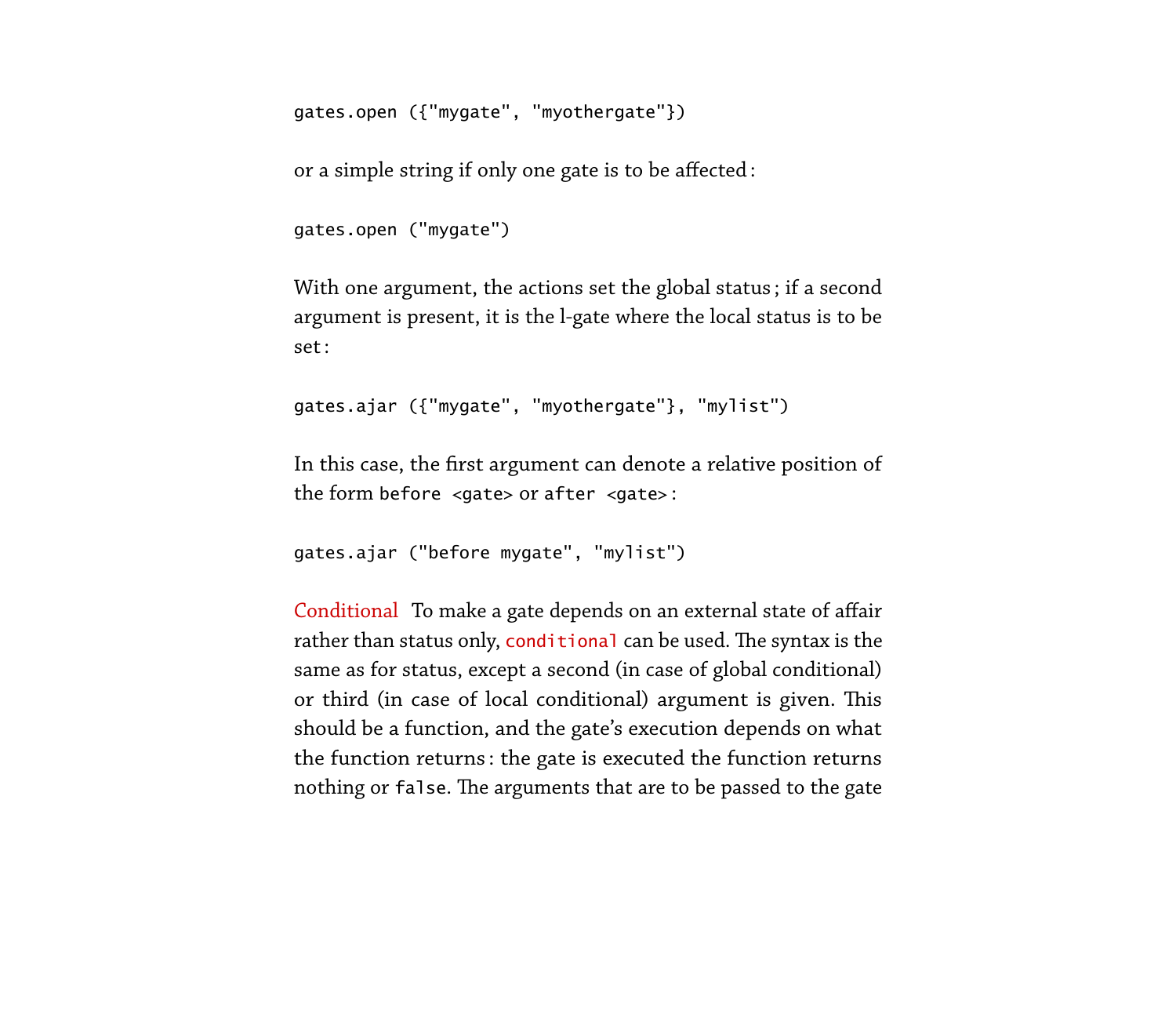are passed beforehand to the conditional function. For instance, if a gate receives arguments A and B, and its conditional function is ControlFunction, then the gate's execution can be schematized as :

```
if ControlFunction(A, B) then
  -- Execute gate
end
```
If you don't want a gate to depend on a conditional anymore, you can declare something like :

```
gates.conditional ("mygate", "mylist",
  function () return true end)
```
<span id="page-55-0"></span>Loop The loop action allows a gate to be repeated; the syntax is the same as for conditional, and the loop will be repeated as long as the function evaluates to true (as with a while loop). Also, the gate's arguments are repeatedly passed to the loop conditional. To delete a gate's loop, use loop with nil as the third argument. As an example, the following will print number from 1 to 4 :

```
function gates.mygate (n)
 print(n)
```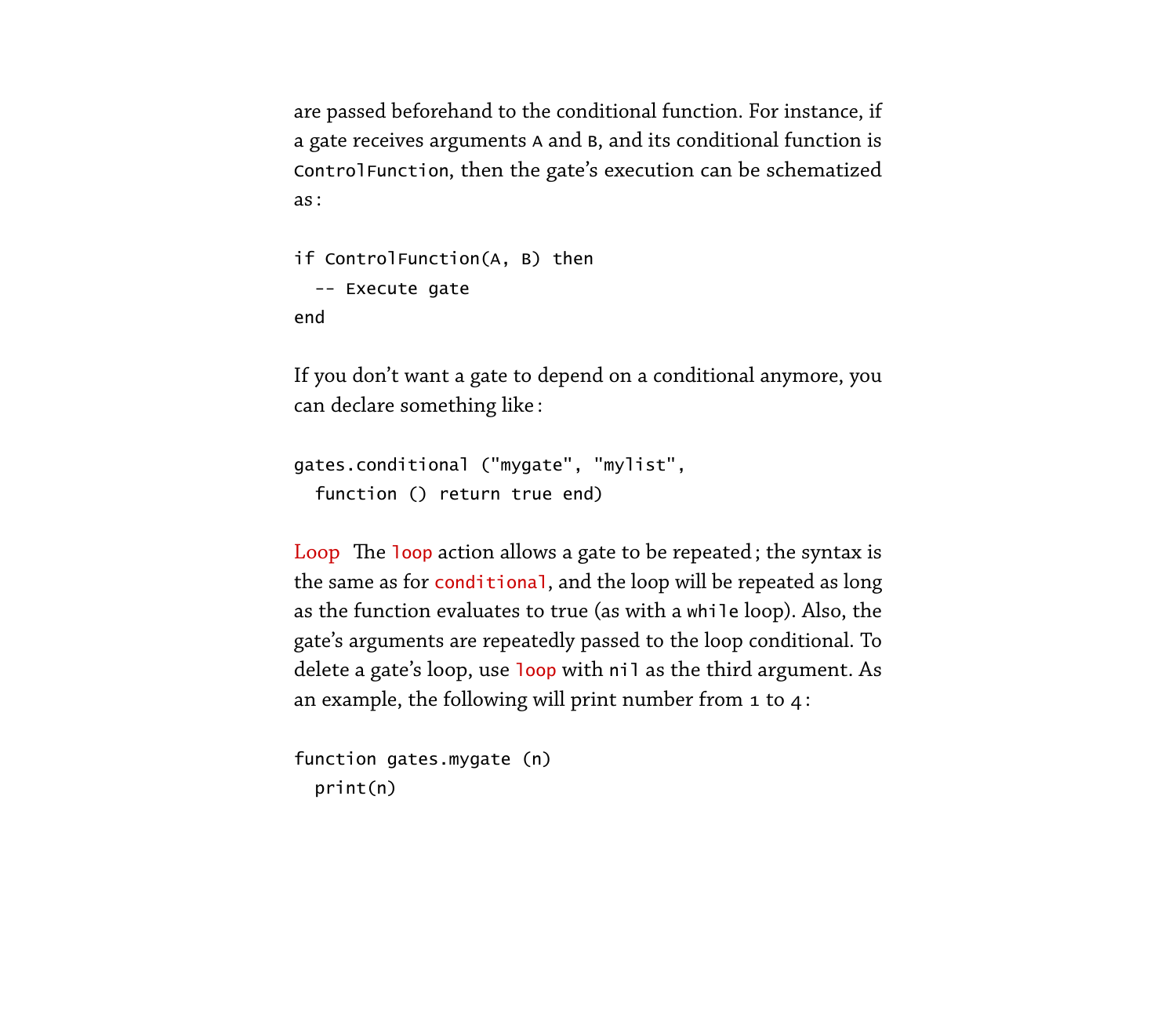```
return n + 1end
gates.loop("mygate", function (n) return n < 5 end)
gates.mygate(1)
```
<span id="page-56-0"></span>Loop until The loopuntil action is like loop, except the gate is repeated until the conditional evaluates to false. Also, the conditional is evaluated after the gate is executed, so the execution takes place at least once. If both loop and loopuntil are set for a gate, the latter is ignored.

<span id="page-56-1"></span>Iterator The iterator action is a bit more complex. If set, it is fed the arguments passed to the gate and should return a function, plus possibly a state, plus possibly an initial variable ; in other words, it should return whatever fits a for loop in Lua. Then the function is called with the state and variable, and the gate itself is called on whatever this function returns ; the process repeats until the function returns nil as its first argument. As an example :

```
gates.mygate = function (key, value)
  print("The value of " .. key .. " is " .. value)
end
gates.iterator ("mygate", pairs)
gates.mygate({x = 55, y = 22})
```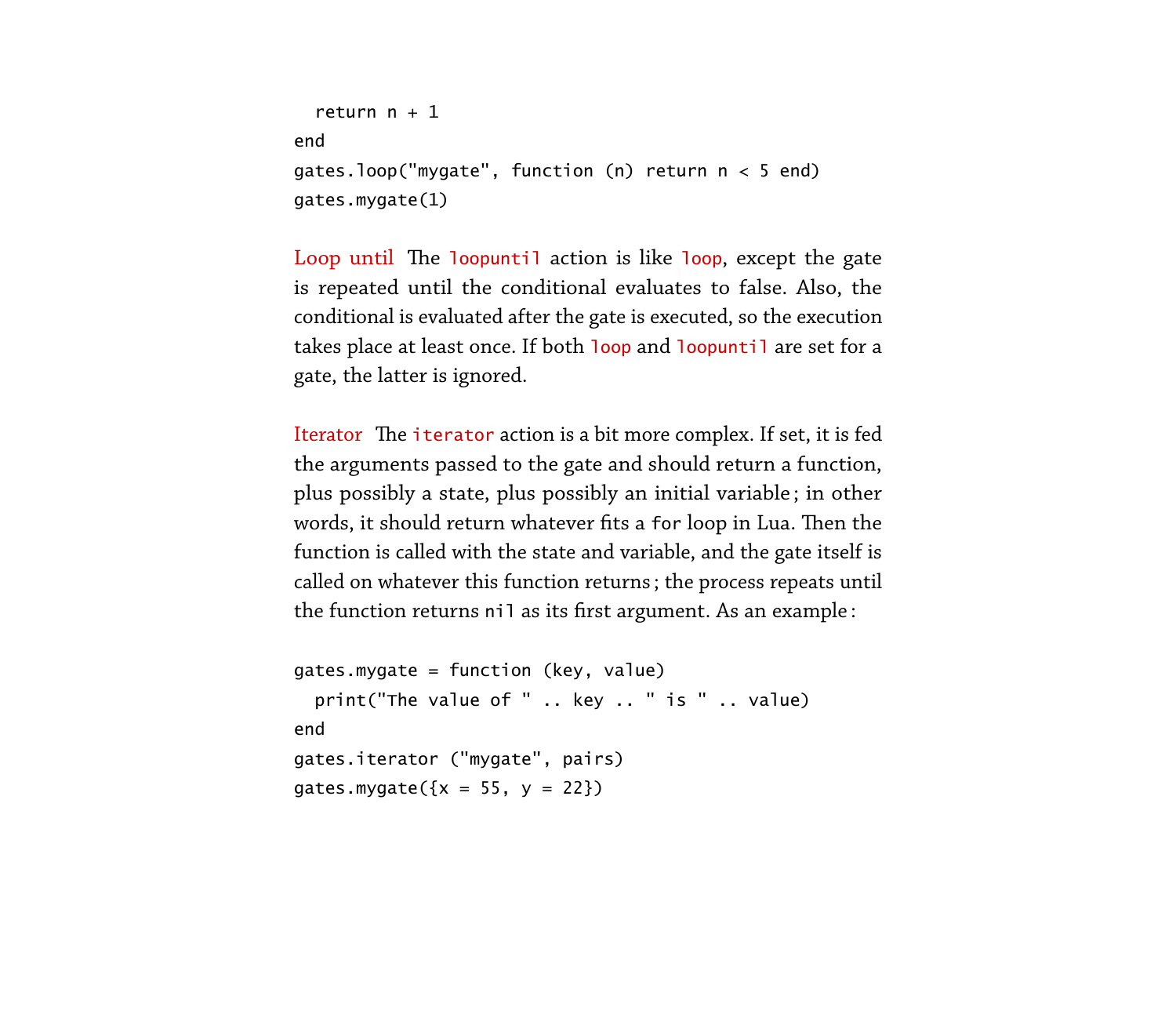will print :

```
The value of x is 55
The value of y is 22
```
Here pairs was used to return the function, state and variable mentioned above ; but of course you can make you own function :

```
gates.mygate = function (w)print(w .. " has " .. #w .. " characters.")
end
gates.iterator ("mygate",
  function (s)
    local t = string.explode(s)local i = 0local function enum ()
     i = i + 1return t[i]
    end
    return enum
  end)
gates.mygate("two words")
```
And the result is :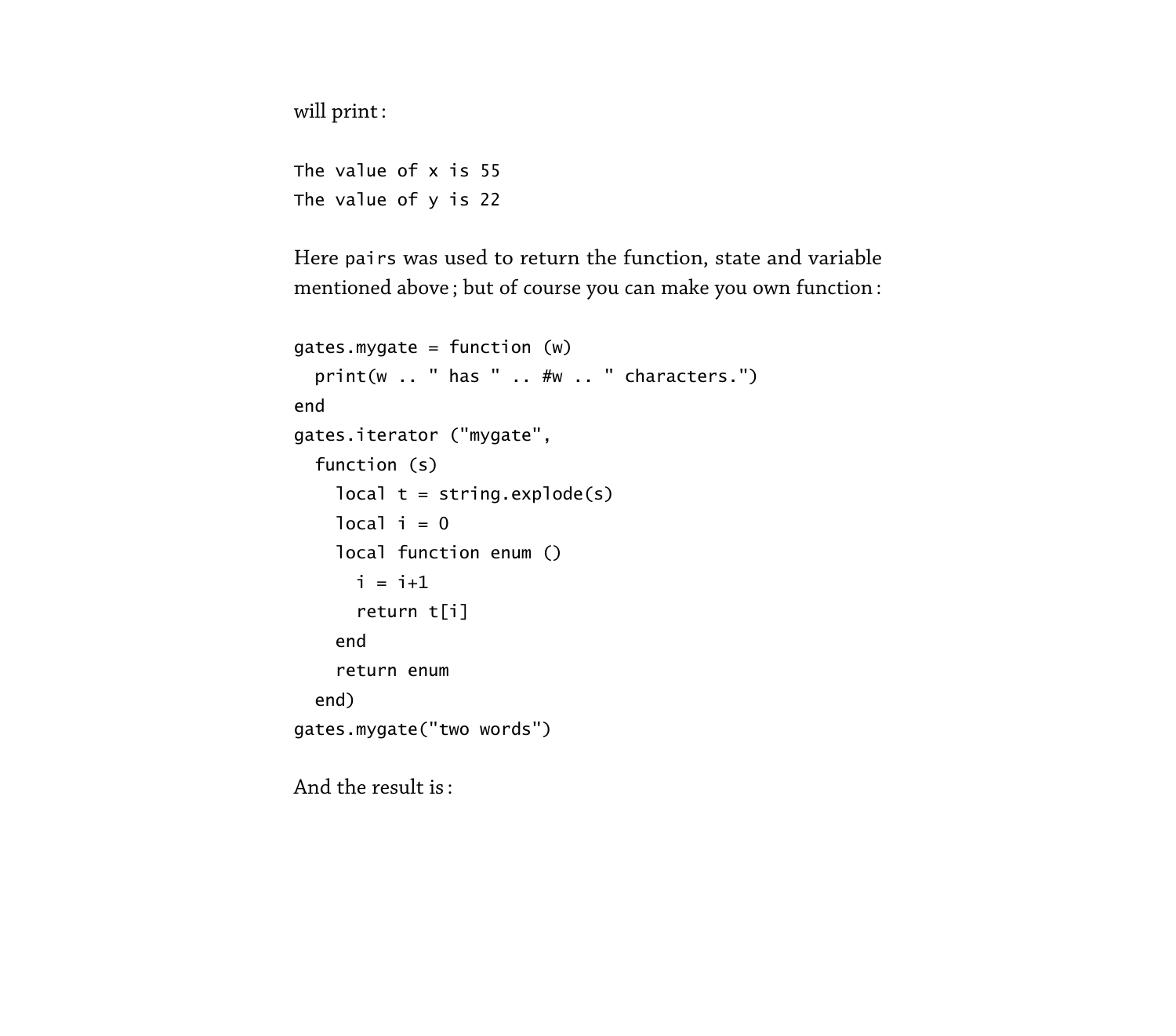```
two has 3 characters.
words has 5 characters.
```
Here the function registered in *iterator* produces a single function, without a state, and goes through all the entries of the table created by splitting the original string. In sum, what iterator expects is what Lua's generic for expects, and understanding the latter is understanding the former.

An important point to keep in mind when using iterator is that there is a discrepancy between the arguments passed to the gate and the ones it really processes ; in the first example, mygate is called with a table, but it receives two strings. This means that its definition doesn't match the way it is called ; in that respect, unlike loop and associates above, you just can't impose an iterator on a aready defined gate and expect everything to be fine, since its definition probably won't match the arguments it will now receive.

Another point is the return values, if any ; during the iteration, the gate's return values are ignored ; then the last ones are passed to the following gate, possibly augmented with some of the original arguments if autoreturn is true. Note that the original arguments here are those passed to the gate before the iteration states. This holds if autoreturn is a function too :

```
gates.mygate = function (what, ever)
```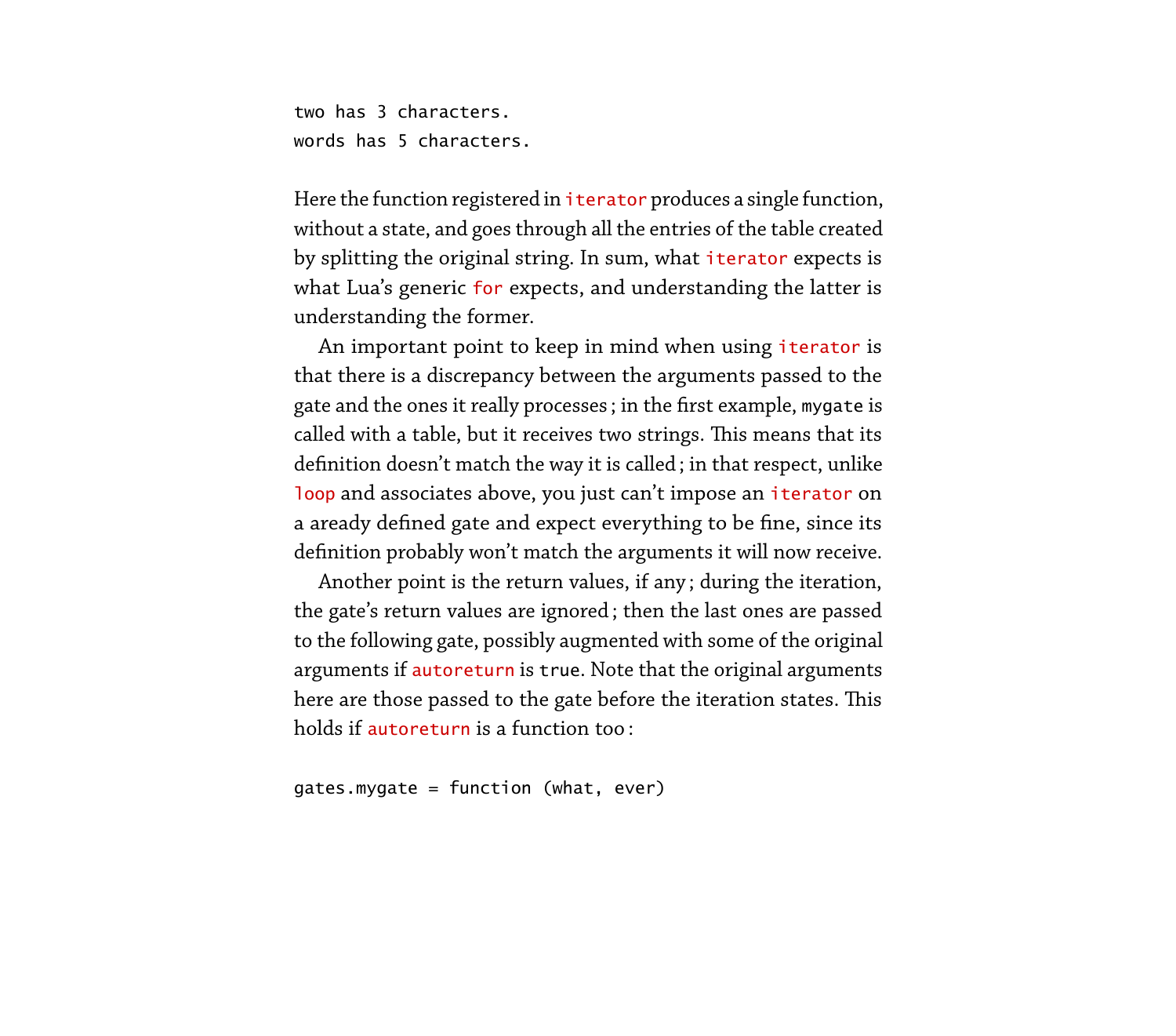```
-- Whatever.
end
gates.iterator ("mygate", pairs)
gates.autoreturn ("mygate",
  function (t) return t end)
gates.mygate (mytable)
```
Here mygate will loop on the entries in mytable (thanks to pairs), and once the iterations are over, mytable is returned.

Of course, iterator can be used with l-gates too ; that works the same : whatever the iterator returns is simply passed to the subgates. Finally, if a gate has either loop or loopuntil, iterator is ignored.

<span id="page-59-0"></span>Gates can be created and manipulated by actions, as we've done 4.4 The up to now, but they can also be declared much faster. First, def and list take tables as their arguments; that is for a good reason: entries indexed with certain keys are equivalent to actions. The keys are autoreturn, status, conditional, loop, loopuntil and iterator and setting them when declaring a gate is like globally setting the associated action (except there is a single action for status, which takes a string as its value : open, ajar, skip or close). Thus the following defines an m-gate with global status ajar and a loop:

*shorthand notation*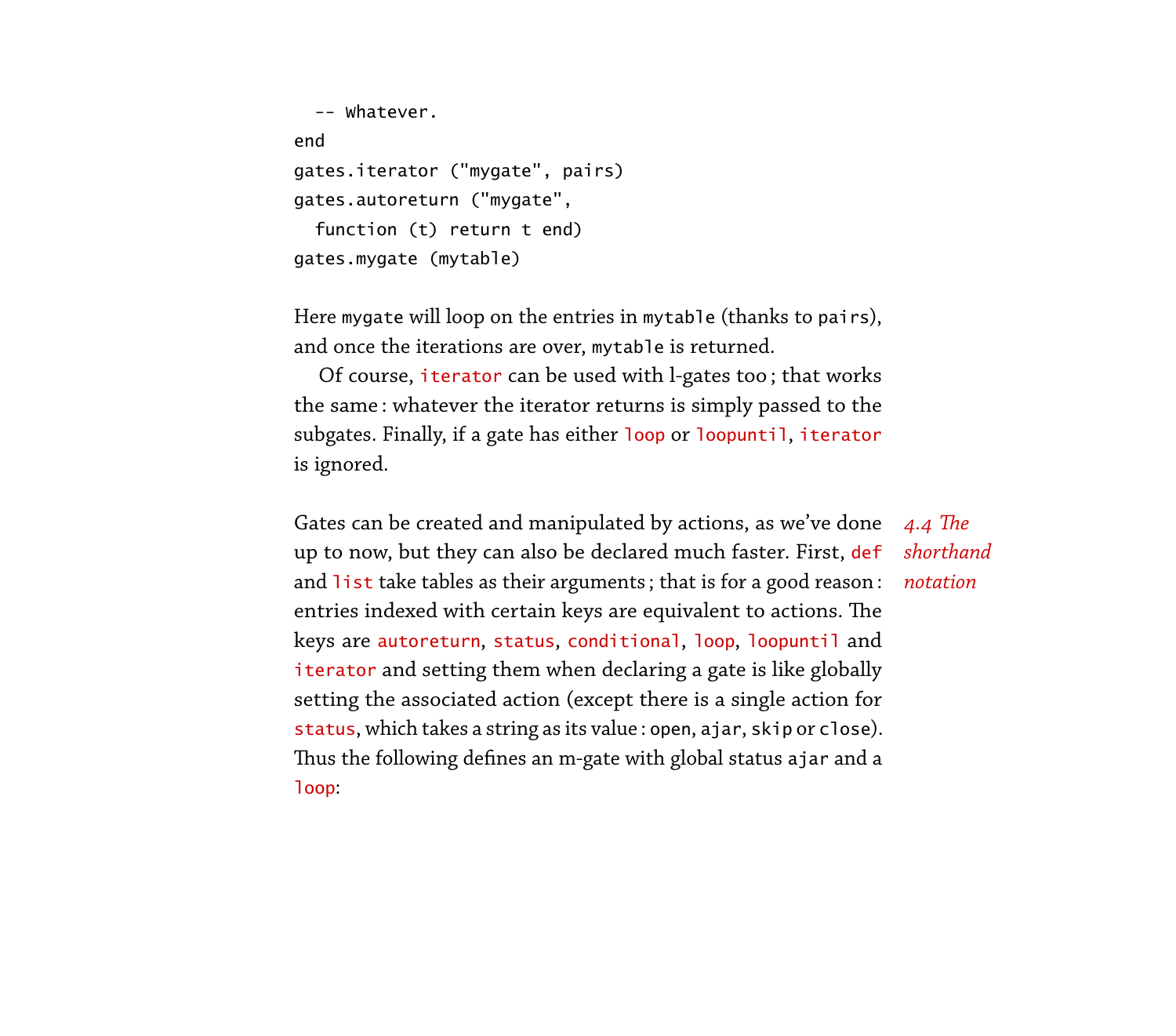```
gates.def {"mygate",
           status = "ajar",
           loop = function (n) return n < 5 end,
           function (n)
             print(n)
             return n + 1end}
```
Note that the entries can be given in any order as long as the gate's name is at index 1 and its definition at index 2.

L-gates have another property : as said above, the entry at index 1 should be the gate's name ; but you can put tables representing gates at index 2, 3, etc., and they represent the l-gate's subgates. Those tables are the same as the ones passed to def and list; the only difference is that setting of autoreturn, status, etc., is local to the l-gate where they are added. The following code creates l-gate mylist with subgates mygate and myothergate, the former subject to a local loop :

```
gates.list {"mylist",
  {"mygate", loop = function (n) return n < 5 end,
    function (n)
     print (n)
     return n + 1
```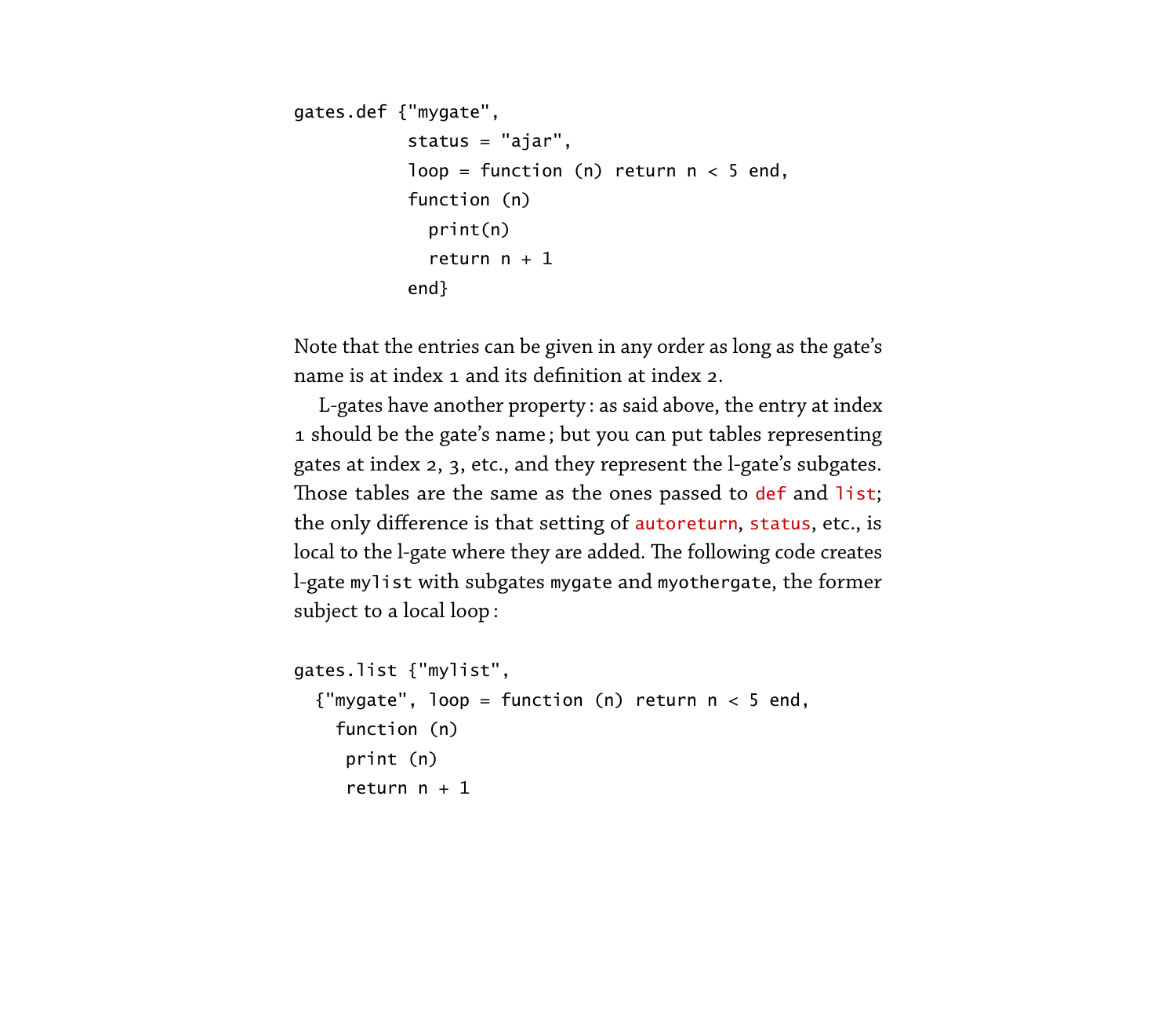```
end},
{"myothergate",
 function (n)
  print("We're done!")
 end}}
```
Since the subtables are the same as the tables passed to def and list, it means that an l-gate thus declared can host subgates too :

```
gates.list {"mylist",
  {"mysublist",
      {"mygate", function () ... end},
      {"myothergate", function () ... end}},
  {"anothergate", function () ... end}}
```
If you want to add an already existing gate, you can do so either by using a simple string instead of a table, or (if you want to set status and associates) a table with the name at index 1 and nothing at higher indices :

```
gates.list {"mylist",
  "AnExistingSubgate",
  {"AnExistingSubgateWithOption", status = "ajar"}}
```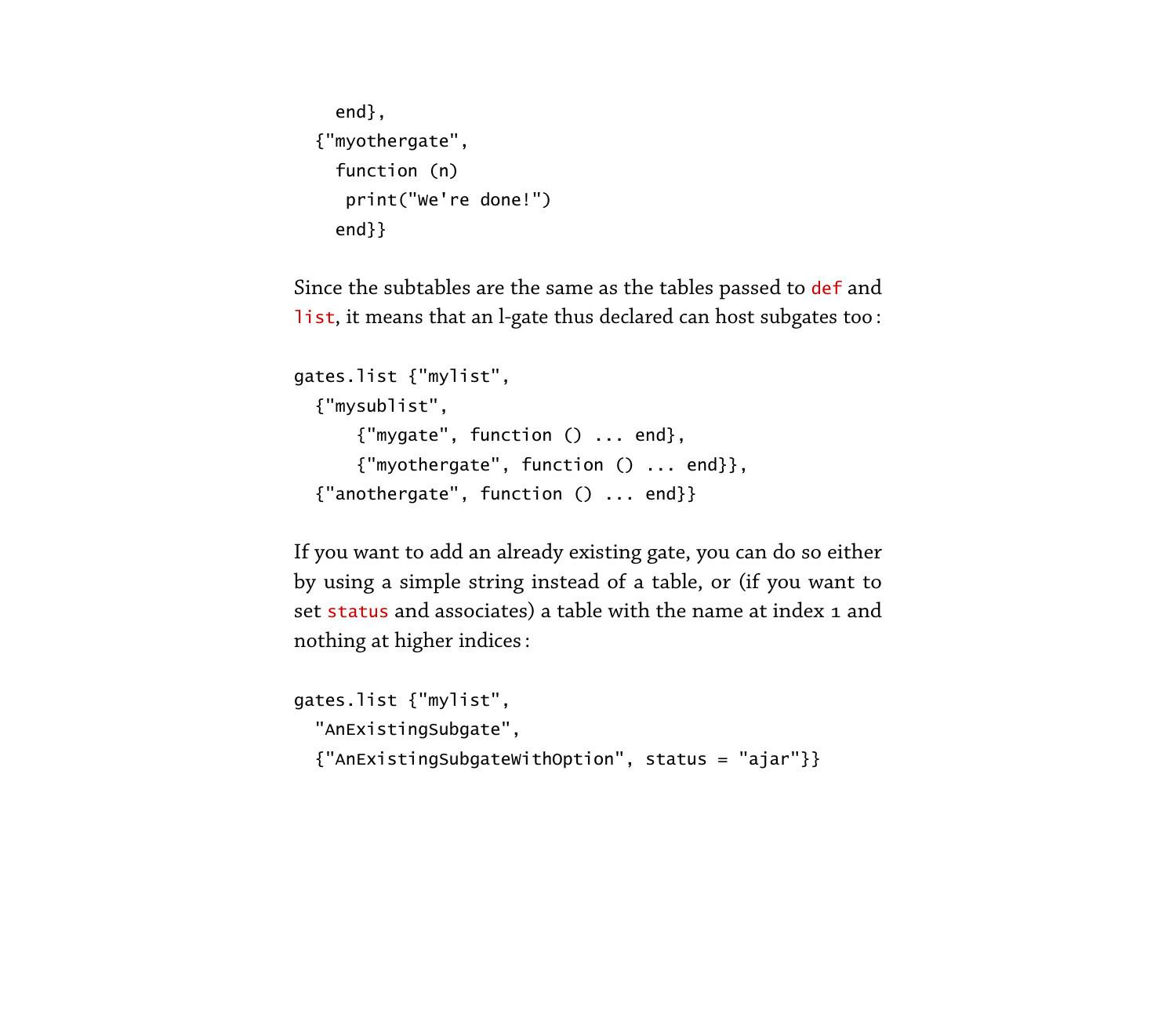Note however that the second version is similar in form to an l-gate defined without subgates ; this means that you can't redefine an l-gate thus, but the situations where you would like to do so (redefining an existing l-gate, and redefining it without subgates, and in shorthand notation) aren't many. In that case you should use list and add instead. (On the other hand, if you do specify subgates, redefinition will happen with an l-gate with that name already exists ; in other words, it won't be interpreted as inserting an existing l-gate and add subgates to it.)

<span id="page-62-0"></span>The new action takes a string (the family name) as its sole argument *4.5 Gate* an return a calling table : *families*

```
MyGates = gates.new ("MyFamily")
```
MyGates can now be used like gates (to which is associated the gates family), except MyFamily will be used as the family name when necessary.

A table's family is stored in the family entry ; note that it is not an action, hence not a function, but a string :

```
print(MyGates.family)
```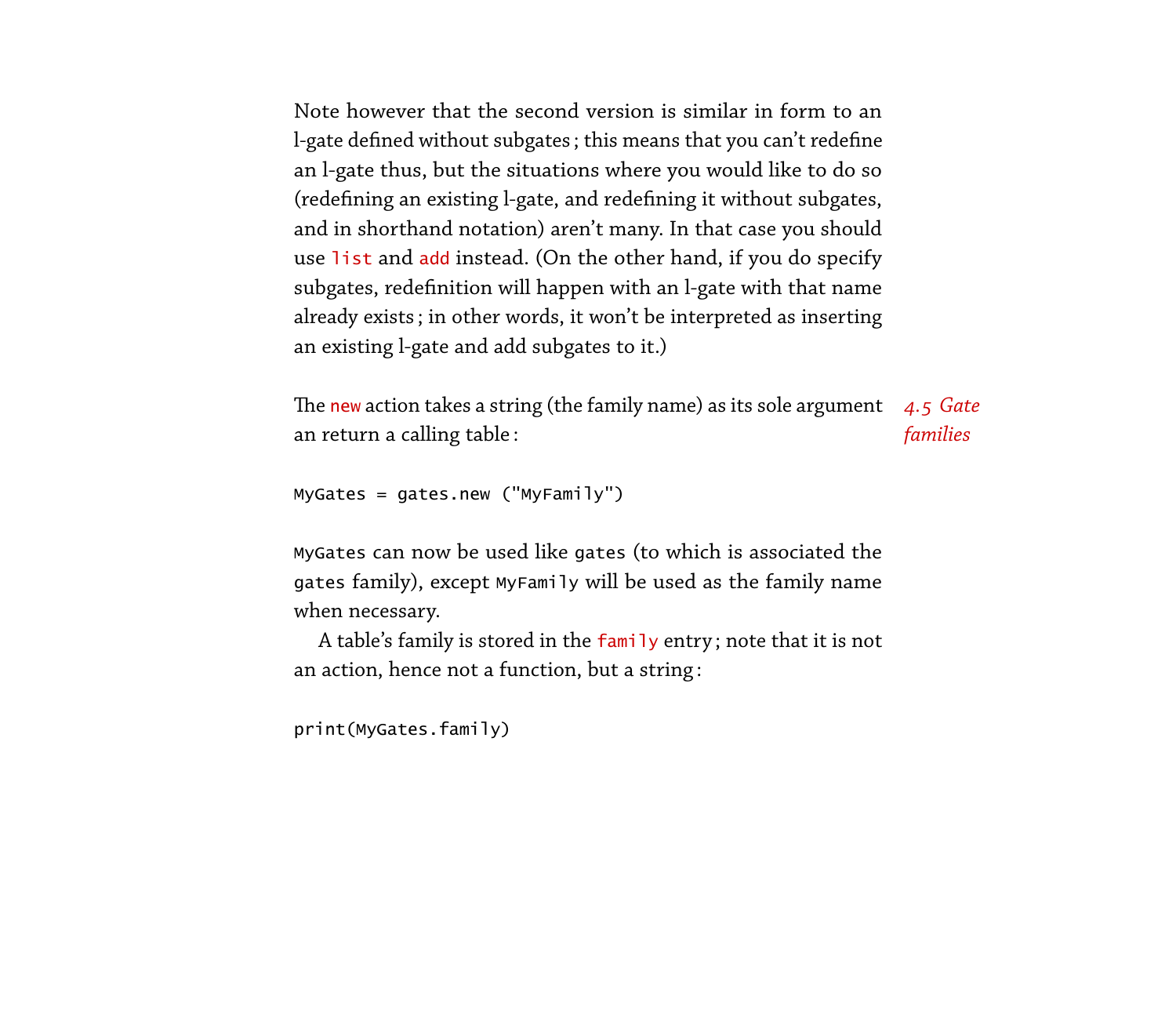<span id="page-63-0"></span>Both type and status return a number : type returns 0 if there is *4.6 If you get* no gate with that name, 1 if it is an m-gate and 2 for an l-gate ; *lost* status returns 0 for a non-existing gate, and 1 to 4 for open, ajar, skip and close respectively ; status can also be used with one or two arguments, indicating global or local status respectively :

```
gates.status ("mygate")
gates.status ("mygate", "mylist")
```
The subgates action passes the names of all the subgates in a given l-gate to a function. For instance, the following prints all mylist's subgates and their types :

```
gates.subgates("mylist",
  function (g)
    local t
    if gates.type(g) == 1 then
      t = "(m-gate)"
    else
      t = " (1-gate)"end
    print (g, t)
  end)
```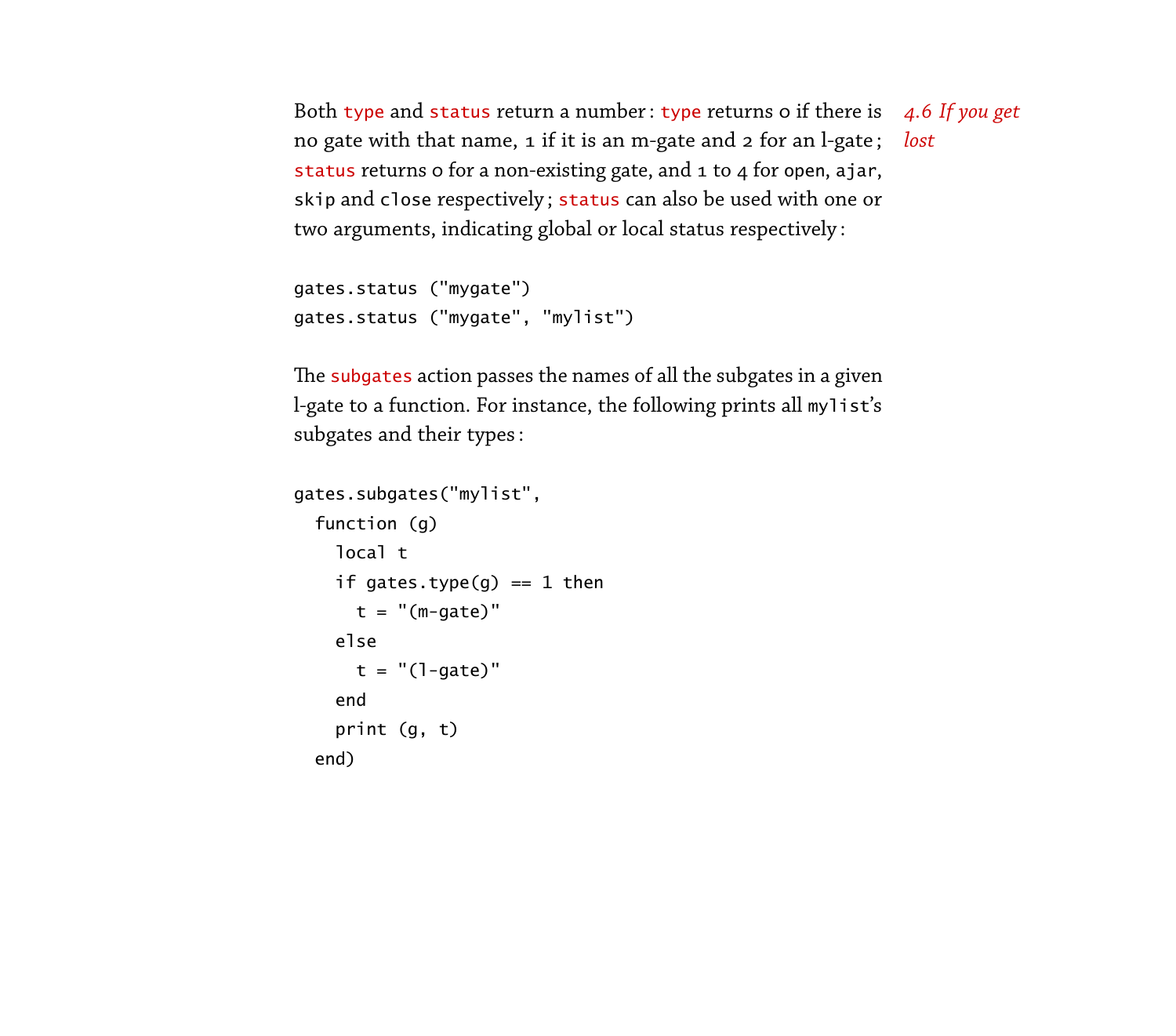The show action can be used to display a gate's construction and conditions. It is displayed as the shorthand notation. The trace action takes a number and works as follows : if the number is 0, gates of the associated families aren't traced ; if it is 1, it is mentionned if they are called (in an l-gate) and executed or not, and why ; with 2, it works like 1, except the arguments passed to the gates are shown too.

REFERENCE There are some differences between gates in TEX and gates in Lua, manual for Lua owing to the differences in syntax between the two languages. That said, the same operations can be found in both interfaces.

> <span id="page-64-0"></span>In what follows, <*gate list>* denotes either a table with gate names at successive indices (e.g. {'mygate', 'myothergate'}) or a single string denoting a single gate.; < gate spec> denotes either a <gate list> or a relative position of the form before <gate> or after <gate> (the latter case only if an l-gate is also specified, obviously).

# add  $(\text{state}$  list>,  $\langle$ l-gate>[,  $\langle position \rangle$ ])

Adds the gates in  $\leq$ gate list> to  $\leq$ l-gate>. The optional  $\leq$ position> should be one of the following: first, meaning the gates will be added at the beginning of the l-gate; last, meaning they will be added at the end (so this is similar to no  $\leq$  position $>$ ); before <name>, and the addition will occur before gate <name> in the l-gate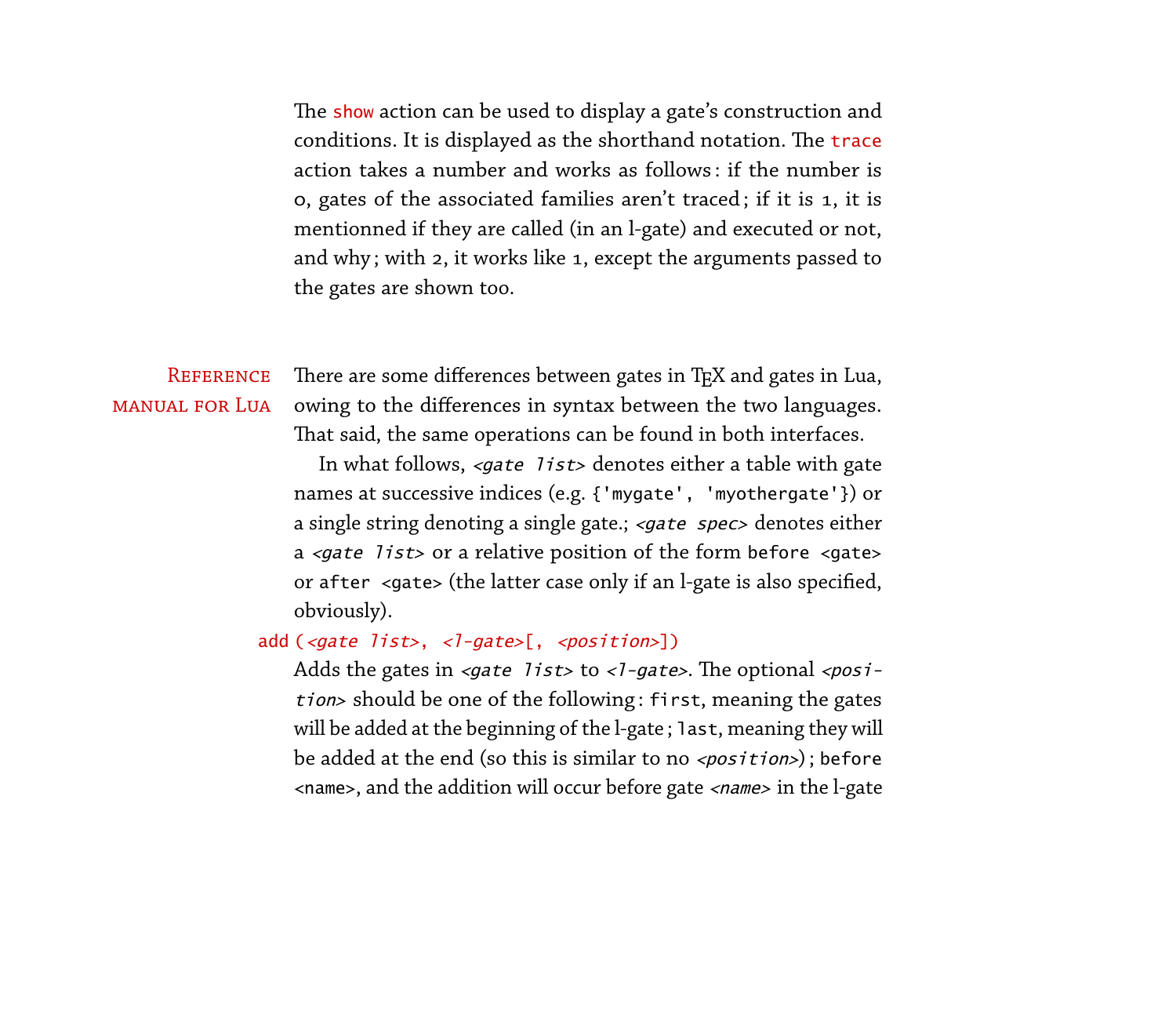(it should of course exist) ; after <name>, and the addition will occur after gate <name>. Note that <name> can be first or last, denoting the first and last gates in <7-gate> (before first and after last are obviously synonymous with first and last).

ajar (<gate spec>[, <l-gate>])

Without  $\langle$ -gate>, sets the global status for the gates in  $\langle$ gate spec> to ajar. With <l-gate>, sets the local status in <l-gate> to ajar for the gates in  $\leq$ gate spec $\geq$ .

autoreturn (<gate spec>[, <l-gate>], <br/>boolean or function>)

Without <1-gate>, sets the global autoreturn for the gates in  $\leq$ gate spec>; with  $\leq$ 1-gate>, the local autoreturn is done. When a gate's autoreturn is set to true, arguments will be restored if it returns less than what it was passed ; if autoreturn is a function, it is passed the original arguments passed to the gates and what it returns will be the ultimate return values of the gate. In the latter case, the gate's conditions are ignored, i.e. the arguments passed to autoreturn are the ones fed to the gate before it loops or iterates (if it does that).

close (<gate spec>[, <l-gate>])

Without  $\langle$ -gate>, sets the global status for the gates in  $\langle$ gate spec> to close. With < $1-gate$ >, sets the local status in < $1-gate$ >> to close for the gates in  $\le$ gate spec>.

conditional (<gate spec>[, <l-gate>], <function>)

Without < $1$ -gate>, sets the global conditional for the gates in <gate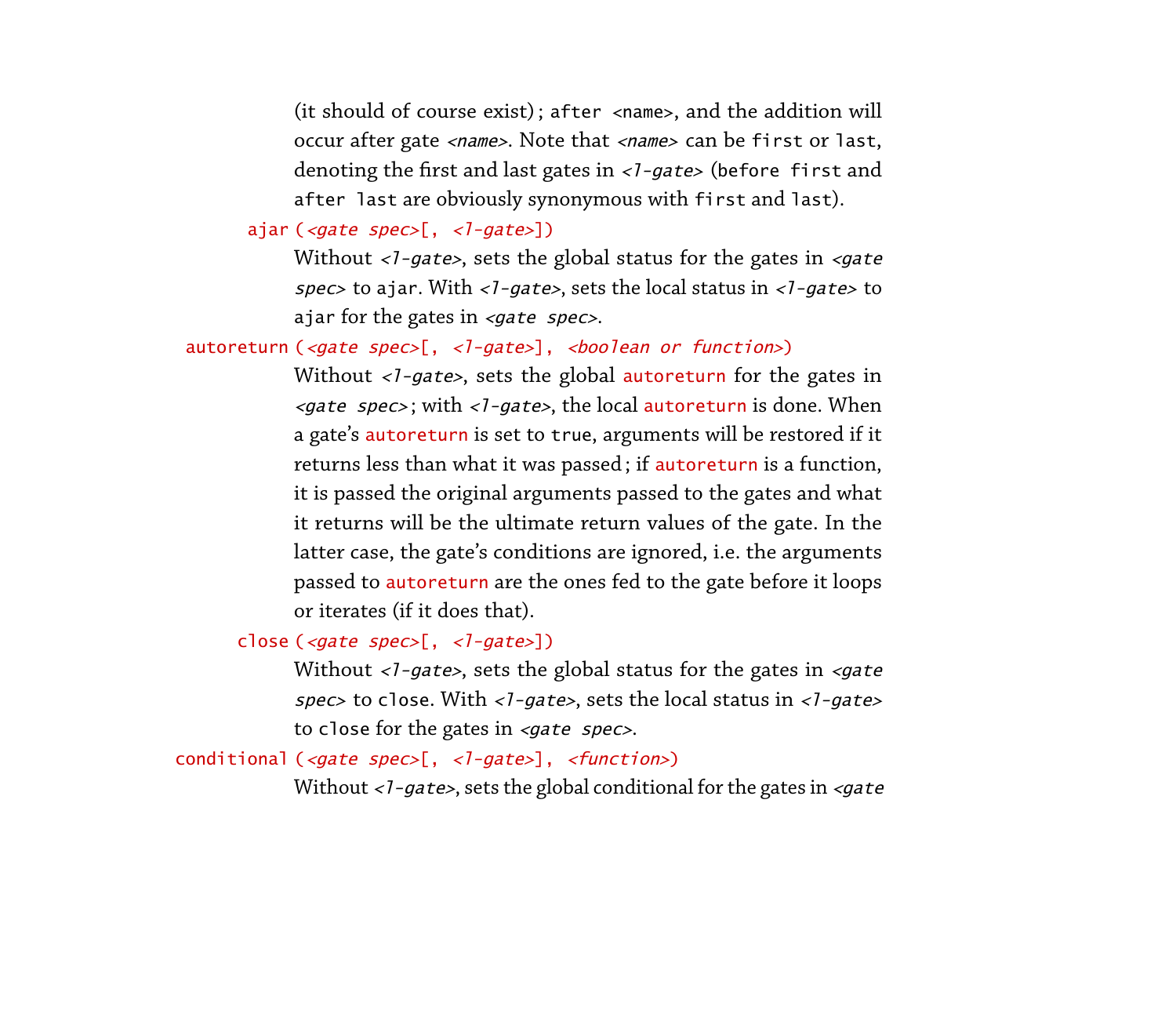spec> to <function>. With <l-gate>, sets the local conditional in  $\langle$ -gate> to  $\langle$  function> for the gates in  $\langle$  gate 1 ist>. That the conditional is a function means that the gate(s) will be executed only if <*function>* returns anything but nil.

# copy (<gate1>, <gate2>)

Defines  $\langle gate1\rangle$  as  $\langle gate2\rangle$  (either an m- or l-gate). The current global status is also copied. If  $\langle gate2\rangle$  is an l-gate, its gate list is also copied, along with the current status of the gates it contains. On the other hand, if  $\langle gate2 \rangle$  occurs in some l-gate(s), this information isn't copied.

# def (<table>)

Defines an m-gate whose name is the entry at index 1 in  $<$ table>, and the defintion the function at index 2 ; autoreturn, status, conditional, loop and loopuntil can also be used as key to globally specify those settings.

Assigning to an entry in the general gates table is a shorthand for def; in other words, the following two lines are synonymous, provided there isn't a gate action called foo.

```
gates.def {"foo", function (...) ... end}
gates.foo = function ( \ldots ) ... end
```
In the second case, if what is assigned isn't a function, then a new entry is simply added to the gates table, as if it were a simple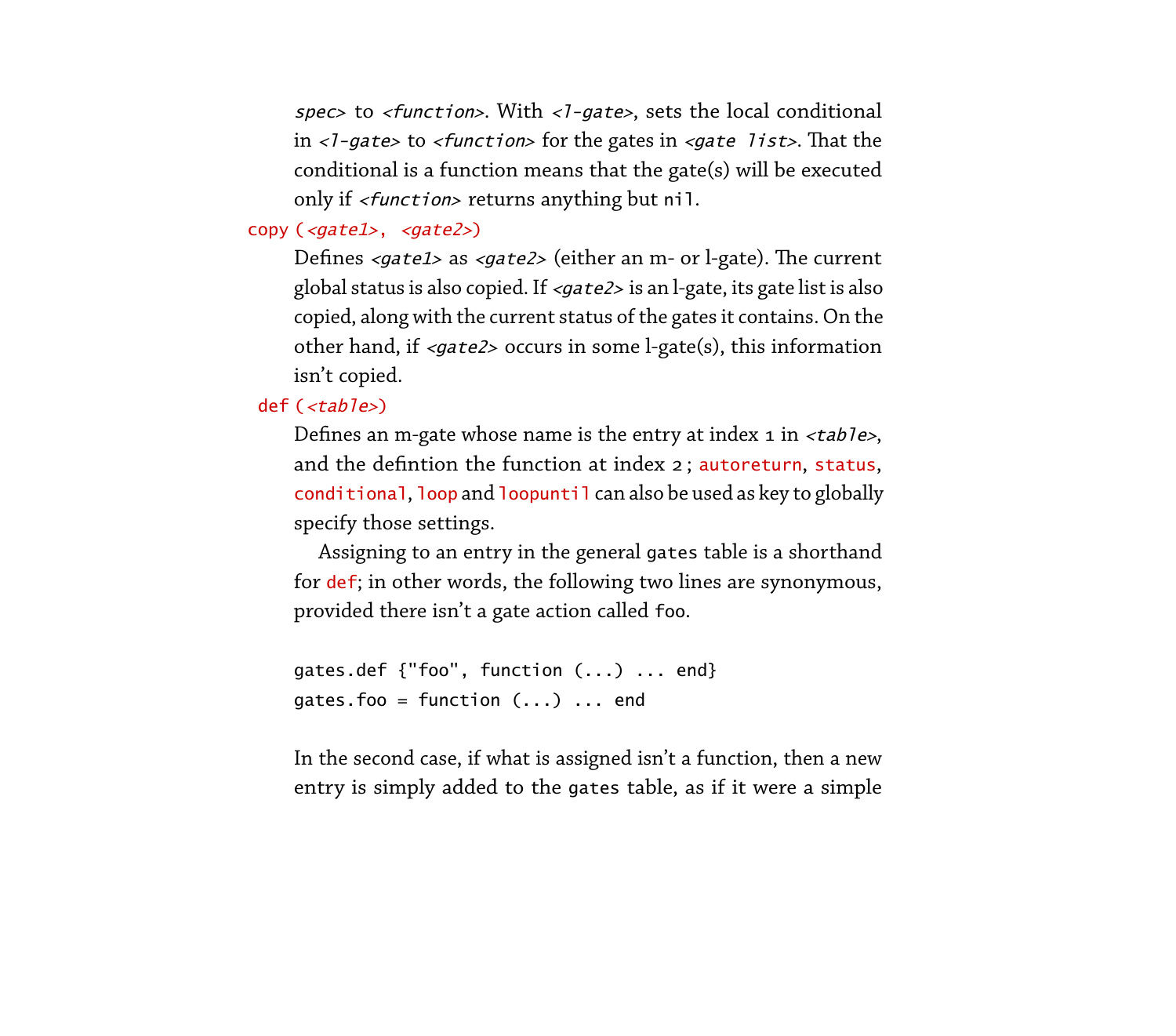table, unless the index is an existing action or gate (in which case an error is raised). Note that this entry will then be unavailable to host a gate if redefined.

# execute (<gate>[, ...])

Calls  $\le$ gate> with the other arguments. There exists two shorthands : gates.<gate>(...), provided <gate> doesn't clash with an action's name, and gates.execute.<gate> $( \ldots )$ . Those shorthands are also the only way to retrieve the gate itself instead of executing it.

family

The family associated with a table created with new. This is a string, not a function.

# iterator (<gate spec>[, <l-gate>], <function>)

Without  $\langle$ -gate>, sets the global iterator for the gates in  $\langle$ gate spec> to <function>. With <l-gate>, sets the local iterator in  $\langle$ -gate> to  $\langle$  function> for the gates in  $\langle$ gate list>. The  $\langle$  function> is passed the gates' original arguments and should return a function, plus possibly a state and also a variable ; then the function will be called repeatedly with the state and variable and the gates will be called on what the function returns until it returns nil as the first argument. What the gates return is ignored until the last iteration, in which case it is passed to the next gate (unless autoreturn is set). To delete a gate's iterator, use the same action with nil as  $\langle$  *function*> (but that's generally not a good idea, since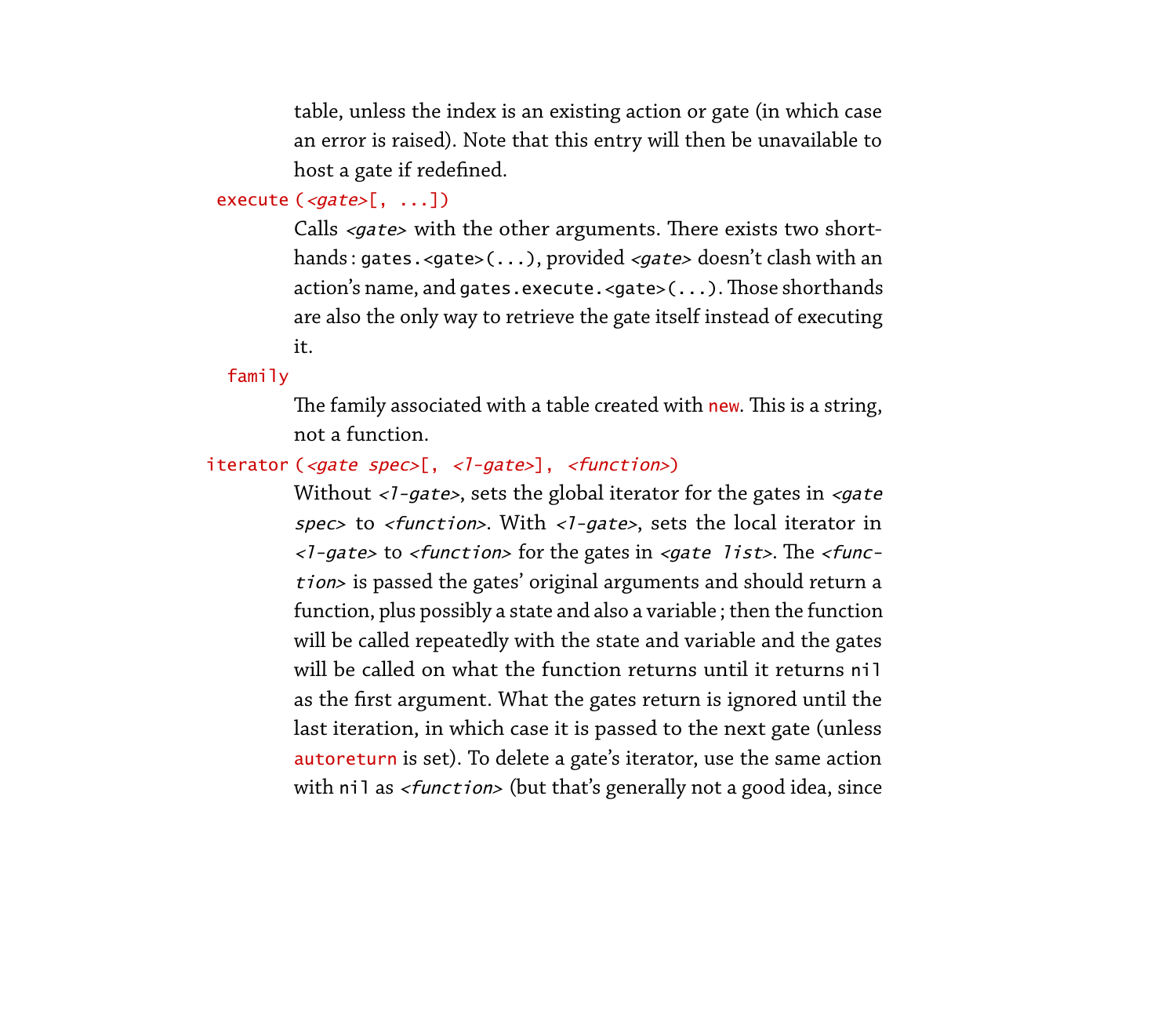gates with iterators are tailored to the arguments the iterator returns, not to the arguments they are called with).

# list  $(\langle tab \rangle$

Declares an l-gate whose name is the entry at index 1 in <table>. Additional entries can be specified as with def. Tables at indices 2, 3, etc., are subgates created and added at once to <table>, with status and associates indicating local (not global) settings. Existing gates can also be added without being redefined, by giving their names (a simple string) instead of a full table, or a table with nothing at indices 2 and higher.

loop (<gate spec>[, <l-gate>], <function>)

Without  $\langle$ -gate>, sets the global while-loop for the gates in  $\langle$ gate spec> to <*function*>. With <*l*-gate>, sets the local while-loop in  $\langle$ -gate> to  $\langle$  function> for the gates in  $\langle$  gate list>. The gates will be executed again as long as <*function*> evaluates to true. To delete a gate's while-loop, use the same action with nil as <function>.

# loopuntil (<gate spec>[, <l-gate>], <function>)

Without  $\langle -1 - gate \rangle$ , sets the global until-loop for the gates in  $\langle gate \rangle$ spec> to <*function>*. With <*l*-gate>, sets the local until-loop in  $\langle$ -gate> to  $\langle$  function> for the gates in  $\langle$  gate list>. The gates will be executed again as long as <function> doesn't evaluate to true. To delete a gate's until-loop, use the same action with nil as <function>.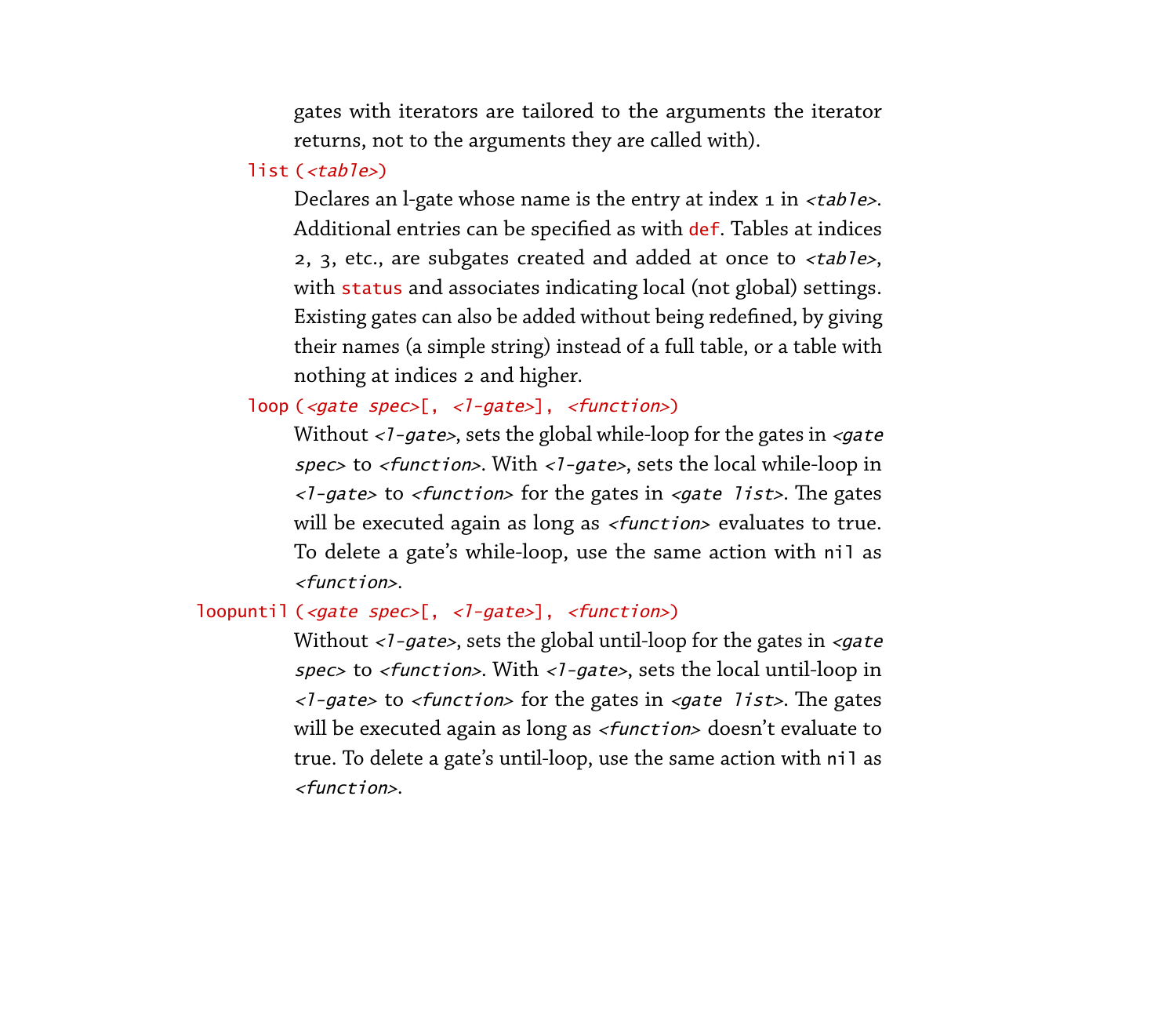# open (<gate spec>[, <l-gate>])

Without  $\langle$ -gate>, sets the global status for the gates in  $\langle$ gate spec> to open. With <1-gate>, sets the local status in <1-gate> to open for the gates in  $\le$ gate spec>.

# remove (<gate list>, <l-gate>)

Removes the gates in <gate list> from <l-gate>.

# show (<gate>)

Writes to the terminal (and  $log$  file, if in LuaT<sub>E</sub>X) <*gate>*'s type, its number of arguments, global status, conditional, loops (if specified), autoreturn if set to true, and recursively its subgates if <gate> is an l-gate (showing the local settings).

# skip (<gate spec>[, <l-gate>])

Without  $\langle$ -gate>, sets the global status for the gates in  $\langle$ gate spec> to skip. With < $1$ -gate>, sets the local status in < $1$ -gate> to skip for the gates in <gate spec>.

# status (<gate>[, <l-gate])

Without <1-gate>, returns the global status of <gate>; with <1gate>, the local status is returned : 1 if the gate is open, 2 if it is ajar, 3 if it is to be skipped, and 4 if it is closed; if there  $\langle gate \rangle$ doesn't exist, of doesn't exist in <1-gate>, o is returned.

# subgates (<1-gate>, <function>)

Executes <function> with each gate (represented by its name as a string) in  $\langle -qate \rangle$ .